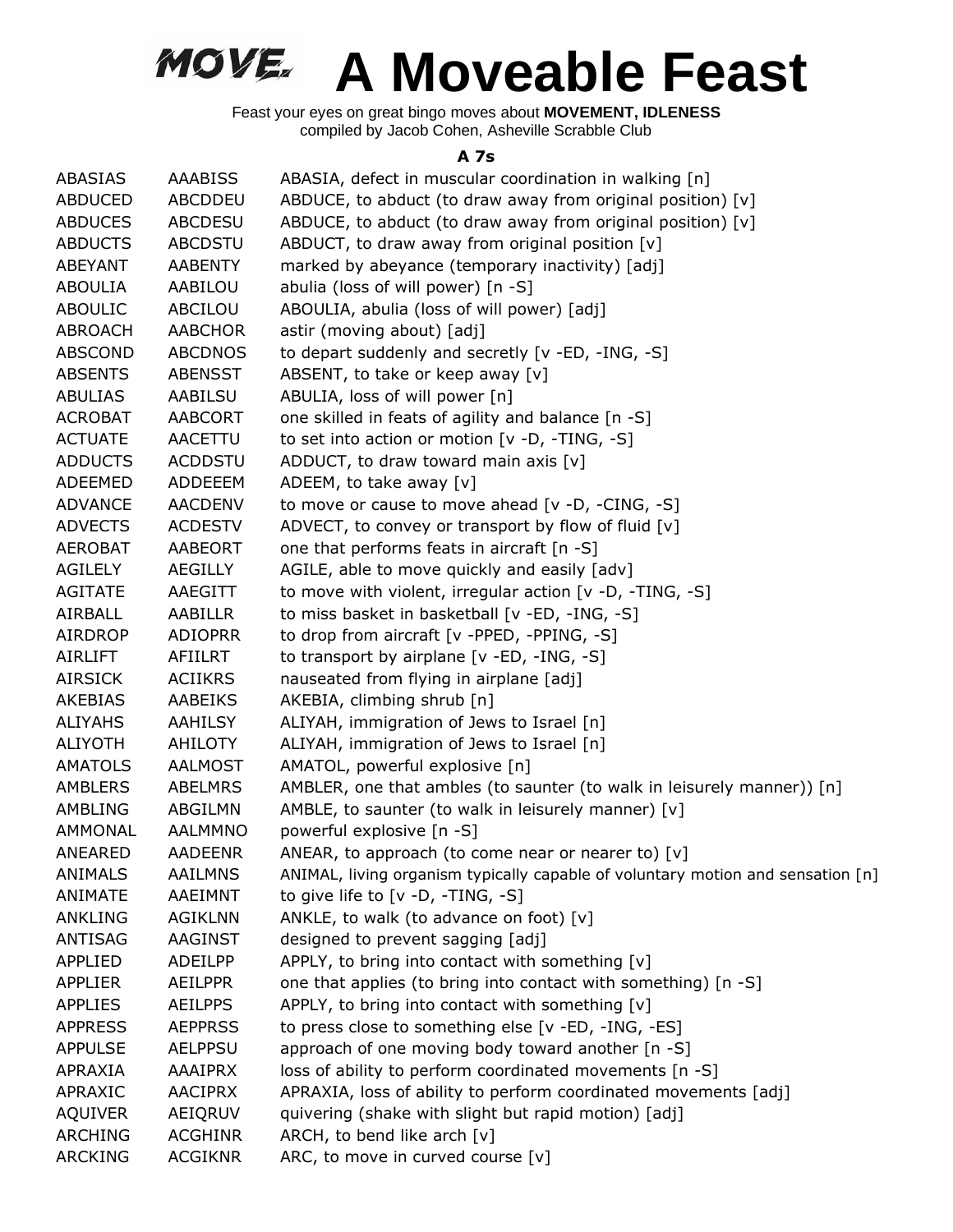| ARISING        | <b>AGIINRS</b> | ARISE, to get up $[v]$                                               |
|----------------|----------------|----------------------------------------------------------------------|
| <b>AROINTS</b> | <b>AINORST</b> | AROINT, to drive away [v]                                            |
| <b>AROYNTS</b> | <b>ANORSTY</b> | AROYNT, to aroint (to drive away) [v]                                |
| ARRANGE        | <b>AAEGNRR</b> | to put in definite or proper order [v -D, -GING, -S]                 |
| ARRAYAL        | <b>AAALRRY</b> | act of arraying (to put in definite or proper order) [n -S]          |
| ARRAYED        | <b>AADERRY</b> | to place in proper or desired order [v]                              |
| <b>ARRAYER</b> | <b>AAERRRY</b> | one that arrays (to put in definite or proper order [n -S]           |
| <b>ASCENDS</b> | <b>ACDENSS</b> | ASCEND, to go or move upward [v]                                     |
| <b>ASCENTS</b> | <b>ACENSST</b> | ASCENT, act of ascending (to go or move upward) [n]                  |
| <b>ASSAILS</b> | <b>AAILSSS</b> | ASSAIL, to attack (to set upon violently) [v]                        |
| <b>ASTATIC</b> | <b>AACISTT</b> | unstable (resistant to sudden change or position or condition) [adj] |
| <b>ATLATLS</b> | AALLSTT        | ATLATL, device for throwing spear or dart [n]                        |
| <b>ATTRACT</b> | <b>AACRTTT</b> | to cause to approach or adhere [v -ED, -ING, -S]                     |
| <b>AUTEURS</b> | <b>AERSTUU</b> | AUTEUR, creator of film (motion picture) [n]                         |
| <b>AVERTED</b> | <b>ADEERTV</b> | AVERT, to turn away $[v]$                                            |
| <b>AVERTER</b> | <b>AEERRTV</b> | one that averts (to turn away) [n -S]                                |
| <b>AVERTER</b> | <b>AEERRTV</b> | one that averts (to turn away) [n -S]                                |
| <b>AVIATED</b> | AADEITV        | AVIATE, to fly aircraft $[v]$                                        |
| <b>AVIATES</b> | AAEISTV        | AVIATE, to fly aircraft [v]                                          |
| <b>AVIATIC</b> | AACIITV        | AVIATION, act of aviating (to fly aircraft) [adj]                    |
| <b>AVIATOR</b> | <b>AAIORTV</b> | one that aviates (to fly aircraft) [n -S]                            |
| <b>AVIONIC</b> | ACIINOV        | AVIONICS, science of electronics applied to aviation [adj]           |
| <b>AVOIDED</b> | ADDEIOV        | AVOID, to keep away from [v]                                         |
| <b>AVOIDER</b> | ADEIORV        | one that avoids (to keep away from) [n -S]                           |
| <b>AVULSED</b> | <b>ADELSUV</b> | AVULSE, to tear off forcibly [v]                                     |
| <b>AVULSES</b> | <b>AELSSUV</b> | AVULSE, to tear off forcibly [v]                                     |
| <b>AWKWARD</b> | <b>AADKRWW</b> | lacking skill, dexterity or grace [adj]                              |
|                |                | <b>B</b> 7s                                                          |
| <b>BAFFING</b> | <b>ABFFGIN</b> | BAFF, to strike under golf ball [v]                                  |
| <b>BALKERS</b> | <b>ABEKLRS</b> | BALKER, one that balks (to stop short and refuse to proceed) [n]     |
| <b>BALKING</b> | ABGIKLN        | BALK, to stop short and refuse to proceed [v]                        |
| <b>BALLAST</b> | <b>AABLLST</b> | to stabilize $[v - ED, -ING, -S]$                                    |
| <b>BALLETS</b> | <b>ABELLST</b> | BALLET, classical dance form [n]                                     |
| <b>BALLONS</b> | <b>ABLLNOS</b> | BALLON, lightness of movement [n]                                    |
| <b>BAMMING</b> | ABGIMMN        | BAM, to strike with dull resounding noise [v]                        |
| <b>BANDIED</b> | <b>ABDDEIN</b> | BANDY, to throw to and fro [v]                                       |
| <b>BANDIES</b> | <b>ABDEINS</b> | BANDY, to throw to and fro $[v]$                                     |
| <b>BANGING</b> | ABGGINN        | BANG, to hit sharply [v]                                             |
| <b>BARFING</b> | ABFGINR        | BARF, to vomit (to eject contents of stomach through mouth) [v]      |
| <b>BARGING</b> | <b>ABGGINR</b> | BARGE, to move by barge (long, large boat) [v]                       |
| <b>BARLESS</b> | <b>ABELRSS</b> | having no restraints [adj]                                           |
| <b>BARRELS</b> | <b>ABELRRS</b> | BARREL, to move fast [v]                                             |
| <b>BASHERS</b> | <b>ABEHRSS</b> | BASHER, one that bashes (to smash (to shatter violently)) [n]        |
| <b>BASHING</b> | <b>ABGHINS</b> | act of beating [n -S] / BASH, to smash (to shatter violently) [v]    |
| <b>BATTING</b> | ABGINTT        | BAT, to hit baseball [v]                                             |
| <b>BAULKED</b> | ABDEKLU        | BAULK, to balk (to stop short and refuse to proceed) [v]             |
| <b>BAULKER</b> | ABEKLRU        | balker (one that balks (to stop short and refuse to proceed)) [n -S] |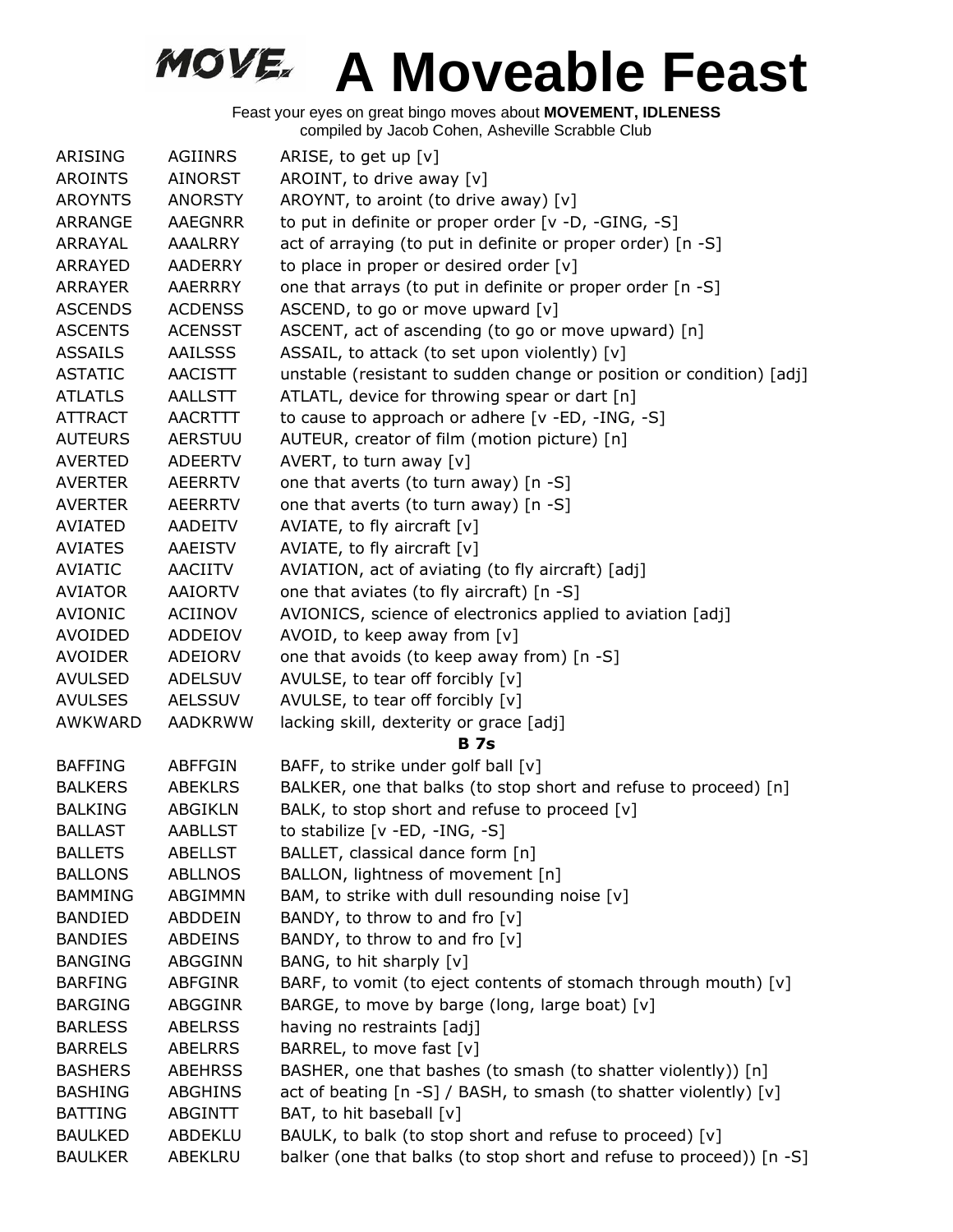| <b>BAZZING</b> | ABGINZZ        | BAZZ, to throw (as stone) $[v]$                                                                                     |
|----------------|----------------|---------------------------------------------------------------------------------------------------------------------|
| <b>BEACHED</b> | <b>ABCDEEH</b> | BEACH, to drive ashore [v]                                                                                          |
| <b>BEACHES</b> | <b>ABCEEHS</b> | BEACH, to drive ashore [v]                                                                                          |
| <b>BEANING</b> | ABEGINN        | BEAN, to hit on head [v]                                                                                            |
| <b>BEASTLY</b> | <b>ABELSTY</b> | resembling beast (animal (living organism typically capable of voluntary motion and sensation)) [adj -LIER, -LIEST] |
| <b>BEATERS</b> | <b>ABEERST</b> | BEATER, one that beats (to strike repeatedly) [n]                                                                   |
| <b>BEATING</b> | ABEGINT        | BEAT, to strike repeatedly [v]                                                                                      |
| <b>BECALMS</b> | <b>ABCELMS</b> | BECALM, to make calm (free from agitation) [v]                                                                      |
| <b>BECKING</b> | <b>BCEGIKN</b> | BECK, to beckon (to signal by sign or gesture) [v]                                                                  |
| <b>BECKONS</b> | <b>BCEKNOS</b> | BECKON, to signal by sign or gesture [v]                                                                            |
| <b>BECRAWL</b> | <b>ABCELRW</b> | to crawl over [v -ED, -ING, -S]                                                                                     |
| <b>BEDAUBS</b> | <b>ABBDESU</b> | BEDAUB, to besmear (to smear over) [v]                                                                              |
| <b>BEDOUIN</b> | <b>BDEINOU</b> | nomadic Arab [n -S]                                                                                                 |
| <b>BEDUINS</b> | <b>BDEINSU</b> | BEDUIN, bedouin (nomadic Arab) [n]                                                                                  |
| <b>BEELINE</b> | <b>BEEEILN</b> | to go in straight direct course [v -D, -NING, -S]                                                                   |
| <b>BEFRETS</b> | <b>BEEFRST</b> | BEFRET, to gnaw (to wear away by persistent biting) [v]                                                             |
| <b>BEGUINE</b> | <b>BEEGINU</b> | lively dance [n -S]                                                                                                 |
| <b>BELEAPS</b> | <b>ABEELPS</b> | BELEAP, to leap upon [v]                                                                                            |
| <b>BELEAPT</b> | ABEELPT        | BELEAP, to leap upon [v]                                                                                            |
| <b>BELLIED</b> | <b>BDEEILL</b> | BELLY, to swell out [v]                                                                                             |
| <b>BELLIES</b> | <b>BEEILLS</b> | BELLY, to swell out [v]                                                                                             |
| <b>BELTERS</b> | <b>BEELRST</b> | BELTER, one that belts (to fasten with belt (strap or band worn around waist)) [n]                                  |
| <b>BELTING</b> | <b>BEGILNT</b> | BELT, to fasten with belt (strap or band worn around waist) [v]                                                     |
| <b>BENDERS</b> | <b>BDEENRS</b> | BENDER, one that bends (to curve (to deviate from straightness)) [n]                                                |
| <b>BENDIER</b> | <b>BDEEINR</b> | BENDY, flexible (capable of being bent) [adj]                                                                       |
| <b>BENDING</b> | <b>BDEGINN</b> | BEND, to curve (to deviate from straightness) [v]                                                                   |
| <b>BERAKED</b> | <b>ABDEEKR</b> | BERAKE, to rake all over [v]                                                                                        |
| <b>BERAKES</b> | <b>ABEEKRS</b> | BERAKE, to rake all over [v]                                                                                        |
| <b>BESMEAR</b> | ABEEMRS        | to smear over $[v - ED, -ING, -S]$                                                                                  |
| <b>BESTIAL</b> | <b>ABEILST</b> | pertaining to beasts (animal (living organism typically capable of voluntary motion and sensation)) [adj]           |
| <b>BESTIRS</b> | <b>BEIRSST</b> | BESTIR, to rouse (to bring out of state of sleep or inactivity) [v]                                                 |
| <b>BESWARM</b> | <b>ABEMRSW</b> | to swarm all over [v -ED, -ING, -S]                                                                                 |
| <b>BETAKEN</b> | <b>ABEEKNT</b> | BETAKE, to cause to go [v]                                                                                          |
| <b>BETAKES</b> | <b>ABEEKST</b> | BETAKE, to cause to go [v]                                                                                          |
| <b>BEVOMIT</b> | <b>BEIMOTV</b> | to vomit all over [v -ED, ING, -S]                                                                                  |
| <b>BHANGRA</b> | <b>AABGHNR</b> | form of popular Punjabi dance music [n -S]                                                                          |
| <b>BIFFING</b> | <b>BFFGIIN</b> | BIFF, to hit (to strike forcibly) [v]                                                                               |
| <b>BIGUINE</b> | <b>BEGIINU</b> | beguine (lively dance) [n -S]                                                                                       |
| <b>BILGIER</b> | <b>BEGIILR</b> | BILGY, smelling like seepage [adj]                                                                                  |
| <b>BIRCHED</b> | <b>BCDEHIR</b> | BIRCH, to whip (to strike with whip (instrument for administering corporal punishment)) [v]                         |
| <b>BIRCHES</b> | <b>BCEHIRS</b> | BIRCH, to whip (to strike with whip (instrument for administering corporal punishment)) [v]                         |
| <b>BIRLING</b> | <b>BGIILNR</b> | BIRL, to rotate floating $log [v]$                                                                                  |
| <b>BITRATE</b> | <b>ABEIRTT</b> | data transmission speed [n -S]                                                                                      |
| <b>BITTING</b> | <b>BGIINTT</b> | BIT, to restrain (to hold back from action) [v]                                                                     |
| <b>BLASTED</b> | <b>ABDELST</b> | BLAST, to use explosive [v]                                                                                         |
| <b>BLASTER</b> | <b>ABELRST</b> | one that blasts (to use explosive) [n -S]                                                                           |
| <b>BLINKED</b> | <b>BDEIKLN</b> | BLINK, to open and shut eyes [v]                                                                                    |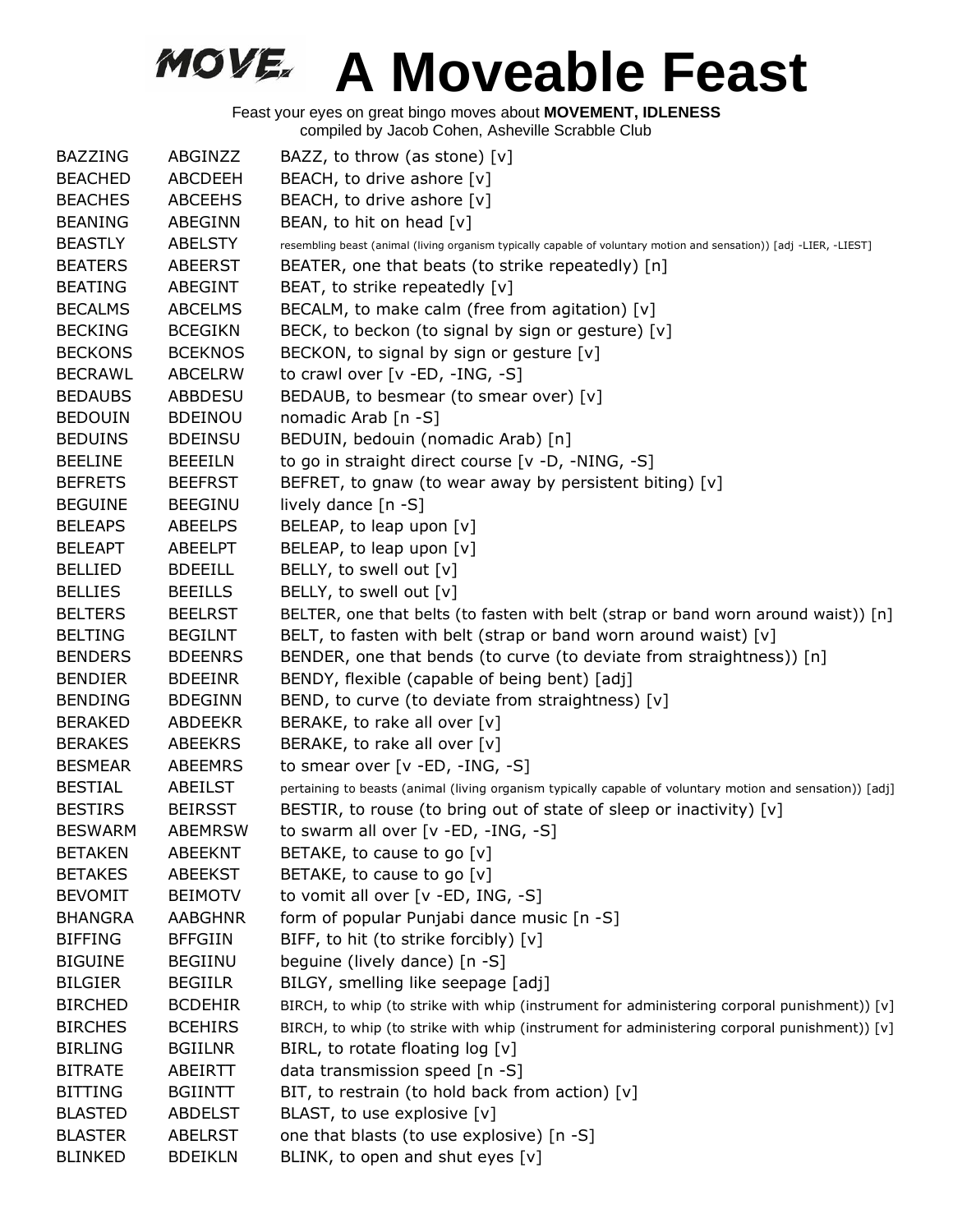| <b>BLOCKED</b> | <b>BCDEKLO</b> | BLOCK, to obstruct [v]                                                              |
|----------------|----------------|-------------------------------------------------------------------------------------|
| <b>BLOCKER</b> | <b>BCEKLOR</b> | one that blocks [n -S]                                                              |
| <b>BLOWBYS</b> | <b>BLOSSWY</b> | BLOWBY, leakage of exhaust gases [n]                                                |
| <b>BLOWGUN</b> | <b>BGLNOUW</b> | tube through which darts may be blown [n -S]                                        |
| <b>BLOWIER</b> | <b>BEILORW</b> | BLOWY, windy [adj]                                                                  |
| <b>BLOWING</b> | <b>BGILNOW</b> | BLOW, to drive or impel by current of air [v]                                       |
| <b>BLOWOFF</b> | <b>BFFLOOW</b> | expelling of gas [n -S]                                                             |
| <b>BLOWUPS</b> | <b>BLOPSUW</b> | BLOWUP, explosion [n]                                                               |
| <b>BOBBERS</b> | <b>BBBEORS</b> | BOBBER, one that bobs (to move up and down) [n]                                     |
| <b>BOBBING</b> | <b>BBBGINO</b> | BOB, to move up and down $[v]$                                                      |
| <b>BOBBLED</b> | <b>BBBDELO</b> | BOBBLE, to fumble (to handle clumsily) [v]                                          |
| <b>BOBBLES</b> | <b>BBBELOS</b> | BOBBLE, to fumble (to handle clumsily) [v]                                          |
| <b>BOBSLED</b> | <b>BBDELOS</b> | to ride on bobsled (racing sled) [v -DDED, -DDING, -S]                              |
| <b>BOGGING</b> | <b>BGGGINO</b> | BOG, to impede (to obstruct progress of) [v]                                        |
| <b>BOLEROS</b> | <b>BELOORS</b> | BOLERO, Spanish dance [n]                                                           |
| <b>BOLIDES</b> | <b>BDEILOS</b> | BOLIDE, exploding meteor [n]                                                        |
| <b>BOMBARD</b> | <b>ABBDMOR</b> | to bomb (to attack with bombs (explosive projectiles)) [v -ED, -ING, -S]            |
| <b>BOMBERS</b> | <b>BBEMORS</b> | BOMBER, one that bombs (to attack with bombs (explosive projectiles)) [n]           |
| <b>BOMBING</b> | <b>BBGIMNO</b> | attack with bombs [n -S] / BOMB, to attack with bombs (explosive projectiles) [v]   |
| <b>BONKING</b> | <b>BGIKNNO</b> | BONK, to hit on head with hollow blow [v]                                           |
| <b>BOOGEYS</b> | <b>BEGOOSY</b> | BOOGEY, to boogie (to dance to rock music) [v]                                      |
| <b>BOOGIED</b> | <b>BDEGIOO</b> | BOOGIE, to dance to rock music [v] / BOOGY [v]                                      |
| <b>BOOGIES</b> | <b>BEGIOOS</b> | BOOGIE, to dance to rock music [v] / BOOGY [v]                                      |
| <b>BOPPING</b> | <b>BGINOPP</b> | BOP, to hit or strike [v]                                                           |
| <b>BOULDER</b> | <b>BDELORU</b> | to climb up large rocks [v -ED, -ING, -S]                                           |
| <b>BOUNCED</b> | <b>BCDENOU</b> | BOUNCE, to spring back [v]                                                          |
| <b>BOUNCER</b> | <b>BCENORU</b> | one that bounces (to spring back) [n -S]                                            |
| <b>BOUNCES</b> | <b>BCENOSU</b> | BOUNCE, to spring back [v]                                                          |
| <b>BOUNDED</b> | <b>BDDENOU</b> | BOUND, to leap (to spring off ground) [v]                                           |
| <b>BOUNDER</b> | <b>BDENORU</b> | one that bounds (to leap (to spring off ground)) [n -S]                             |
| <b>BOURNES</b> | <b>BENORSU</b> | BOURNE, bourn (stream) [n]                                                          |
| <b>BOURREE</b> | <b>BEEORRU</b> | old French dance [n -S]                                                             |
| <b>BOWINGS</b> | <b>BGINOSW</b> | BOWING, technique of managing bow of stringed instrument [n]                        |
| <b>BOWLERS</b> | <b>BELORSW</b> | BOWLER, one that bowls (to play at bowling) [n]                                     |
| <b>BOWLING</b> | <b>BGILNOW</b> | BOWL, to play at bowling $[v]$ / game in which balls are rolled at objects $[n -S]$ |
| <b>BOXHAUL</b> | <b>ABHLOUX</b> | to veer ship around $[v - ED, -ING, -S]$                                            |
| <b>BRAILED</b> | ABDEILR        | BRAIL, to haul in sail [v]                                                          |
| <b>BRAKING</b> | <b>ABGIKNR</b> | BRAKE, to slow down or stop [v]                                                     |
| <b>BRATTLE</b> | ABELRTT        | to clatter (to move with rattling noise) [v -D, -LING, -S]                          |
| <b>BREEZED</b> | <b>BDEEERZ</b> | BREEZE, to move swiftly [v]                                                         |
| <b>BREEZES</b> | <b>BEEERSZ</b> | BREEZE, to move swiftly [v]                                                         |
| <b>BRIDLED</b> | <b>BDDEILR</b> | BRIDLE, to control with restraint $[v]$                                             |
| <b>BRIDLER</b> | <b>BDEILRR</b> | one that bridles (to control with restraint) [n -S]                                 |
| <b>BRIDLES</b> | <b>BDEILRS</b> | BRIDLE, to control with restraint $[v]$                                             |
| <b>BRIMFUL</b> | <b>BFILMRU</b> | ready to overflow [adj]                                                             |
| <b>BRISANT</b> | ABINRST        | BRISANCE, shattering effect of explosive [adj]                                      |
| <b>BRISTLE</b> | <b>BEILRST</b> | to rise stiffly [v -D, -LING, -S]                                                   |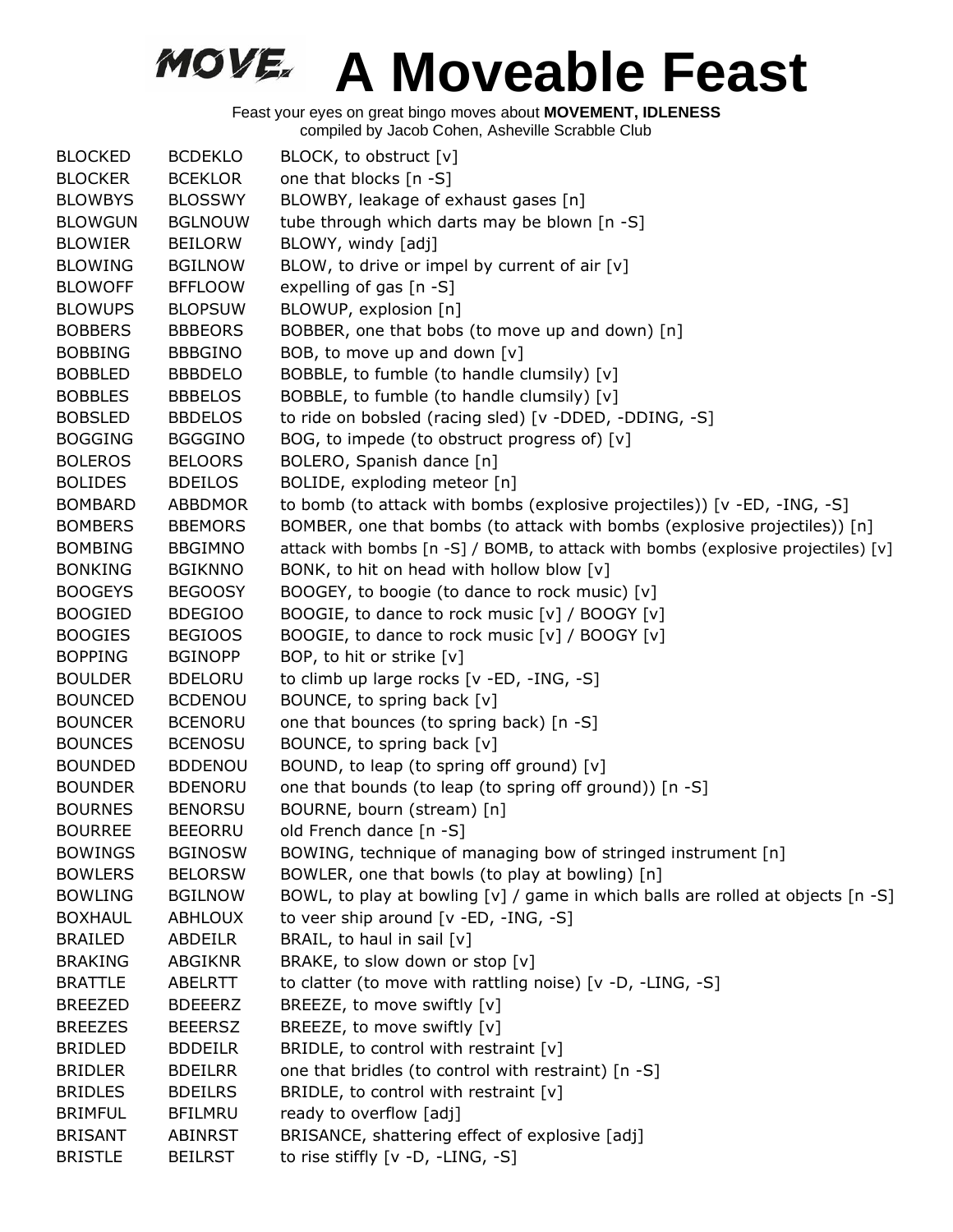| <b>BRUSHED</b> | <b>BDEHRSU</b> | BRUSH, to touch lightly [v]                                                                  |
|----------------|----------------|----------------------------------------------------------------------------------------------|
| <b>BRUSHER</b> | <b>BEHRRSU</b> | one that brushes (to touch lightly) [n -S]                                                   |
| <b>BRUSHES</b> | <b>BEHRSSU</b> | BRUSH, to touch lightly [v]                                                                  |
| <b>BUCKETS</b> | <b>BCEKSTU</b> | BUCKET, to hurry (to move swiftly) [v]                                                       |
| <b>BUCKING</b> | <b>BCGIKNU</b> | BUCK, to leap forward and upward suddenly [v]                                                |
| <b>BUCKLED</b> | <b>BCDEKLU</b> | BUCKLE, to bend under pressure [v]                                                           |
| <b>BUCKLES</b> | <b>BCEKLSU</b> | BUCKLE, to bend under pressure [v]                                                           |
| <b>BUDGERS</b> | <b>BDEGRSU</b> | BUDGER, one that budges (to move slightly) [n]                                               |
| <b>BUDGING</b> | <b>BDGGINU</b> | BUDGE, to move slightly [v]                                                                  |
| <b>BUFFETS</b> | <b>BEFFSTU</b> | BUFFET, to hit sharply [v]                                                                   |
| <b>BULLETS</b> | <b>BELLSTU</b> | BULLET, to move swiftly [v]                                                                  |
| <b>BULLING</b> | <b>BGILLNU</b> | BULL, to push ahead [v]                                                                      |
| <b>BUMBLED</b> | <b>BBDELMU</b> | BUMBLE, to bungle (to work, make, or do clumsily) [v]                                        |
| <b>BUMBLER</b> | <b>BBDELMU</b> | one that bumbles (to work, make, or do clumsily) [n -S]                                      |
| <b>BUMBLES</b> | <b>BBELMSU</b> | BUMBLE, to bungle (to work, make, or do clumsily) [v]                                        |
| <b>BUMPING</b> | <b>BGIMNPU</b> | BUMP, to knock against [v]                                                                   |
| <b>BUNGLED</b> | <b>BDEGLNU</b> | BUNGLE, to work, make, or do clumsily [v]                                                    |
| <b>BUNGLER</b> | <b>BEGLNRU</b> | one that bungles (to work, make, or do clumsily) [n -S]                                      |
| <b>BUNGLES</b> | <b>BEGLNUS</b> | BUNGLE, to work, make, or do clumsily [v]                                                    |
| <b>BUNHEAD</b> | ABDEHNU        | female ballet dancer [n -S]                                                                  |
| <b>BURROWS</b> | <b>BORRSUW</b> | BURROW, to dig hole or tunnel in ground [v]                                                  |
| <b>BURTONS</b> | <b>BNORSTU</b> | BURTON, hoisting tackle [n]                                                                  |
| <b>BURYING</b> | <b>BGINRUY</b> | BURY, to put in ground and cover with earth [v]                                              |
| <b>BUSHING</b> | <b>BGHINSU</b> | BUSH, to cover with bushes [v]                                                               |
| <b>BUSKING</b> | <b>BGIKNSU</b> | act of performing as busker (travelling entertainer) [n -S]                                  |
| <b>BUSTLED</b> | <b>BDELSTU</b> | BUSTLE, to move energetically [v]                                                            |
| <b>BUSTLER</b> | <b>BELRSTU</b> | one that bustles (to move energetically) [n -S]                                              |
| <b>BUSTLES</b> | <b>BELSSTU</b> | BUSTLE, to move energetically [v]                                                            |
|                |                | <b>C</b> 7s                                                                                  |
| <b>CADENCY</b> | <b>ACCDENY</b> | rhythm (movement or procedure with uniform recurrence of strong and weak elements) [n -CIES] |
| <b>CALMEST</b> | <b>ACELMST</b> | CALM, free from agitation [adj]                                                              |
| <b>CALMING</b> | <b>ACGILMN</b> | CALM, to make calm (free from agitation) [v]                                                 |
| <b>CANCANS</b> | <b>AACCNNS</b> | CANCAN, dance marked by high kicking [n]                                                     |
| CANTDOG        | <b>ACDGNOT</b> | device used to move logs [n -S]                                                              |
| <b>CANTERS</b> | <b>ACENRST</b> | CANTER, to ride horse at moderate pace [v]                                                   |
| <b>CAPERED</b> | <b>ACDEEPR</b> | CAPER, to frolic (to play and run about merrily) $[v]$                                       |
| <b>CAPERER</b> | <b>ACEEPRR</b> | one that capers (to frolic (to play and run about merrily)) [n -S]                           |
| <b>CAPSIZE</b> | <b>ACEIPSZ</b> | to overturn (to turn over) [v -D, -ZING, -S]                                                 |
| CARACOL        | <b>AACCLOR</b> | to caracole (to perform half turn on horse) [v -LLED, -LLING, -S]                            |
| <b>CARAVAN</b> | <b>AAACNRV</b> | to travel in group [v -ED, -ING, -S or -NED, -NING, -S]                                      |
| <b>CAREENS</b> | <b>ACEENRS</b> | CAREEN, to lurch while moving [v]                                                            |
| <b>CAREERS</b> | <b>ACEERRS</b> | CAREER, to go at full speed [v]                                                              |
| CARIOCA        | <b>AACCIOR</b> | South American dance [n -S]                                                                  |
| CAROMED        | <b>ACDEMOR</b> | CAROM, to collide with rebound [v]                                                           |
| CARRIED        | <b>ACDEIRR</b> | CARRY, to convey from one place to another [v]                                               |
| <b>CARRIER</b> | <b>ACEIRRR</b> | one that carries (to convey from one place to another) [n -S]                                |
| CARRIES        | <b>ACEIRRS</b> | CARRY, to convey from one place to another [v]                                               |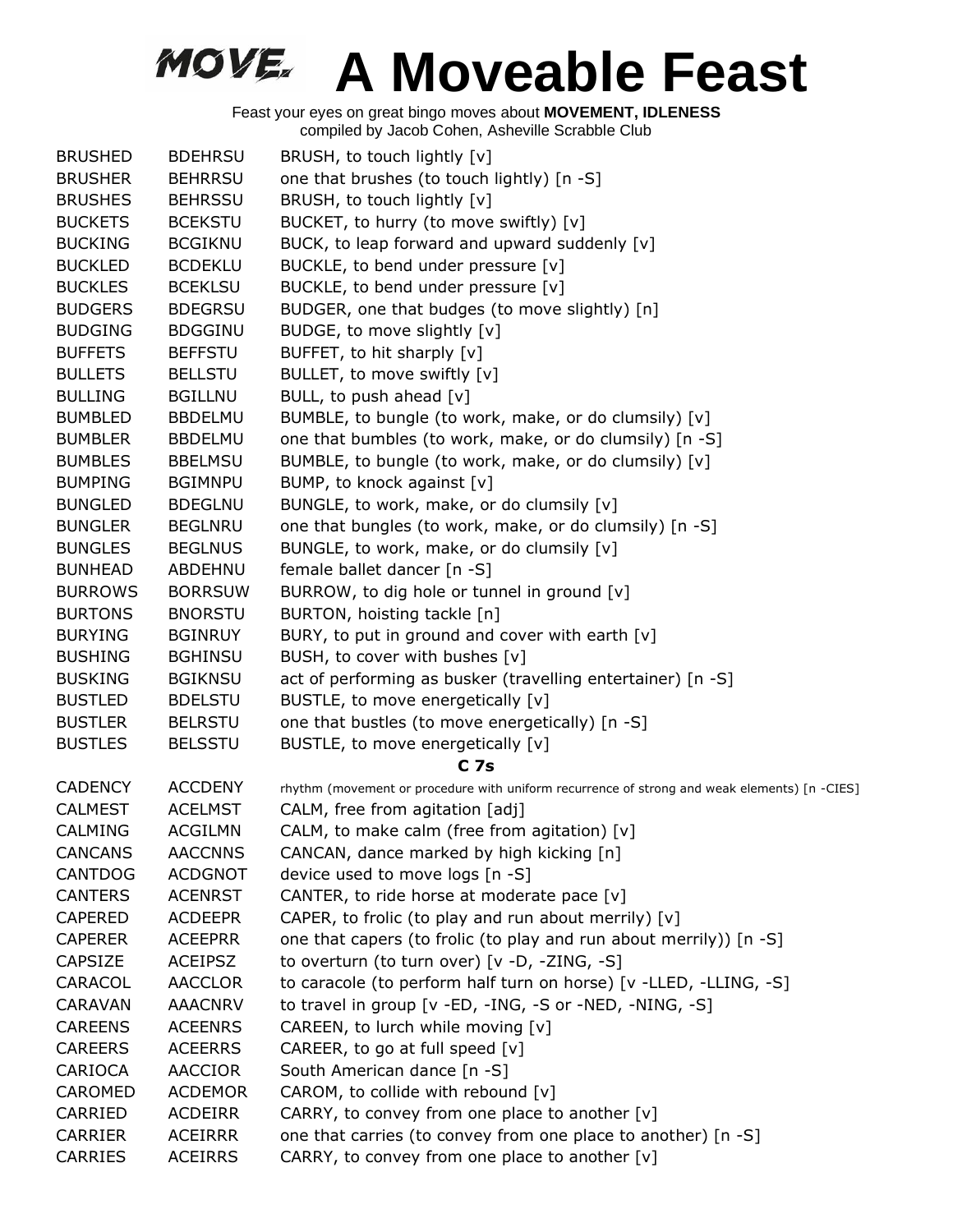| <b>CARROMS</b> | <b>ACMORRS</b> | CARROM, to carom (to collide with rebound) [v]                                      |
|----------------|----------------|-------------------------------------------------------------------------------------|
| CARTAGE        | AACEGRT        | act of carting (to convey in cart (two-wheeled vehicle)) [n -S]                     |
| <b>CARTERS</b> | <b>ACERRST</b> | CARTER, one that carts (to convey in cart (two-wheeled vehicle)) [n]                |
| <b>CARTING</b> | <b>ACGINRT</b> | CART, to convey in cart (two-wheeled vehicle) [v]                                   |
| <b>CASCADE</b> | <b>AACCDES</b> | to fall like waterfall [v -D, -DING, -S]                                            |
| <b>CASTING</b> | <b>ACGINST</b> | CAST, to throw with force $[v]$                                                     |
| <b>CASTLED</b> | <b>ACDELST</b> | CASTLE, to make certain move in chess $[v]$                                         |
| <b>CASTLES</b> | <b>ACELSST</b> | CASTLE, to make certain move in chess $[v]$                                         |
| CATTING        | <b>ACGINTT</b> | CAT, to hoist anchor to cathead $[v]$                                               |
| <b>CAVORTS</b> | <b>ACORSTV</b> | CAVORT, to frolic (to play and run about merrily) [v]                               |
| <b>CEASING</b> | <b>ACEGINS</b> | CEASE, to stop (to discontinue progress or motion of) [v]                           |
| <b>CHAFING</b> | <b>ACFGHIN</b> | CHAFE, to warm by rubbing [v]                                                       |
| <b>CHAINES</b> | <b>ACEHINS</b> | CHAINE, series of ballet turns [n]                                                  |
| <b>CHASERS</b> | <b>ACEHRSS</b> | CHASER, one that chases (to pursue (to follow in order to overtake or capture)) [n] |
| <b>CHASING</b> | <b>ACGHINS</b> | CHASE, to pursue (to follow in order to overtake or capture) [v]                    |
| <b>CHASSED</b> | <b>ACDEHSS</b> | CHASSE, to perform dance movement [v]                                               |
| <b>CHASSES</b> | <b>ACEHSSS</b> | CHASSE, to perform dance movement [v]                                               |
| <b>CHEDITE</b> | <b>CDEEHIT</b> | explosive [n -S]                                                                    |
| <b>CHEESED</b> | <b>CDEEEHS</b> | CHEESE, to stop (to discontinue progress or motion of) [v]                          |
| <b>CHEESES</b> | <b>CEEEHSS</b> | CHEESE, to stop (to discontinue progress or motion of) [v]                          |
| <b>CHEVIED</b> | <b>CDEEHIV</b> | CHEVY, to chase about [v]                                                           |
| <b>CHEVIES</b> | <b>CEEHISV</b> | CHEVY, to chase about [v]                                                           |
| <b>CHIVIED</b> | <b>CDEHIIV</b> | CHIVY, to chevy (to chase about) [v]                                                |
| <b>CHIVIES</b> | <b>CEHIISV</b> | CHIVY, to chevy (to chase about) [v]                                                |
| <b>CHRISTY</b> | <b>CHIRSTY</b> | skiing turn [n -TIES]                                                               |
| <b>CHUCKED</b> | <b>CCDEHKU</b> | CHUCK, to throw (to propel through air with movement of arm) [v]                    |
| <b>CHUCKER</b> | <b>CCEHKRU</b> | one that chucks (to throw (to propel through air with movement of arm)) [n -S]      |
| <b>CHUFFED</b> | <b>CDEFFHU</b> | CHUFF, to chug (to move with dull explosive sound) [v]                              |
| <b>CHUGGED</b> | <b>CDEGGHU</b> | CHUG, to move with dull explosive sound [v]                                         |
| <b>CHUGGER</b> | <b>CEGGHRU</b> | one that chugs (to move with dull explosive sound) [n -S]                           |
| <b>CHUNDER</b> | <b>CDEHNRU</b> | to vomit (to eject contents of stomach through mouth) [v -ED, -ING, -S]             |
| <b>CHUNKED</b> | <b>CDEHKNU</b> | CHUNK, to make dull explosive sound [v]                                             |
| <b>CHURNED</b> | <b>CDEHNRU</b> | CHURN, to stir briskly in order to make butter [v]                                  |
| <b>CHURNER</b> | <b>CEHNRRU</b> | one that churns (to stir briskly in order to make butter) [n -S]                    |
| <b>CHUTING</b> | <b>CGHINTU</b> | CHUTE, to convey by chute (vertical passage) [v]                                    |
| <b>CHYRONS</b> | <b>CHNORSY</b> | CHYRON, type of digital graphic video overlay [n]                                   |
| <b>CINCHED</b> | <b>CCDEHIN</b> | CINCH, to girth (to encircle (to form circle around)) [v]                           |
| <b>CINCHES</b> | <b>CCEHINS</b> | CINCH, to girth (to encircle (to form circle around)) [v]                           |
| <b>CINEAST</b> | <b>ACEINST</b> | devotee of motion pictures [n -S]                                                   |
| <b>CINEMAS</b> | <b>ACEIMNS</b> | CINEMA, motion-picture theater [n]                                                  |
| <b>CIRCLED</b> | <b>CCDEILR</b> | CIRCLE, to move or revolve around [v]                                               |
| <b>CIRCLER</b> | <b>CCEILRR</b> | one that circles (to move or revolve around) [n -S]                                 |
| <b>CIRCLES</b> | <b>CCEILRS</b> | CIRCLE, to move or revolve around $[v]$                                             |
| <b>CIRCUIT</b> | <b>CCIIRTU</b> | to move around [v -ED, -ING, -S]                                                    |
| <b>CLAMBER</b> | <b>ABCELMR</b> | to climb awkwardly [v -ED, -ING, -S]                                                |
| <b>CLAPPED</b> | <b>ACDELPP</b> | CLAP, to strike one palm against other [v]                                          |
| <b>CLAPPER</b> | <b>ACELPPR</b> | one that claps (to strike one palm against other) [n -S]                            |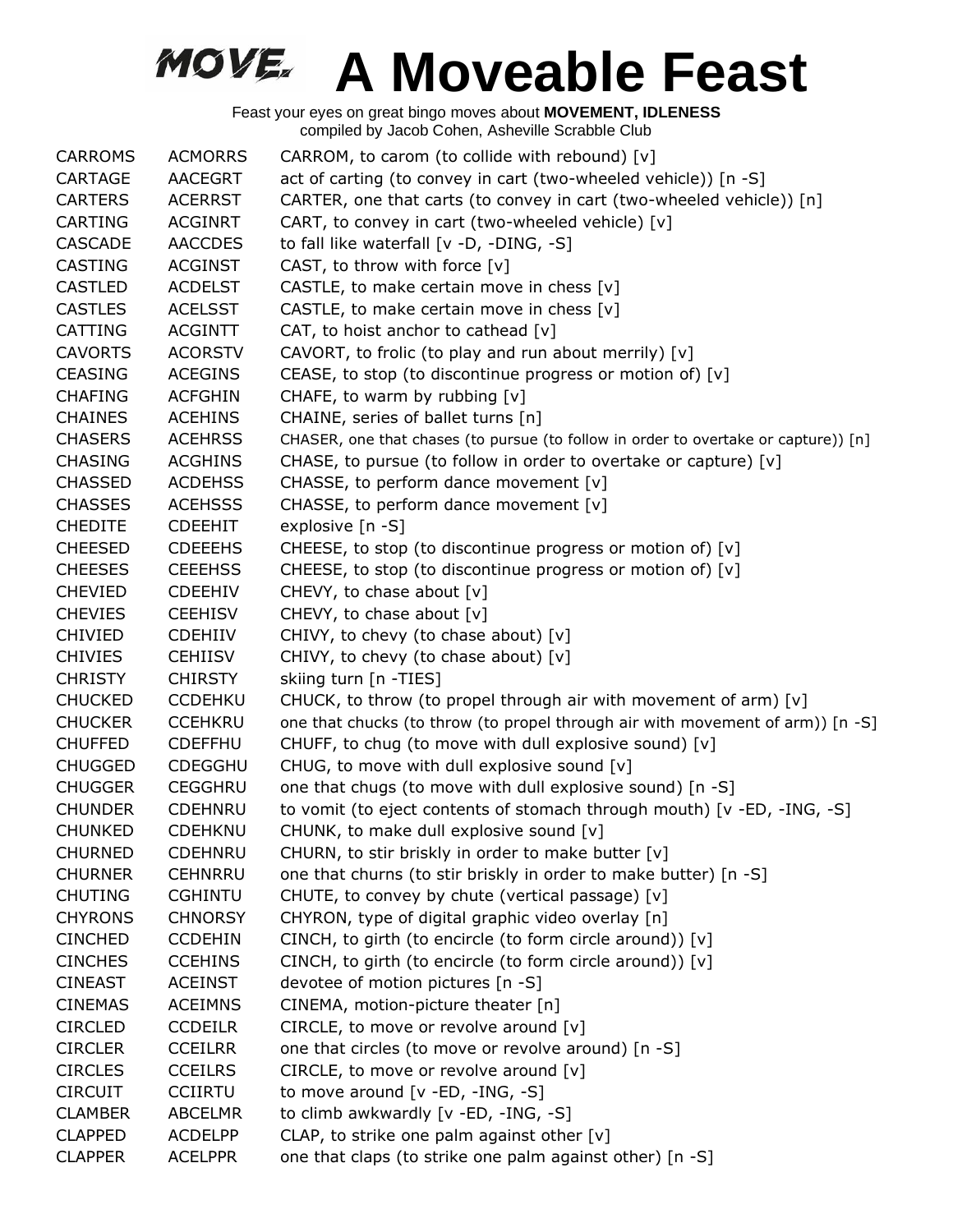| <b>CLATTER</b> | <b>ACELRTT</b> | to move with rattling noise [v -ED, -ING, -S]                           |
|----------------|----------------|-------------------------------------------------------------------------|
| <b>CLIMBED</b> | <b>BCDEILM</b> | CLIMB, to ascend (to go or move upward) [v]                             |
| <b>CLIMBER</b> | <b>BCEILMR</b> | one that climbs (to ascend (to go or move upward)) [n -S]               |
| <b>CLOGGER</b> | <b>CEGGLOR</b> | one that clogs (type of dance) [n -S]                                   |
| <b>CLOMPED</b> | <b>CDELMOP</b> | CLOMP, to walk heavily and clumsily [v]                                 |
| <b>CLOSERS</b> | <b>CELORSS</b> | CLOSER, one that closes (to block against entry or passage) [n]         |
| <b>CLOSING</b> | <b>CGILNOS</b> | CLOSE, to block against entry or passage [v]                            |
| <b>CLOURED</b> | <b>CDELORU</b> | CLOUR, to knock or bump [v]                                             |
| <b>CLUNKED</b> | <b>CDEKLNU</b> | CLUNK, to thump (to strike so as to make dull, heavy sound) [v]         |
| <b>COASTED</b> | <b>ACDEOST</b> | COAST, to slide down hill [v]                                           |
| <b>COMMOVE</b> | <b>CEMMOOV</b> | to move violently [v -D, -VING, -S]                                     |
| <b>COMPASS</b> | <b>ACMOPSS</b> | to go around [v -ED, -ING, -ES]                                         |
| <b>CONDUIT</b> | <b>CDINOTU</b> | channel or pipe for conveying fluids [n -S]                             |
| CONGAED        | <b>ACDEGNO</b> | CONGA, to perform conga (Latin-American dance) [v]                      |
| CONGEED        | <b>CDEEGNO</b> | CONGEE, to bow politely [v]                                             |
| <b>CONGEES</b> | <b>CEEGNOS</b> | CONGEE, to bow politely [v]                                             |
| <b>CONVEYS</b> | <b>CENOSVY</b> | CONVEY, to transport [v]                                                |
| <b>CONVOKE</b> | <b>CEKNOOV</b> | to cause to assemble [v -D, -KING, -S]                                  |
| <b>CONVOYS</b> | <b>CNOOSVY</b> | CONVOY, to escort [v]                                                   |
| <b>COOCHES</b> | <b>CCEHOOS</b> | COOCH, sinuous dance [n]                                                |
| <b>COPIHUE</b> | <b>CEHIOPU</b> | climbing vine $[n - S]$                                                 |
| <b>CORANTO</b> | <b>ACNOORT</b> | courante (old, lively dance) [n -S or -ES]                              |
| <b>CORDITE</b> | <b>CDEIORT</b> | explosive powder [n -S]                                                 |
| <b>CORDONS</b> | <b>CDNOORS</b> | CORDON, to form barrier around [v]                                      |
| <b>CORKERS</b> | <b>CEKORRS</b> | CORKER, one that corks (to stop up) [n]                                 |
| <b>CORKING</b> | <b>CGIKNOR</b> | CORK, to stop up [v]                                                    |
| <b>CORNERS</b> | <b>CENORRS</b> | CORNER, to gain control of $[v]$                                        |
| <b>CORRADE</b> | <b>ACDEORR</b> | to erode (to wear away by constant friction) [v -D, -DING, -S]          |
| <b>CORRODE</b> | <b>CDEOORR</b> | to eat away gradually [v -D, -DING, -S]                                 |
| <b>COURANT</b> | <b>ACNORTU</b> | courante (old, lively dance) [n -S]                                     |
| <b>COWEDLY</b> | <b>CDELOWY</b> | in cowed (to cringe (shrink in fear)) manner [adv]                      |
| <b>COWERED</b> | <b>CDEEORW</b> | COWER, to cringe (shrink in fear) [v]                                   |
| <b>CRAMPON</b> | <b>ACMNOPR</b> | device for raising heavy objects [n -S]                                 |
| <b>CRANING</b> | <b>ACGINRR</b> | CRANE, to stretch one's neck [v]                                        |
| <b>CRASHED</b> | <b>ACDEHRS</b> | CRASH, to collide noisily [v]                                           |
| <b>CRASHER</b> | <b>ACEHRRS</b> | one that crashes (to collide noisily) [n -S]                            |
| <b>CRASHES</b> | <b>ACEHRSS</b> | CRASH, to collide noisily [v]                                           |
| <b>CRAWLED</b> | <b>ACDELRW</b> | CRAWL, to move with body on or near ground [v]                          |
| <b>CRAWLER</b> | <b>ACELRRW</b> | one that crawls (to move with body on or near ground) [n -S]            |
| <b>CREEPED</b> | <b>CDEEEPR</b> | CREEP, to crawl (to move with body on or near ground) [v]               |
| <b>CREEPER</b> | <b>CEEEPRR</b> | one that creeps (to crawl (to move with body on or near ground)) [n -S] |
| CRINGED        | <b>CDEGINR</b> | CRINGE, to shrink in fear [v]                                           |
| <b>CRINGER</b> | <b>CEGINRR</b> | one that cringes (to shrink in fear) [n -S]                             |
| <b>CRINGES</b> | <b>CEGINRS</b> | CRINGE, to shrink in fear [v]                                           |
| <b>CROOKED</b> | <b>CDEKOOR</b> | CROOK, to bend (to curve (to deviate from straightness)) [v]            |
| <b>CROQUET</b> | <b>CEOQRTU</b> | to drive ball away in certain game [v -ED, -ING, -S]                    |
| <b>CRUMPED</b> | <b>CDEMPRU</b> | CRUMP, to crunch (to chew with crackling sound) [v]                     |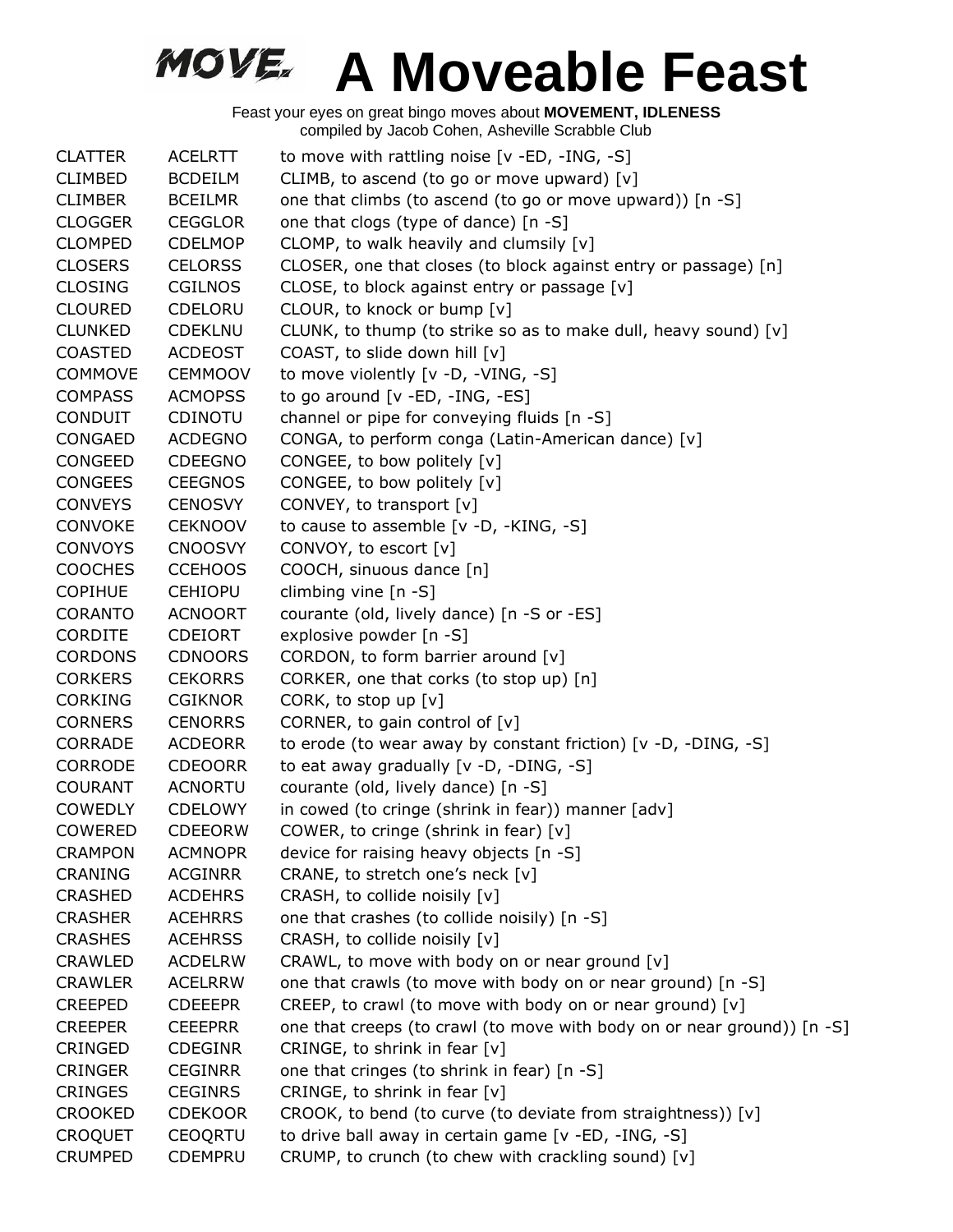| <b>CRUSHED</b> | <b>CDEHRSU</b> | CRUSH, to press or squeeze out of shape [v]                           |
|----------------|----------------|-----------------------------------------------------------------------|
| <b>CRUSHER</b> | <b>CEHRRSU</b> | one that crushes (to press or squeeze out of shape) [n -S]            |
| <b>CRUSHES</b> | <b>CEHRSSU</b> | CRUSH, to press or squeeze out of shape [v]                           |
| <b>CSARDAS</b> | <b>AACDRSZ</b> | czardas (Hungarian dance) [n -ES]                                     |
| <b>CUMBERS</b> | <b>BCEMRSU</b> | CUMBER, to hinder (to impede (to obstruct progress of)) [v]           |
| <b>CUMBIAS</b> | ABCIMSU        | CUMBIA, Latin-American dance [n]                                      |
| <b>CURBERS</b> | <b>BCERRSU</b> | CURBER, one that curbs (to restrain (to hold back from action)) [n]   |
| <b>CURBING</b> | <b>BCGINRU</b> | CURB, to restrain (to hold back from action) [v]                      |
| <b>CURTSEY</b> | <b>CERSTUY</b> | to curtsy (to bow politely) [v -ED, -ING, -S]                         |
| <b>CURVETS</b> | <b>CERSTUV</b> | CURVET, to prance (to spring forward on hind legs) [v]                |
| <b>CZARDAS</b> | <b>AACDRSZ</b> | Hungarian dance [n -ES]                                               |
|                |                | <b>D</b> 7s                                                           |
| <b>DABBERS</b> | <b>ABBDERS</b> | DABBER, one that dabs (to touch lightly) [n]                          |
| <b>DABBING</b> | ABBDGIN        | DAB, to touch lightly [v]                                             |
| <b>DACKERS</b> | <b>ACDEKRS</b> | DACKER, to waver (to move back and forth) [v]                         |
| <b>DAFFING</b> | <b>ADFFGIN</b> | DAFF, to thrust aside [v]                                             |
| <b>DAGGLED</b> | ADDEGGL        | DAGGLE, to drag in mud [v]                                            |
| <b>DAGGLES</b> | <b>ADEGGLS</b> | DAGGLE, to drag in mud [v]                                            |
| <b>DAIKERS</b> | <b>ADEIKRS</b> | DAIKER, to dacker (to waver (to move back and forth)) [v]             |
| <b>DAMMING</b> | ADGIMMN        | DAM, to build barrier to obstruct flow of water [v]                   |
| <b>DANCERS</b> | <b>ACDENRS</b> | DANCER, one that dances (to move rhythmically to music) [n]           |
| <b>DANCIER</b> | <b>ACDEINR</b> | DANCEY, suitable for dancing [adj]                                    |
| <b>DANCING</b> | <b>ACDGINN</b> | DANCE, to move rhythmically to music [v]                              |
| <b>DANDERS</b> | <b>ADDENRS</b> | DANDER, to stroll (to walk in leisurely manner) [v]                   |
| <b>DANSEUR</b> | <b>ADENRSU</b> | male ballet dancer [n -S]                                             |
| <b>DAPPING</b> | ADGINPP        | DAP, to dip lightly or quickly into water [v]                         |
| <b>DARTERS</b> | <b>ADERRST</b> | DARTER, one that darts (to move suddenly or swiftly) [n]              |
| <b>DARTING</b> | ADGINRT        | DART, to move suddenly or swiftly [v]                                 |
| <b>DARTLED</b> | ADDELRT        | DARTLE, to dart repeatedly [v]                                        |
| <b>DARTLES</b> | <b>ADELRST</b> | DARTLE, to dart repeatedly [v]                                        |
| <b>DASHERS</b> | <b>ADEHRSS</b> | DASHER, one that dashes (to strike violently) [n]                     |
| <b>DASHING</b> | <b>ADGHINS</b> | DASH, to strike violently [v]                                         |
| <b>DASHPOT</b> | <b>ADHOPST</b> | shock absorber [n -S]                                                 |
| <b>DAUNDER</b> | ADDENRU        | to dander (to stroll (to walk in leisurely manner)) [v -ED, -ING, -S] |
| <b>DAZEDLY</b> | <b>ADDELYZ</b> | DAZE, to stun (to render senseless or incapable of action) [adv]      |
| <b>DEADMAN</b> | <b>AADDEMN</b> | anchor for securing rope in mountain climbing [n -MEN]                |
| <b>DEASHED</b> | <b>ADDEEHS</b> | DEASH, to remove ash from [v]                                         |
| <b>DEASHES</b> | <b>ADEEHSS</b> | DEASH, to remove ash from [v]                                         |
| <b>DEBACLE</b> | <b>ABCDEEL</b> | sudden collapse [n -S]                                                |
| <b>DECAMPS</b> | <b>ACDEMPS</b> | DECAMP, to depart from camping ground [v]                             |
| <b>DECANTS</b> | <b>ACDENST</b> | DECANT, to pour from one container into another [v]                   |
| <b>DEDUCTS</b> | <b>CDDESTU</b> | DEDUCT, to subtract (to take away) [v]                                |
| <b>DEFLECT</b> | <b>CDEEFLT</b> | to turn aside $[v - ED, -ING, -S]$                                    |
| <b>DEIGNED</b> | <b>DDEEGIN</b> | DEIGN, to lower oneself to do [v]                                     |
| <b>DELUGED</b> | <b>DDEEGLU</b> | DELUGE, to flood (to inundate (to overwhelm with water)) [v]          |
| <b>DELUGES</b> | <b>DEEGLSU</b> | DELUGE, to flood (to inundate (to overwhelm with water)) [v]          |
| <b>DEMINER</b> | <b>DEEIMNR</b> | one that removes mines (explosive devices) [n -S]                     |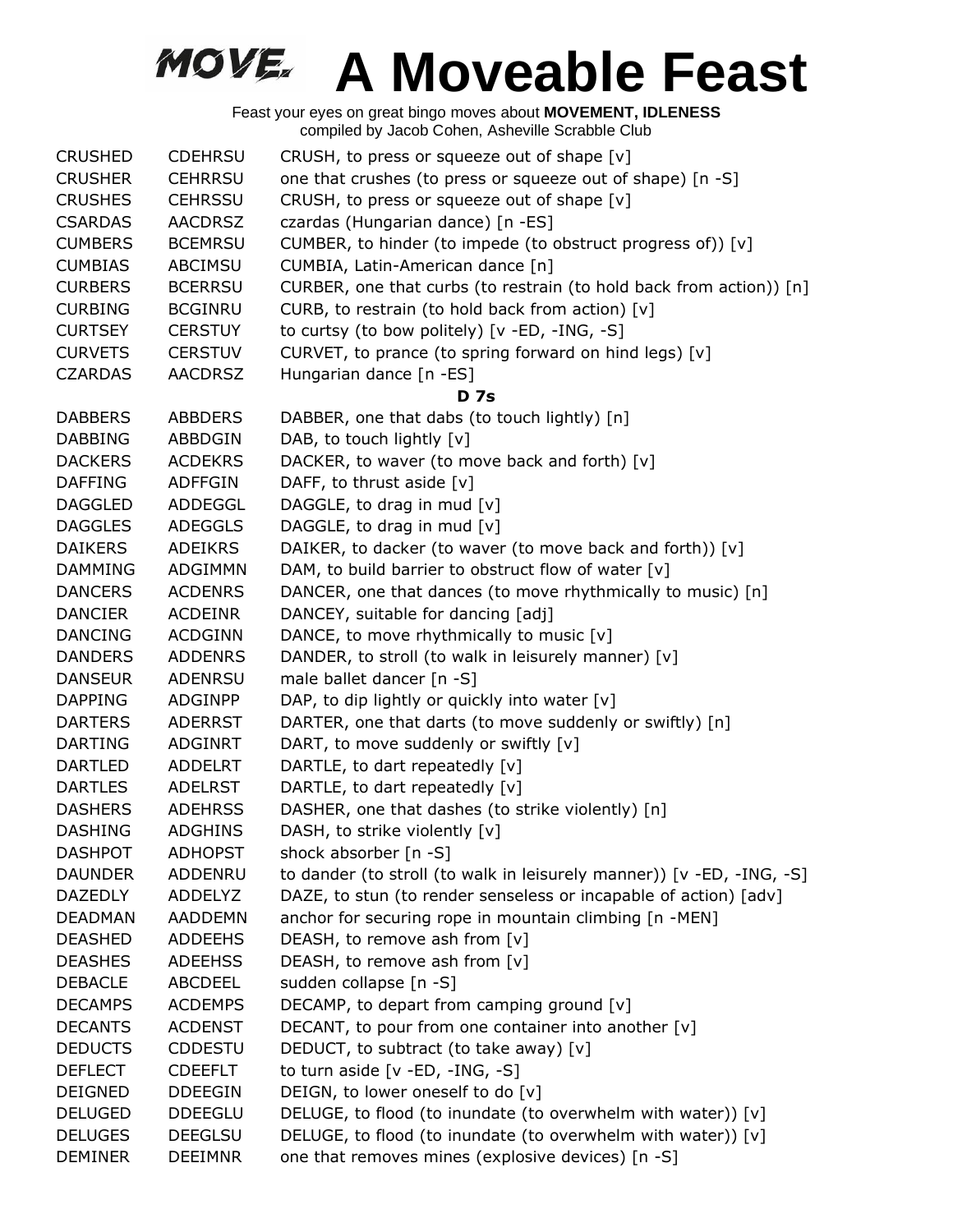| <b>DEORBIT</b> | <b>BDEIORT</b> | to come out of orbit $[v - ED, -ING, -S]$                           |
|----------------|----------------|---------------------------------------------------------------------|
| <b>DEPARTS</b> | <b>ADEPRST</b> | DEPART, to go away [v]                                              |
| <b>DEPLANE</b> | ADEELNP        | to get off airplane [v -D, -NING, -S]                               |
| <b>DEPORTS</b> | <b>DEOPRST</b> | DEPORT, to expel from country [v]                                   |
| <b>DEPRIVE</b> | DEEIPRV        | to take something away from [v -D, -VING, -S]                       |
| <b>DERAILS</b> | <b>ADEILRS</b> | DERAIL, to run off rails of track [v]                               |
| <b>DERRICK</b> | <b>CDEIKRR</b> | hoisting apparatus [n -S]                                           |
| <b>DERVISH</b> | <b>DEHIRSV</b> | member of Muslim religious order [n -ES]                            |
| <b>DESCEND</b> | <b>CDDEENS</b> | to come or go down [v -ED, -ING, -S]                                |
| <b>DESCENT</b> | <b>CDEENST</b> | act of descending (to come or go down) [n -S]                       |
| <b>DESISTS</b> | <b>DEISSST</b> | DESIST, to cease doing something [v]                                |
| <b>DESORBS</b> | <b>BDEORSS</b> | DESORB, to remove by reverse of absorption [v]                      |
| <b>DETOURS</b> | <b>DEORSTU</b> | DETOUR, to take indirect route [v]                                  |
| <b>DETRAIN</b> | ADEINRT        | to get off train $[v - ED, -ING, -S]$                               |
| <b>DETRUDE</b> | <b>DDEERTU</b> | to thrust out $[v -D, -DING, -S]$                                   |
| <b>DEVELED</b> | <b>DDEEELV</b> | DEVEL, to strike forcibly [v]                                       |
| <b>DEVIATE</b> | ADEEITV        | to turn aside from course or norm [v -D, -TING, -S]                 |
| <b>DEVOLVE</b> | <b>DEELOVV</b> | to transfer from one person to another [v -D, -VING, -S]            |
| <b>DIBBUKS</b> | <b>BBDIKSU</b> | DIBBUK, dybbuk (wandering soul in Jewish folklore) [n]              |
| <b>DIGGERS</b> | <b>DEGGIRS</b> | DIGGER, one that digs (to break up, turn over, or remove earth) [n] |
| <b>DIGGING</b> | DGGGIIN        | DIG, to break up, turn over, or remove earth [v]                    |
| <b>DIPPERS</b> | <b>DEIPPRS</b> | DIPPER, one that dips (to immerse briefly) [n]                      |
| <b>DIPPING</b> | <b>DGIINPP</b> | DIP, to immerse briefly [v]                                         |
| <b>DIRLING</b> | <b>DGIILNR</b> | DIRL, to tremble (to shake involuntarily) [v]                       |
| <b>DISCARD</b> | <b>ACDDIRS</b> | to throw away $[v - ED, -ING, -S]$                                  |
| <b>DISCOED</b> | <b>CDDEIOS</b> | DISCO, to dance at discotheque [v]                                  |
| <b>DISCOES</b> | <b>CDEIOSS</b> | DISCO, to dance at discotheque [v]                                  |
| <b>DISJECT</b> | <b>CDEIJST</b> | to disperse [v -ED, -ING, -S]                                       |
| <b>DISMAST</b> | ADIMSST        | to remove mast of $[v - ED, -ING, -S]$                              |
| <b>DISMISS</b> | <b>DIIMSSS</b> | to permit or cause to leave [v -ED, -ING, -ES]                      |
| <b>DISPELS</b> | <b>DEILPSS</b> | DISPEL, to drive off in various directions [v]                      |
| <b>DISROBE</b> | <b>BDEIORS</b> | to undress $[v -D, -BING, -S]$                                      |
| <b>DISUSES</b> | <b>DEISSSU</b> | DISUSE, to stop using [v]                                           |
| <b>DIVERGE</b> | <b>DEEGIRV</b> | to move in different directions from common point [v -D, -GING, -S] |
| <b>DIVERTS</b> | <b>DEIRSTV</b> | DIVERT, to turn aside [v]                                           |
| <b>DIVULSE</b> | <b>DEILSUV</b> | to tear away $[v -D, -SING, -S]$                                    |
| <b>DODDERS</b> | <b>DDDEORS</b> | DODDER, to totter (to walk unsteadily) [v]                          |
| <b>DODGEMS</b> | <b>DDEGMOS</b> | DODGEM, amusement park ride [n -S]                                  |
| <b>DODGERS</b> | <b>DDEGORS</b> | DODGER, one that dodges (to evade) [n]                              |
| <b>DODGERY</b> | <b>DDEGORY</b> | evasion [n -RIES]                                                   |
| <b>DODGIER</b> | <b>DDEGIOR</b> | DODGY, evasive [adj]                                                |
| <b>DODGING</b> | <b>DDGGINO</b> | DODGE, to evade [v]                                                 |
| <b>DOFFERS</b> | <b>DEFFORS</b> | DOFFER, to take off [n]                                             |
| <b>DOFFING</b> | <b>DFFGINO</b> | DOFF, to take off $[v]$                                             |
| <b>DOGEARS</b> | <b>ADEGORS</b> | DOGEAR, to turn down corner of page [v]                             |
| <b>DOGGING</b> | <b>DGGGINO</b> | DOG, to follow like dog [v]                                         |
| <b>DOGLEGS</b> | <b>DEGGLOS</b> | DOGLEG, to move along bent course [v]                               |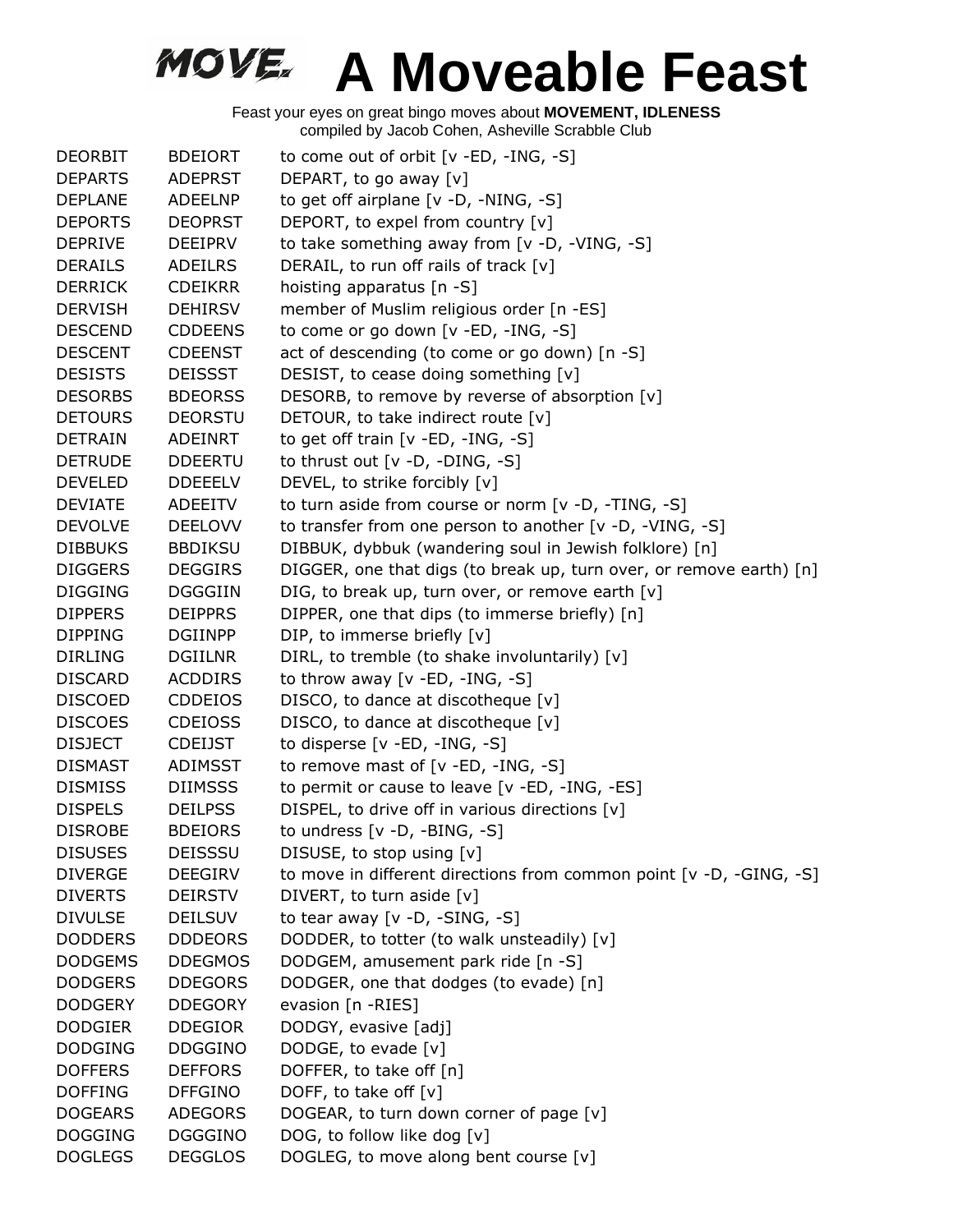| <b>DOGSLED</b> | <b>DDEGLOS</b> | to move on sled drawn by dogs [v -DDED, -DDING, -S]             |
|----------------|----------------|-----------------------------------------------------------------|
| <b>DOGTROT</b> | <b>DGOORTT</b> | to move at steady trot [v -TROTTED, -TROTTING, -TROTS]          |
| <b>DOLLIED</b> | <b>DDEILLO</b> | DOLLY, to move on wheeled platform [v]                          |
| <b>DOLLIES</b> | <b>DEILLOS</b> | DOLLY, to move on wheeled platform [v]                          |
| <b>DONNING</b> | <b>DGINNNO</b> | DON, to put on [v]                                              |
| <b>DOUSERS</b> | <b>DEORSSU</b> | DOUSER, one that douses (to plunge into water) [n]              |
| <b>DOUSING</b> | <b>DGINOSU</b> | DOUSE, to plunge into water [v]                                 |
| <b>DOWNBOW</b> | <b>BDNOOWW</b> | type of stroke in playing bowed instrument [n -S]               |
| <b>DOWNING</b> | <b>DGINNOW</b> | DOWN, to cause to fall [v]                                      |
| <b>DOZENED</b> | <b>DDEENOZ</b> | DOZEN, to stun (to render senseless or incapable of action) [v] |
| <b>DRAGGED</b> | ADDEGGR        | DRAG, to pull along ground [v]                                  |
| <b>DRAGGER</b> | ADEGGRR        | one that drags (to pull along ground) [n -S]                    |
| <b>DRAWERS</b> | <b>ADERRSW</b> | DRAWER, one that draws (to move by pulling) [n]                 |
| DRIBBED        | <b>BBDDEIR</b> | DRIB, to drip (to fall in drops) [v]                            |
| <b>DRIFTED</b> | <b>DDEFIRT</b> | DRIFT, to move along in current [v]                             |
| <b>DRIFTER</b> | <b>DEFIRRT</b> | one that drifts (to move along in current) [n -S]               |
| <b>DRIPPED</b> | <b>DDEIPPR</b> | DRIP, to fall in drops [v]                                      |
| <b>DRIVERS</b> | <b>DEIRRSV</b> | DRIVER, one that drives (to urge or propel forward) [n]         |
| <b>DRIVING</b> | <b>DGIINRV</b> | DRIVE, to urge or propel forward [v]                            |
| <b>DROPPED</b> | <b>DDEOPPR</b> | DROP, to fall in drops (globules) [v]                           |
| <b>DROVERS</b> | <b>DEORRSV</b> | DROVER, driver of cattle or sheep [n]                           |
| <b>DROVING</b> | <b>DGINORV</b> | work of drover [n -S] / DROVE, to drive cattle or sheep [v]     |
| <b>DRUMBLE</b> | <b>BDELMRU</b> | to move slowly [v -D, -LING, -S]                                |
| <b>DUBSTEP</b> | <b>BDEPSTU</b> | type of electronic dance music [n -S]                           |
| <b>DUCKERS</b> | <b>CDEKRSU</b> | DUCKER, one that ducks (to lower quickly) [n]                   |
| <b>DUCKING</b> | CDGIKNU        | DUCK, to lower quickly [v]                                      |
| <b>DUCTING</b> | <b>CDGINTU</b> | DUCT, to convey through duct (tubular passage) [v]              |
| <b>DUMPERS</b> | <b>DEMPRSU</b> | DUMPER, one that dumps (to let fall heavily) [n]                |
| <b>DUMPING</b> | <b>DGIMNPU</b> | DUMP, to let fall heavily [v]                                   |
| <b>DUNCHES</b> | <b>CDEHNSU</b> | DUNCH, push [n]                                                 |
| <b>DUNNITE</b> | <b>DEINNTU</b> | explosive [n -S]                                                |
| <b>DUNTING</b> | <b>DGINNTU</b> | DUNT, to strike with heavy blow [v]                             |
| <b>DYBBUKS</b> | <b>BBDKSUY</b> | DYBBUK, wandering soul in Jewish folklore [n]<br>E 7s           |
| <b>EASTING</b> | <b>AEGINST</b> | movement toward east [n -S]                                     |
| <b>EDDYING</b> | <b>DDEGINY</b> | EDDY, to move against main current $[v]$                        |
| <b>EFFUSED</b> | <b>DEEFFSU</b> | EFFUSE, to pour forth $[v]$                                     |
| <b>EFFUSES</b> | <b>EEFFSSU</b> | EFFUSE, to pour forth [v]                                       |
| <b>EJECTED</b> | <b>CDEEEJT</b> | EJECT, to throw out forcibly [v]                                |
| <b>EJECTOR</b> | <b>CEEJORT</b> | one that ejects (to throw out forcibly) [n -S]                  |
| <b>ELBOWED</b> | <b>BDEELOW</b> | ELBOW, to jostle [v]                                            |
| <b>ELEVATE</b> | AEEELTV        | to raise (to move to higher position) [v -D, -TING, -S]         |
| <b>ELICITS</b> | <b>CEIILST</b> | ELICIT, to educe (to draw out) $[v]$                            |
| <b>ELOPERS</b> | <b>EELOPRS</b> | ELOPER, one that elopes (to run off secretly to be married) [n] |
| <b>ELOPING</b> | <b>EGILNOP</b> | ELOPE, to run off secretly to be married [v]                    |
| <b>ELUDERS</b> | <b>DEELRSU</b> | ELUDER. one that eludes (to evade) [n]                          |
| <b>ELUDING</b> | DEGILNU        | ELUDE, to evade [v]                                             |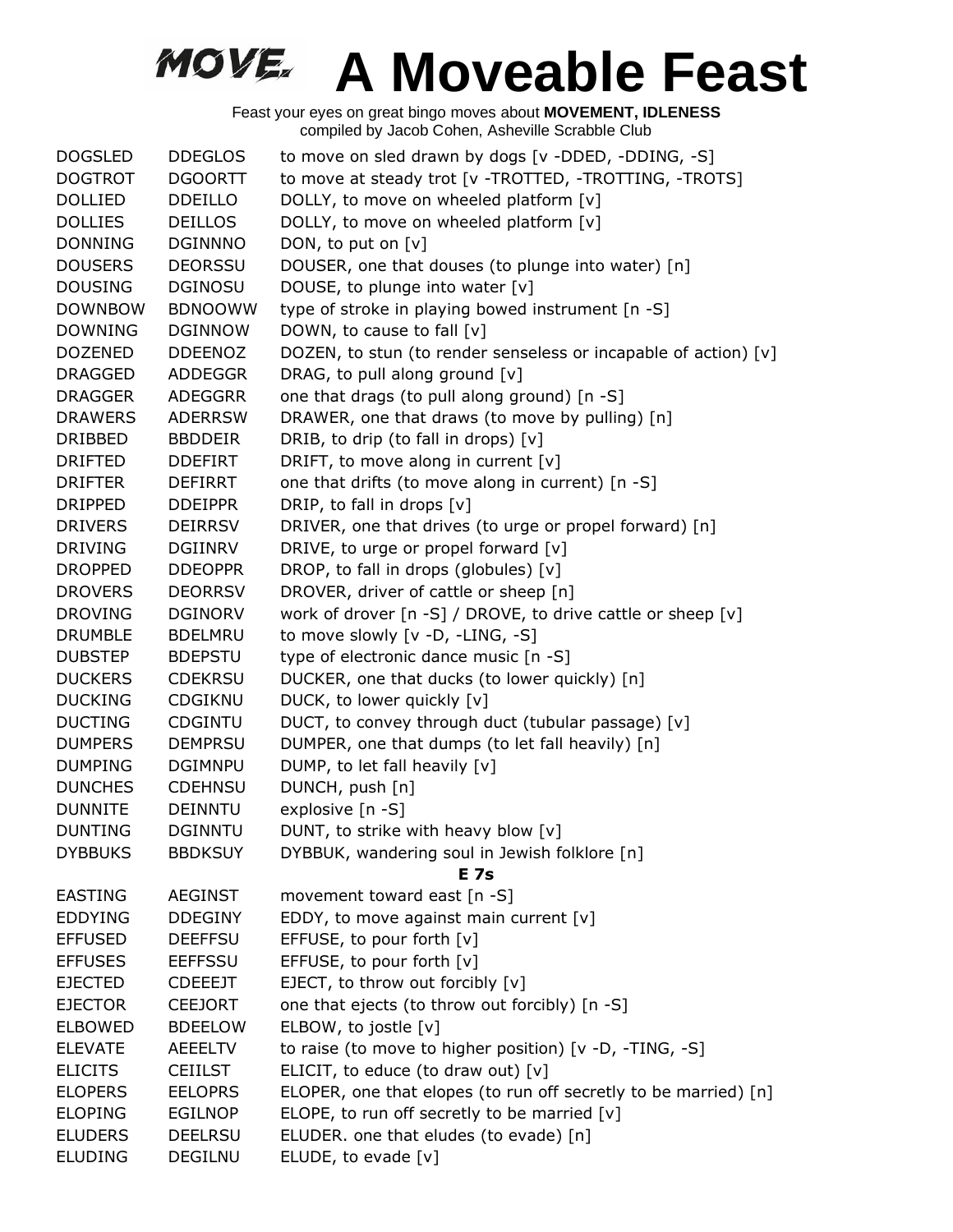| <b>ELUSION</b> | <b>EILNOSU</b> | act of eluding (to evade) [adj]                                                                |
|----------------|----------------|------------------------------------------------------------------------------------------------|
| <b>ELUSIVE</b> | EEILSUV        | tending to elude (to evade) [adj]                                                              |
| <b>ELUSORY</b> | <b>ELORSUY</b> | elusive (tending to elude (to evade)) [adj]                                                    |
| <b>EMANANT</b> | <b>AAEMNNT</b> | issuing from source [adj]                                                                      |
| <b>EMANATE</b> | AAEEMNT        | to send forth [v -D, -TING, -S]                                                                |
| <b>EMETICS</b> | <b>CEEIMST</b> | EMETIC, substance which induces vomiting [n]                                                   |
| <b>EMIGRES</b> | <b>EEGIMRS</b> | EMIGRE, emigrant (one that emigrates (to leave one country or region to settle in another) [n] |
| <b>EMITTED</b> | <b>DEEIMTT</b> | EMIT, to send forth [v]                                                                        |
| <b>EMITTER</b> | <b>EEIMRTT</b> | one that emits (to send forth) [n -S]                                                          |
| <b>ENDORSE</b> | <b>DEENORS</b> | to sign back of negotiable document [v -D, -SING, -S]                                          |
| <b>ENFACED</b> | <b>ACDEEFN</b> | ENFACE, to write on front of $[v]$                                                             |
| <b>ENFACES</b> | <b>ACEEFNS</b> | ENFACE, to write on front of $[v]$                                                             |
| <b>ENGLISH</b> | <b>EGHILNS</b> | to cause billiard ball to spin around its vertical axis [v -ED, -ING, -ES]                     |
| <b>ENSKIED</b> | <b>DEEIKNS</b> | ENSKY, to raise to skies [v]                                                                   |
| <b>ENSKIES</b> | <b>EEIKNSS</b> | ENSKY, to raise to skies [v]                                                                   |
| <b>ENTASIA</b> | <b>AAEINST</b> | spasmodic contraction of muscle [n -S]                                                         |
| <b>ENTERED</b> | <b>DEEENRT</b> | ENTER, to come or go into [v]                                                                  |
| <b>ENTERER</b> | <b>EEENRRT</b> | one that enters (to come or go into) [n -S]                                                    |
| <b>ENTRANT</b> | <b>AENNRTT</b> | one that enter (to come or go into) [n -S]                                                     |
| <b>ENTWINE</b> | EEINNTW        | to twine around $[v -D, -NING, -S]$                                                            |
| <b>ENVIRON</b> | <b>EINNORV</b> | to encircle (to form circle around) [v -ED, -ING, -S]                                          |
| <b>ENWHEEL</b> | <b>EEEHLNW</b> | to encircle (to form circle around) [v -ED, -ING, -S]                                          |
| <b>ENWINDS</b> | <b>DEINNSW</b> | ENWIND, to wind around [v]                                                                     |
| <b>ENWOUND</b> | <b>DENNOUW</b> | ENWIND, to wind around [v]                                                                     |
| <b>EPEIRIC</b> | <b>CEEIIPR</b> | pertaining to vertical movement of earth's crust [adj]                                         |
| <b>ERODING</b> | <b>DEGINOR</b> | ERODE, to wear away by constant friction $[v]$                                                 |
| <b>EROSION</b> | <b>EINOORS</b> | act of eroding (to wear away by constant friction) [n -S]                                      |
| <b>EROSIVE</b> | <b>EEIORSV</b> | causing erosion (act of eroding (to wear away by constant friction)) [adj]                     |
| <b>ERRANTS</b> | <b>AENRRST</b> | ERRANT, wanderer (one that wanders (to move about with no destination or purpose)) [n]         |
| <b>ESCAPED</b> | <b>ACDEEPS</b> | ESCAPE, to get away [v]                                                                        |
| <b>ESCAPEE</b> | <b>ACEEEPS</b> | one that escapes (to get away) [n -S]                                                          |
| <b>ESCAPER</b> | <b>ACEEPRS</b> | one that escapes (to get away) [n -S]                                                          |
| <b>ESCAPES</b> | <b>ACEEPSS</b> | ESCAPE, to get away $[v]$                                                                      |
| <b>ESCHEWS</b> | <b>CEEHSSW</b> | ESCHEW, to avoid (to keep away from) $[v]$                                                     |
| <b>ESTRAYS</b> | <b>AERSSTY</b> | ESTRAY, to stray (to wander from proper area or course) [v]                                    |
| <b>EUSTACY</b> | <b>ACESTUY</b> | worldwide change in sea level [n -CIES]                                                        |
| <b>EUSTASY</b> | <b>AESSTUY</b> | eustacy (worldwide change in sea level) [n -SIES]                                              |
| <b>EVACUEE</b> | <b>ACEEEUV</b> | one that is evacuated (to remove from dangerous area) [n -S]                                   |
| <b>EVADERS</b> | <b>ADEERSV</b> | EVADER, one that evades (to escape or avoid by cleverness or deceit) [n]                       |
| <b>EVADING</b> | ADEGINV        | EVADE, to escape or avoid by cleverness or deceit [v]                                          |
| <b>EVANISH</b> | <b>AEHINSV</b> | to vanish $[v - ED, -ING, -ES]$                                                                |
| <b>EVASION</b> | <b>AEINOSV</b> | act of evading (to escape or avoid by cleverness or deceit) [n]                                |
| <b>EVASIVE</b> | <b>AEEISVV</b> | tending to evade (to escape or avoid by cleverness or deceit) [adj]                            |
| <b>EVERTED</b> | <b>DEEERTV</b> | EVERT, to turn outward or inside out $[v]$                                                     |
| <b>EVERTOR</b> | <b>EEORRTV</b> | muscle that turns part outward [n -S]                                                          |
| <b>EVITING</b> | EGIINTV        | EVITE, to avoid (to keep away from) $[v]$                                                      |
| <b>EVULSED</b> | <b>DEELSUV</b> | EVULSE, to extract forcibly [v]                                                                |
|                |                |                                                                                                |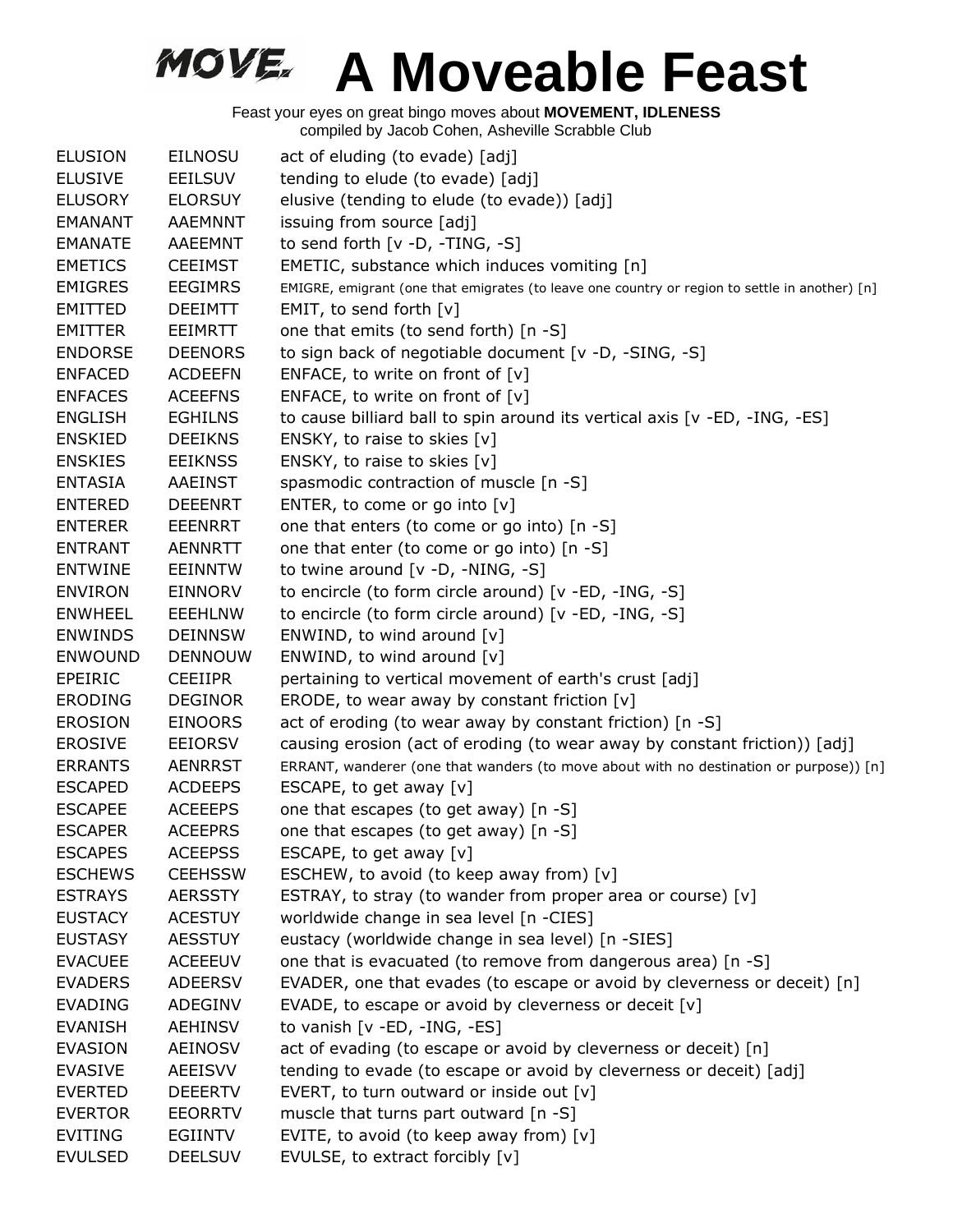| <b>EVULSES</b> | <b>EELSSUV</b> | EVULSE, to extract forcibly [v]                                                              |
|----------------|----------------|----------------------------------------------------------------------------------------------|
| <b>EXALTED</b> | <b>ADEELTX</b> | EXALT, to raise (to move to higher position) [v]                                             |
| <b>EXALTER</b> | <b>AEELRTX</b> | one that exalts (to raise (to move to higher position)) [n -S]                               |
| <b>EXERTED</b> | <b>DEEERTX</b> | EXERT, to put into action $[v]$                                                              |
| <b>EXILERS</b> | <b>EEILRSX</b> | EXILER, one that exiles (to banish from one's own country] [n]                               |
| <b>EXILIAN</b> | AEIILNX        | exilic (pertaining to exile (to banish from one's own country) [adj]                         |
| <b>EXILING</b> | EGIILNX        | EXILE, to banish from one's own country [v]                                                  |
| <b>EXITING</b> | <b>EGIINTX</b> | EXIT, to go out $[v]$                                                                        |
| <b>EXPLODE</b> | <b>DEELOPX</b> | to blow up $[v -D, -DING, -S]$                                                               |
| <b>EXTRUDE</b> | <b>DEERTUX</b> | to force, thrust, or push out [v -D, -DING, -S]                                              |
| <b>EXUDATE</b> | <b>ADEETUX</b> | exuded substance [n -S]                                                                      |
| <b>EXUDING</b> | <b>DEGINUX</b> | EXUDE, to ooze forth [v]                                                                     |
| EYEBEAM        | ABEEEMY        | glance [n -S]                                                                                |
| <b>EYEWINK</b> | <b>EEIKNWY</b> | wink of eye $[n - S]$                                                                        |
|                |                | <b>F7s</b>                                                                                   |
| <b>FACEOFF</b> | <b>ACEFFFO</b> | action that starts hockey game [n -S]                                                        |
| <b>FADINGS</b> | <b>ADFGINS</b> | FADING, Irish dance [n]                                                                      |
| <b>FAIRING</b> | <b>AFGIINR</b> | structure on aircraft serving to reduce drag [n -S]                                          |
| <b>FALLERS</b> | <b>AEFLLRS</b> | FALLER, one that falls (to descend under force of gravity) [n]                               |
| <b>FALLING</b> | AFGILLN        | FALL, to descend upon force of gravity [v]                                                   |
| <b>FALLOUT</b> | <b>AFLLOTU</b> | radioactive debris resulting from nuclear explosion [n -S]                                   |
| <b>FALTERS</b> | <b>AEFLRST</b> | FALTER, to hesitate (to hold back in uncertainty) [v]                                        |
| <b>FANNERS</b> | <b>AEFNNRS</b> | FANNER, one that fans (to cool or refresh with fan (device for putting air into motion)) [n] |
| <b>FANNING</b> | <b>AFGINNN</b> | FAN, to cool or refresh with fan (device for putting air into motion) $[v]$                  |
| <b>FASTEST</b> | <b>AEFSSTT</b> | FAST, moving or able to move quickly [adj]                                                   |
| <b>FAUCETS</b> | <b>ACEFSTU</b> | FAUCET, device for controlling flow of liquid from pipe [n]                                  |
| <b>FEINTED</b> | <b>DEEFINT</b> | FEINT, to make deceptive movement $[v]$                                                      |
| <b>FELLERS</b> | <b>EEFLLRS</b> | FELLER, one that fells (to cause to fall) [n]                                                |
| <b>FELLING</b> | <b>EFGILLN</b> | FELL, FALL, to descend under force of gravity [v]                                            |
| <b>FETCHED</b> | <b>CDEEFHT</b> | FETCH, to go back after and bring back [v]                                                   |
| <b>FETCHER</b> | <b>CDEEFHT</b> | one that fetches (to go back after and bring back) [n -S]                                    |
| <b>FETCHES</b> | <b>CEEFHST</b> | FETCH, to go back after and bring back [v]                                                   |
| <b>FETTING</b> | <b>EFGINTT</b> | FET, to fetch $[v]$                                                                          |
| <b>FIDGETS</b> | <b>DEFGIST</b> | FIDGET, to move nervously or restlessly [v]                                                  |
| <b>FIDGING</b> | <b>DFGGIIN</b> | FIDGE, to fidget (to move nervously or restlessly) [v]                                       |
| <b>FILLIPS</b> | <b>FIILLPS</b> | FILLIP, to strike sharply [v]                                                                |
| <b>FILMDOM</b> | <b>DFILMMO</b> | motion-picture industry [n -S]                                                               |
| <b>FILMERS</b> | <b>EFILMRS</b> | FILMER, one that films (to make motion picture) [n]                                          |
| <b>FILMING</b> | <b>FGIILMN</b> | FILM, to make motion picture [v]                                                             |
| <b>FISHWAY</b> | <b>AFHISWY</b> | device for enabling fish to pass around dam [n -S]                                           |
| <b>FISTING</b> | <b>FGIINST</b> | FIST, to strike with fist (hand closed tightly) [v]                                          |
| <b>FIXATED</b> | <b>ADEFITX</b> | FIXATE, to make stable or stationary [v]                                                     |
| <b>FIXATES</b> | <b>AEFISTX</b> | FIXATE, to make stable or stationary [v]                                                     |
| <b>FLAILED</b> | ADEFILL        | FLAIL, to swing freely [v]                                                                   |
| <b>FLANEUR</b> | <b>AEFLNRU</b> | idler (one that idles) [n -S]                                                                |
| <b>FLAPPED</b> | <b>ADEFLPP</b> | FLAP, to wave up and down $[v]$                                                              |
| <b>FLAPPER</b> | <b>AEFLPPR</b> | one that flaps (to wave up and down) [n -S]                                                  |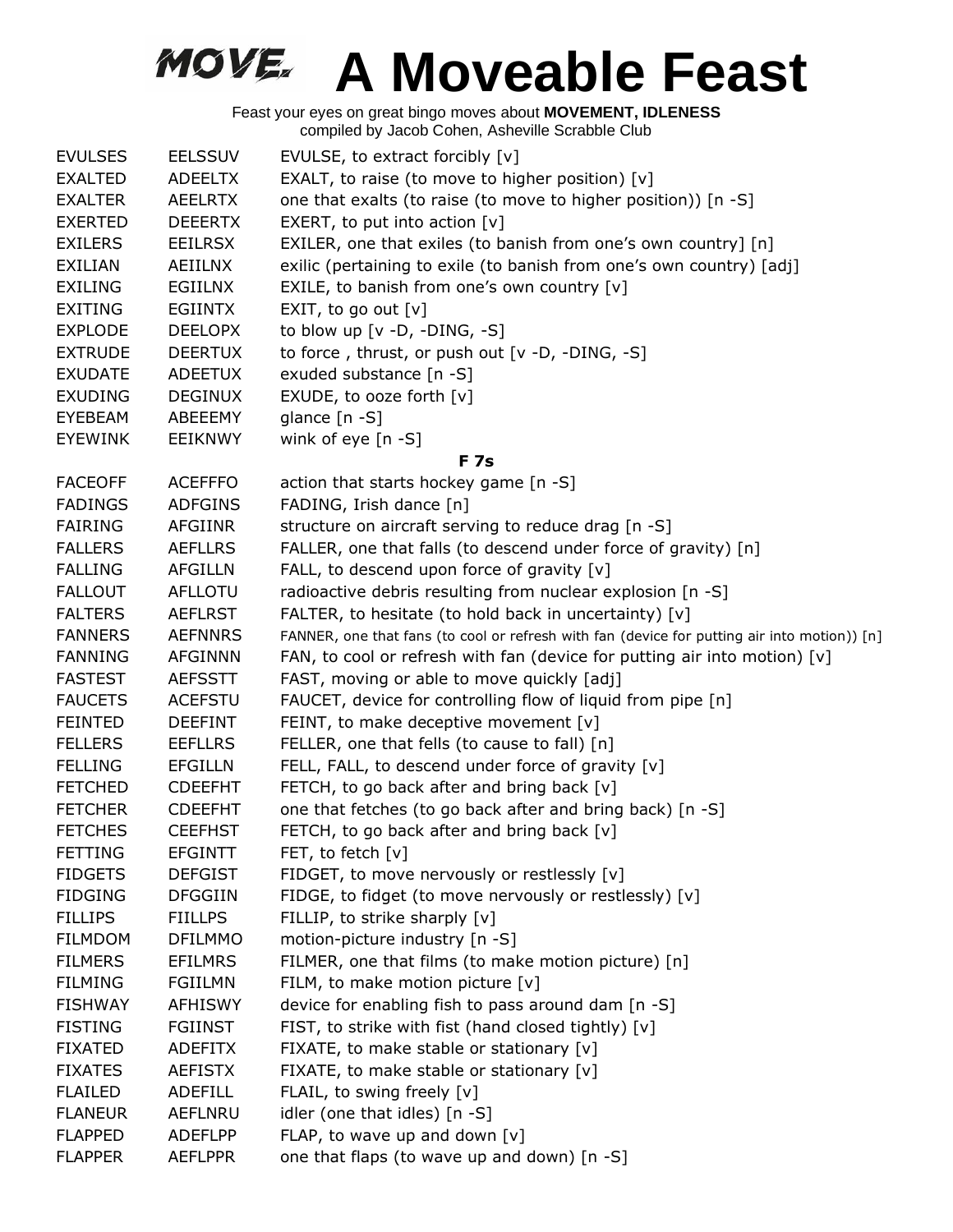| <b>FLEEING</b> | <b>EEFGILN</b> | FLEE, to run away [v]                                                |
|----------------|----------------|----------------------------------------------------------------------|
| <b>FLEETED</b> | <b>DEEEFLT</b> | FLEET, to move swiftly [v]                                           |
| <b>FLEETER</b> | <b>EEEFLRT</b> | FLEET, swift (moving with great rate of motion) [adj]                |
| <b>FLEETLY</b> | <b>EEFLLTY</b> | FLEET, swift (moving with great rate of motion) [adv]                |
| <b>FLEXING</b> | <b>EFGILNX</b> | FLEX, to bend (to curve (to deviate from straightness)) [v]          |
| <b>FLEXION</b> | <b>EFILNOX</b> | flection (act of bending (to curve)) [n -S]                          |
| <b>FLEXORS</b> | <b>EFLORSX</b> | FLEXOR, muscle that serves to bend bodily part [n]                   |
| <b>FLEXURE</b> | <b>EEFLRUX</b> | act of bending (to curve (to deviate from straightness)) [n -S]      |
| <b>FLICKED</b> | <b>CDEFIKL</b> | FLICK, to strike with quick, light blow [v]                          |
| <b>FLICKER</b> | <b>DEFIKLR</b> | to move waveringly [v -ED, -ING, -S]                                 |
| <b>FLIGHTS</b> | <b>FGHILST</b> | FLIGHT, to fly in flock [v]                                          |
| <b>FLINGER</b> | <b>EFGILNR</b> | one that flings (to throw with force) [n -S]                         |
| <b>FLIPPED</b> | <b>DEFILPP</b> | FLIP, to throw with brisk motion [v]                                 |
| <b>FLIPPER</b> | EFILPPR        | broad, flat limb adapted for swimming [n -S]                         |
| <b>FLITTED</b> | <b>DEFILTT</b> | FLIT, to move lightly and swiftly $[v]$                              |
| <b>FLITTER</b> | <b>EFILRTT</b> | to flutter (to wave rapidly and irregularly) [v -ED, -ING, -S]       |
| <b>FLOCKED</b> | <b>CDEFKLO</b> | FLOCK, to gather or move in crowd [v]                                |
| <b>FLOPPED</b> | <b>DEFLOPP</b> | FLOP, to fall heavily and noisily [v]                                |
| <b>FLOPPER</b> | <b>EFLOPPR</b> | one that flops (to fall heavily and noisily) [n -S]                  |
| <b>FLOUNCE</b> | <b>CEFLNOU</b> | to move with exaggerated motions [v -D, -CING, -S]                   |
| <b>FLOUNCY</b> | <b>CFLNOUY</b> | flouncing (to move with exaggerated motions) [adj -CIER, -CIEST]     |
| <b>FLOWAGE</b> | <b>AEFGLOW</b> | act of flowing (to move steadily and smoothly along) [n -S]          |
| <b>FLOWING</b> | <b>FGILNOW</b> | FLOW, to move steadily and smoothly along [v]                        |
| <b>FLUMING</b> | <b>FGILMNU</b> | FLUME, to convey by means of artificial water channel [v]            |
| <b>FLUMPED</b> | <b>DEFLMPU</b> | FLUMP, to fall heavily [v]                                           |
| <b>FLUXION</b> | <b>FILNOUX</b> | act of flowing (to move steadily and smoothly along) [n -S]          |
| <b>FLYABLE</b> | ABEFLLY        | suitable for flying [adj]                                            |
| <b>FLYAWAY</b> | AAFLWYY        | one that is elusive [n -S]                                           |
| <b>FLYOVER</b> | <b>EFLORVY</b> | flight of aircraft over specific location [n -S]                     |
| <b>FLYPAST</b> | <b>AFLPSTY</b> | flyby (flight of aircraft close to specified place) [n -S]           |
| <b>FLYWAYS</b> | <b>AFLSWYY</b> | FLYWAY, established air route of migratory birds [n]                 |
| <b>FOOTERS</b> | <b>EFOORST</b> | FOOTER, one that walks (to advance on foot) [n]                      |
| <b>FOOTING</b> | <b>FGINOOT</b> | FOOT, to walk (to advance on foot) [v]                               |
| <b>FORERUN</b> | EFNORRU        | to run in advance of [v -RAN, -NING, -S]                             |
| <b>FOUETTE</b> | <b>EEFOTTU</b> | movement in ballet [n -S]                                            |
| <b>FOXTROT</b> | <b>FOORTTX</b> | to dance fox trot (dance for couples) [v -TTED, -TTING, -S]          |
| <b>FRISKED</b> | <b>DEFIKRS</b> | FRISK, to move or leap about playfully [v]                           |
| <b>FRISKER</b> | <b>EFIKRRS</b> | one that frisks (to move or leap about playfully) [n -S]             |
| <b>FRISSON</b> | <b>FINORSS</b> | shudder [n -S]                                                       |
| <b>FROGMAN</b> | <b>AFGMNOR</b> | person equipped for extended periods of underwater swimming [n -MEN] |
| <b>FROLICS</b> | <b>CFILORS</b> | FROLIC, to play and run about merrily $[v]$                          |
| <b>FRUGGED</b> | <b>DEFGGRU</b> | FRUG, to perform type of vigorous dance [v]                          |
| <b>FULMINE</b> | EFILMNU        | explode loudly [v -D, -NING, -S]                                     |
|                |                | <b>G</b> 7s                                                          |
| <b>GADDERS</b> | <b>ADDEGRS</b> | GADDER, one that gads (to roam about restlessly) [n]                 |
| <b>GADDING</b> | ADDGGIN        | GAD, to roam about restlessly [v]                                    |
| <b>GAITING</b> | <b>AGGIINT</b> | GAIT, to train horse to move in particular way [v]                   |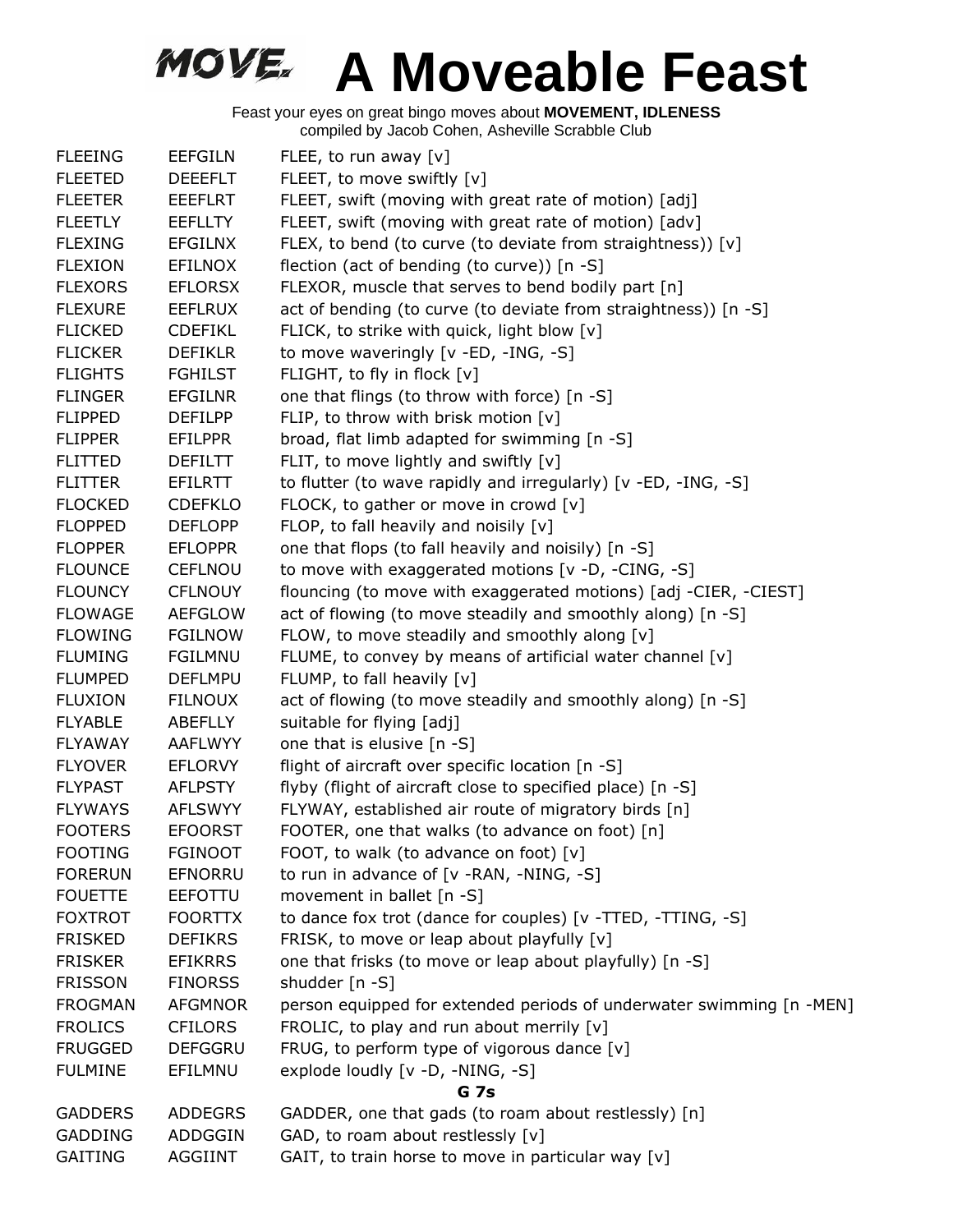| <b>GALLOPS</b> | <b>AGLLOPS</b> | GALLOP, to ride horse at full speed [v]                              |
|----------------|----------------|----------------------------------------------------------------------|
| <b>GALOPED</b> | ADEGLOP        | GALOP, to dance galop (lively round dance) [v]                       |
| <b>GALUMPH</b> | AGHLMPU        | to move clumsily [v -ED, -ING, -S]                                   |
| <b>GAMBADE</b> | AABDEGM        | gambado (leap made by horse) [n -S]                                  |
| <b>GAMBADO</b> | AABDGMO        | leap made by horse [n -ES, -S]                                       |
| <b>GAMBOLS</b> | <b>ABGLMOS</b> | GAMBOL, to leap about playfully [v]                                  |
| <b>GANDERS</b> | <b>ADEGNRS</b> | GANDER, to wander (to move about with no destination or purpose) [v] |
| <b>GANGLED</b> | <b>ADEGGLN</b> | GANGLE, to move awkwardly [v]                                        |
| <b>GANGLES</b> | <b>AEGGLNS</b> | GANGLE, to move awkwardly [v]                                        |
| <b>GATELEG</b> | AEEGGLT        | table with extensions supported by movable legs [n -S]               |
| <b>GATEMAN</b> | <b>AAEGMNT</b> | one in charge of gate (movable barrier) [n -MEN]                     |
| <b>GATEWAY</b> | <b>AAEGTWY</b> | passage that may be closed by gate (movable barrier) [n -S]          |
| <b>GATINGS</b> | <b>AGGINST</b> | GATING, process of opening and closing channel [n]                   |
| <b>GAVOTTE</b> | <b>AEGOTTV</b> | to dance gavot $[v -D, -TING, -S]$                                   |
| <b>GELLIES</b> | <b>EEGILLS</b> | GELLY, gelignite (high explosive) [n]                                |
| <b>GERMANS</b> | <b>AEGMNRS</b> | GERMAN, elaborate dance [n]                                          |
| <b>GESTURE</b> | <b>EEGRSTU</b> | to express by bodily motion [v -D, -RING, -S]                        |
| <b>GETAWAY</b> | AAEGTWY        | escape [n -S]                                                        |
| <b>GIDDYAP</b> | <b>ADDGIPY</b> | giddap (used as command to horse to go faster [interj]               |
| <b>GIDDYUP</b> | <b>DDGIPUY</b> | giddap (used as command to horse to go faster [interj]               |
| <b>GIMPING</b> | <b>GGIIMNP</b> | GIMP, to limp (to walk lamely) [v]                                   |
| <b>GIPSIED</b> | <b>DEGIIPS</b> | GIPSY, to gypsy (to live like gypsy (wanderer)) [v]                  |
| <b>GIPSIES</b> | <b>EGIIPSS</b> | GIPSY, to gypsy (to live like gypsy (wanderer)) [v]                  |
| <b>GLEETED</b> | <b>DEEEGLT</b> | GLEET, to discharge mucus from urethra [v]                           |
| <b>GLIDERS</b> | <b>DEGILRS</b> | GLIDER, type of aircraft [n]                                         |
| <b>GLIDING</b> | <b>DGGIILN</b> | GLIDE, to move effortlessly [v]                                      |
| <b>GLISSES</b> | <b>EGILSSS</b> | GLISSE, dance step [n]                                               |
| <b>GNARLED</b> | ADEGLNR        | GNARL, to twist into state of deformity [v]                          |
| <b>GNASHED</b> | <b>ADEGHNS</b> | GNASH, to grind teeth together [v]                                   |
| <b>GNASHES</b> | <b>AEGHNSS</b> | GNASH, to grind teeth together [v]                                   |
| <b>GOADING</b> | ADGGINO        | GOAD, to drive animals with goad (pointed stick) [v]                 |
| <b>GOLIARD</b> | <b>ADGILOR</b> | wandering student [n -S]                                             |
| <b>GRATERS</b> | <b>AEGRRST</b> | GRATER, one that grates (to reduce to shreds by rubbing) [n]         |
| <b>GRATING</b> | <b>AGGINRT</b> | GRATE, to reduce to shreds by rubbing [v]                            |
| <b>GRAVITY</b> | AGIRTVY        | force of attraction toward earth's center [n -TIES]                  |
| <b>GRENADE</b> | <b>ADEEGNR</b> | explosive device [n -S]                                              |
| <b>GRIDING</b> | <b>DGGIINR</b> | GRIDE, to scrape harshly [v]                                         |
| <b>GRIMACE</b> | <b>ACEGIMR</b> | to contort facial features [v -D, -CING, -S]                         |
| <b>GROPERS</b> | <b>EGOPRRS</b> | GROPER, one that gropes (to feel about with hands) [n]               |
| <b>GROPING</b> | <b>GGINOPR</b> | GROPE, to feel about with hands [v]                                  |
| <b>GROVELS</b> | <b>EGLORSV</b> | GROVEL, to crawl in abject manner [v]                                |
| <b>GROYNES</b> | <b>EGNORSY</b> | structure built to keep shore from erosion [n]                       |
| <b>GULLIED</b> | <b>DEGLLIU</b> | GULLY, to form ravines by action of water [v]                        |
| <b>GULLIES</b> | <b>EGILLSU</b> | GULLY, to form ravines by action of water [v]                        |
| <b>GURGING</b> | GGGINRU        | GURGE, to swirl (to move with whirling motion) [v]                   |
| <b>GURGLED</b> | <b>DEGGLRU</b> | GURGLE, to flow unevenly [v]                                         |
| <b>GURGLES</b> | <b>EGGLRSU</b> | GURGLE, to flow unevenly [v]                                         |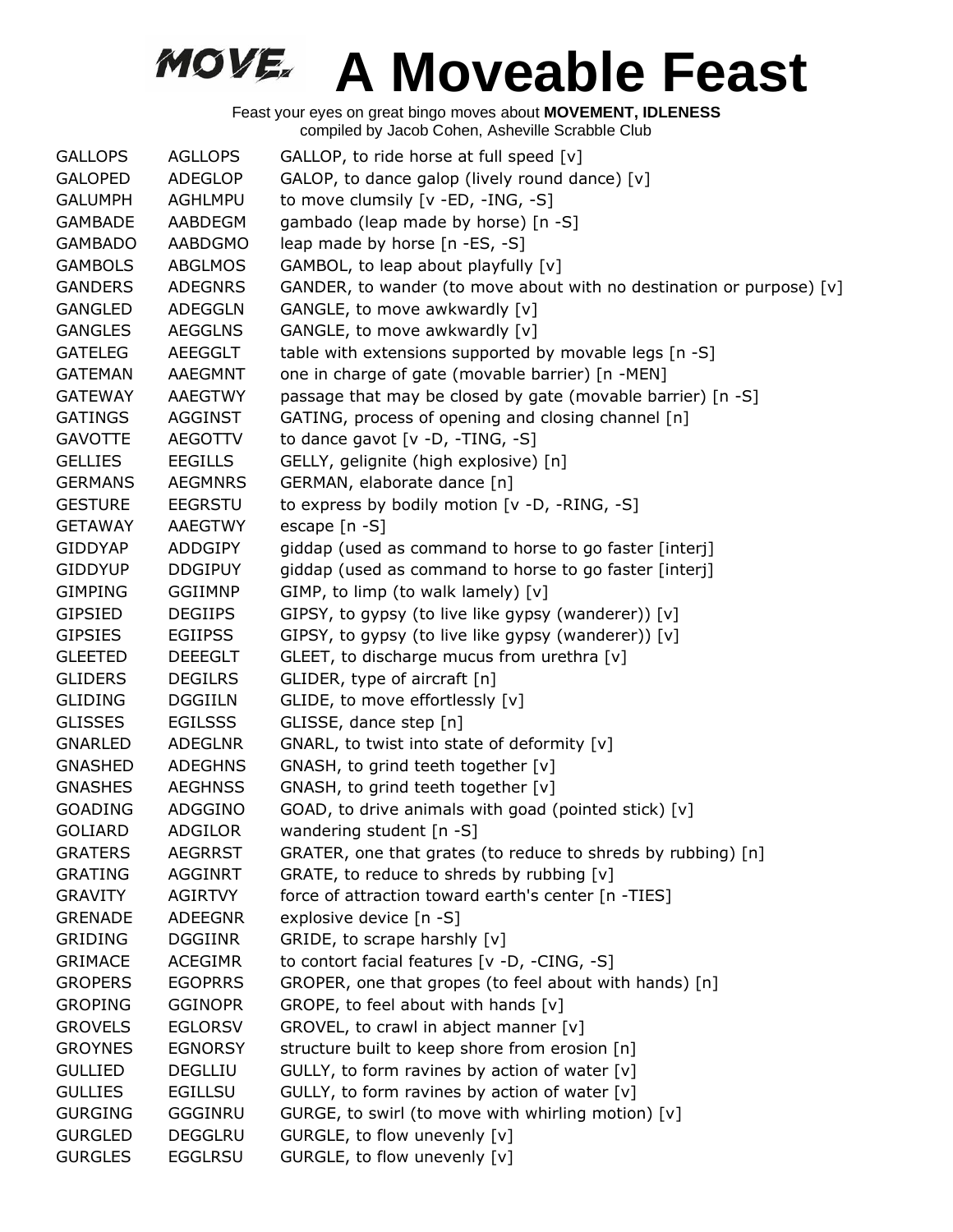| <b>GUSHERS</b> | <b>EGHRSSU</b> | GUSHER, gushing (to flow forth forcefully) oil well [n]              |
|----------------|----------------|----------------------------------------------------------------------|
| <b>GUSHING</b> | <b>GGHINSU</b> | GUSH, to flow forth forcefully [v]                                   |
| <b>GYPSIED</b> | <b>DEGIPSY</b> | GYPSY, to live like gypsy (wanderer) [v]                             |
| <b>GYPSIES</b> | <b>EGIPSSY</b> | GYPSY, to live like gypsy (wanderer) [v]                             |
| <b>GYRATED</b> | <b>ADEGRTY</b> | GYRATE, to revolve or rotate [v]                                     |
| <b>GYRATES</b> | <b>AEGRSTY</b> | GYRATE, to revolve or rotate [v]                                     |
| <b>GYRATOR</b> | <b>AGORRTY</b> | one that gyrates (to revolve or rotate) [n -S]                       |
|                |                | <b>H</b> 7s                                                          |
| <b>HALITUS</b> | AHILSTU        | exhalation [n -ES]                                                   |
| <b>HALTERS</b> | <b>AEHLRST</b> | HALTER, to put restraint upon [v]                                    |
| <b>HALTING</b> | <b>AGHILNT</b> | HALT, to stop (to discontinue progress or motion of) [v]             |
| <b>HAMATSA</b> | <b>AAAHMST</b> | dance inspired by spirit of man-eating monster [n -S]                |
| <b>HAMMERS</b> | <b>AEHMMRS</b> | HAMMER, to strike repeatedly [v]                                     |
| <b>HAMPERS</b> | <b>AEHMPRS</b> | HAMPER, to hinder (to impede (to obstruct progress of)) [v]          |
| <b>HARPOON</b> | <b>AHNOOPR</b> | to strike with barbed spear [v -ED, -ING, -S]                        |
| <b>HASTENS</b> | <b>AEHNSST</b> | HASTEN, to hurry (to move swiftly) [v]                               |
| <b>HASTIER</b> | AEHIRST        | HASTY, speedy (swift (moving with great rate of motion)) [adj]       |
| <b>HASTILY</b> | AHILSTY        | HASTY, speedy (swift (moving with great rate of motion)) [adv]       |
| <b>HASTING</b> | <b>AGHINST</b> | HASTE, to hasten (to hurry (to move swiftly)) [v]                    |
| <b>HAULAGE</b> | AAEGHLU        | act of hauling (to pull with force) [n -S]                           |
| <b>HAULERS</b> | <b>AEHLRSU</b> | HAULER, one that hauls (to pull with force) [n]                      |
| <b>HAULIER</b> | AEHILRU        | hauler (one that hauls (to pull with force)) [n -S]                  |
| <b>HAULING</b> | AGHILNU        | HAUL, to pull with force [v]                                         |
| <b>HAULOUT</b> | AHLOTUU        | action of hauling boat out of water [n -S]                           |
| <b>HEADWAY</b> | <b>AADEHWY</b> | forward movement [n -S]                                              |
| <b>HEAVERS</b> | AEEHRSV        | HEAVER, one that heaves (to lift forcefully) [n]                     |
| <b>HEAVING</b> | AEGHINV        | HEAVE, to lift forcefully [v]                                        |
| <b>HEEZING</b> | EEGHINZ        | HEEZE, to hoist [v]                                                  |
| <b>HEFTERS</b> | <b>EEFHRST</b> | HEFTER, one that hefts (to lift up) [n]                              |
| <b>HEFTING</b> | <b>EFGHINT</b> | HEFT, to lift up [v]                                                 |
| <b>HEGIRAS</b> | <b>AEGHIRS</b> | HEGIRA, exodus (movement away) [n]                                   |
| <b>HEJIRAS</b> | <b>AEHIJRS</b> | HEJIRA, hegira (exodus (movement away)) [n]                          |
| <b>HELISKI</b> | <b>EHIILKS</b> | to ski downhill on mountains reached by helicopter [v -ED, -ING, -S] |
| <b>HIJRAHS</b> | <b>AHHIJRS</b> | HIJRAH, hegira (exodus (movement away)) [n]                          |
| <b>HINDERS</b> | <b>DEHINRS</b> | HINDER, to impede (to obstruct progress of) [v]                      |
| <b>HIRPLED</b> | <b>DEHILPR</b> | HIRPLE, to limp (to walk lamely) [v]                                 |
| <b>HIRPLES</b> | <b>EHILPRS</b> | HIRPLE, to limp (to walk lamely) [v]                                 |
| <b>HIRSLED</b> | <b>DEHILRS</b> | HIRSLE, to slide along [v]                                           |
| <b>HIRSLES</b> | <b>EHILRSS</b> | HIRSLE, to slide along [v]                                           |
| <b>HISTING</b> | <b>GHIINST</b> | HIST, to hoist [v]                                                   |
| <b>HITTERS</b> | <b>EHIRSTT</b> | HITTER, one that hits (to strike forcibly) [n]                       |
| <b>HITTING</b> | <b>GHIINTT</b> | HIT, to strike forcibly [v]                                          |
| <b>HOARDED</b> | <b>ADDEHOR</b> | HOARD, to gather and store away [v]                                  |
| <b>HOARDER</b> | <b>ADEHORR</b> | one that hoards (to gather and store away) [n -S]                    |
| <b>HOBBLED</b> | <b>BBDEHLO</b> | HOBBLE, to limp (to walk lamely) $[v]$                               |
| <b>HOBBLER</b> | <b>BBEHLOR</b> | one that hobbles (to limp (to walk lamely)) [n -S]                   |
| <b>HOBBLES</b> | <b>BBEHLOS</b> | HOBBLE, to limp (to walk lamely) [v]                                 |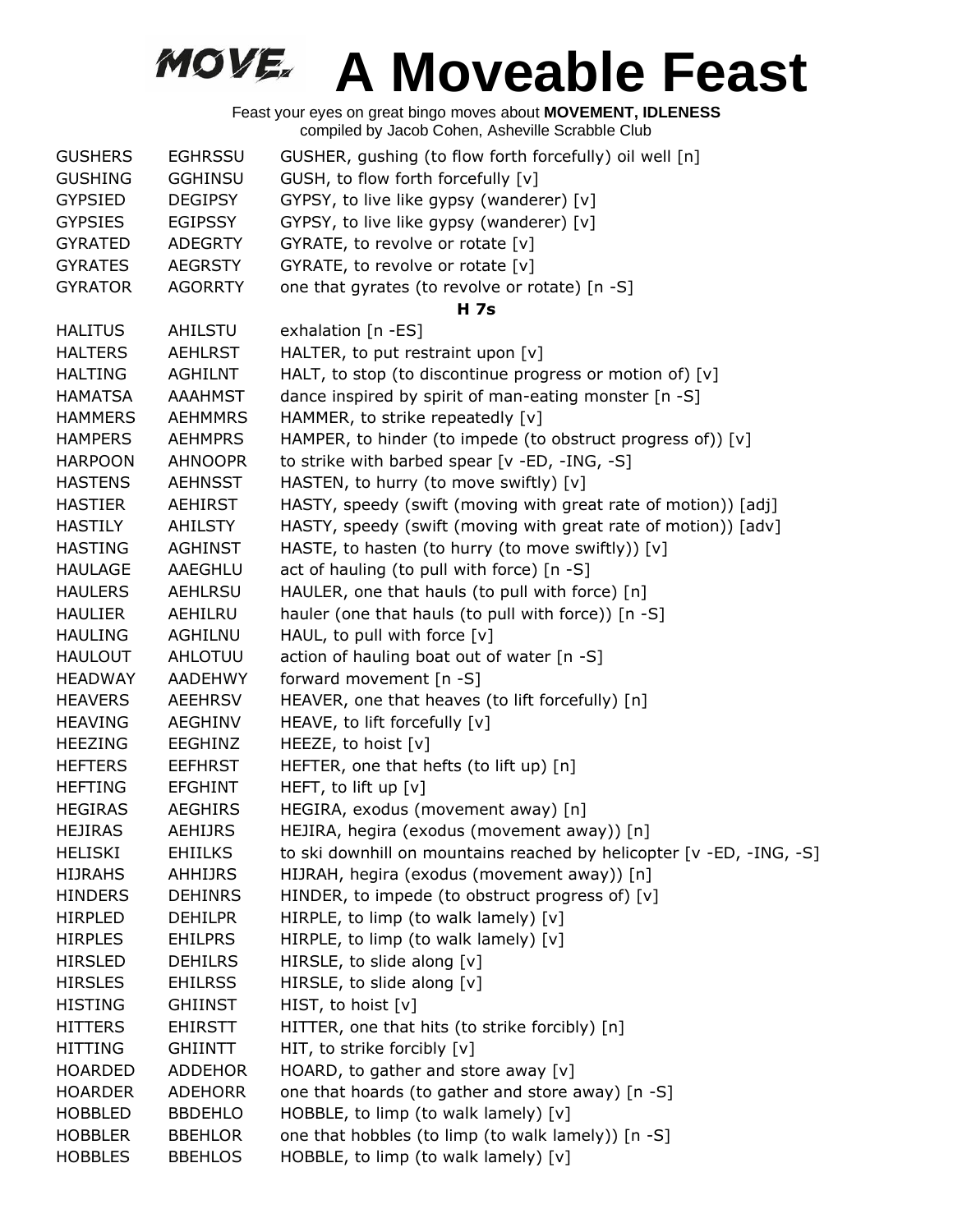| <b>HOEDOWN</b> | <b>DEHNOOW</b> | square dance $[n - S]$                                                       |
|----------------|----------------|------------------------------------------------------------------------------|
| <b>HOICKED</b> | <b>DECHIKO</b> | HOICK, to change directions abruptly [v]                                     |
| <b>HOISING</b> | <b>GHIINOS</b> | HOISE, to hoist (to haul up by some mechanical means) [v]                    |
| <b>HOISTED</b> | <b>DEHIOST</b> | HOIST, to haul up by some mechanical means [v]                               |
| <b>HOISTER</b> | <b>EHIORST</b> | one that hoists (to haul up by some mechanical means) [n -S]                 |
| <b>HOOFERS</b> | <b>EFHOORS</b> | HOOFER, professional dancer [n]                                              |
| <b>HOOFING</b> | <b>FGHINOO</b> | HOOF, to dance (to move rhythmically to music) [v]                           |
| <b>HOPPERS</b> | <b>EHOPPRS</b> | HOPPER, one that hops (to move by jumping on one foot) [n]                   |
| <b>HOPPING</b> | <b>GHINOPP</b> | HOP, to move by jumping on one foot $[v]$                                    |
| <b>HOPPLED</b> | <b>DEHLOPP</b> | HOPPLE, to hobble (to limp (to walk lamely)) $[v]$                           |
| <b>HOPPLES</b> | <b>EHLOPPS</b> | HOPPLE, to hobble (to limp (to walk lamely)) [v]                             |
| <b>HOTCHED</b> | <b>CDEHHOT</b> | HOTCH, to wiggle (to move with short, quick movements from side to side) [v] |
| <b>HOTCHES</b> | <b>CEHHOST</b> | HOTCH, to wiggle (to move with short, quick movements from side to side) [v] |
| <b>HOTFOOT</b> | <b>FHOOOTT</b> | to hurry (to move swiftly) [v -ED, -ING, -S]                                 |
| <b>HUNKERS</b> | <b>EHKNRSU</b> | HUNKER, to squat (to bend one's knees and sit on one's heels) [v]            |
| <b>HURDLED</b> | <b>DDEHLRU</b> | HURDLE, to jump over [v]                                                     |
| <b>HURDLER</b> | DEHLRRU        | one that hurdles (to jump over) [n -S]                                       |
| <b>HURDLES</b> | <b>DEHLRSU</b> | HURDLE, to jump over [v]                                                     |
| <b>HURLERS</b> | <b>EHLRRSU</b> | HURLER, one that hurls (to throw with great force) [n]                       |
| <b>HURRIED</b> | DEHIRRU        | HURRY, to move swiftly [v]                                                   |
| <b>HURRIER</b> | EHIRRRU        | one that hurries (to move swiftly) [n -S]                                    |
| <b>HURRIES</b> | <b>EHIRRSU</b> | HURRY, to move swiftly [v]                                                   |
| <b>HURTLED</b> | <b>DEHLRTU</b> | HURTLE, to rush violently [v]                                                |
| <b>HURTLES</b> | <b>EHLRSTU</b> | HURTLE, to rush violently [v]                                                |
| <b>HUSTLED</b> | <b>DEHLSTU</b> | HUSTLE, to hurry (to move swiftly) [v]                                       |
| <b>HUSTLER</b> | <b>EHLRSTU</b> | one that hustles (to hurry (to move swiftly)) [n -S]                         |
|                |                | I <sub>7s</sub>                                                              |
| <b>ICEBOAT</b> | ABCEIOT        | to travel in vehicle that sails on ice [v -ED, -ING, -S]                     |
| <b>IDLESSE</b> | <b>DEEILSS</b> | idleness (state of being idle (inactive (not active))) [n -S]                |
| <b>IMPASSE</b> | <b>AEIMPSS</b> | road or passage having no exit [n -S]                                        |
| <b>IMPEDED</b> | <b>DDEEIMP</b> | IMPEDE, to obstruct progress of [v]                                          |
| <b>IMPEDER</b> | <b>DEEIMPR</b> | one that impedes (to obstruct progress of) [n -S]                            |
| <b>IMPEDES</b> | <b>DEEIMPS</b> | IMPEDE, to obstruct progress of [v]                                          |
| <b>IMPREST</b> | <b>EIMPRST</b> | loan or advance of money [n -S]                                              |
| <b>INCHING</b> | <b>CGHIINN</b> | INCH, to move very slowly [v]                                                |
| <b>INCITED</b> | <b>CDEIINT</b> | INCITE, to arouse to action [v]                                              |
| <b>INCURVE</b> | <b>CEINRUV</b> | to curve inward [v -D, -VING, -S]                                            |
| <b>INERTIA</b> | AEIINRT        | tendency of body to resist acceleration [n -S or -E]                         |
| <b>INERTLY</b> | <b>EILNRTY</b> | inactively [adv]                                                             |
| <b>INFALLS</b> | <b>AFILLNS</b> | INFALL, movement under influence of gravity toward celestial object [n]      |
| <b>INFLECT</b> | <b>CEFILNT</b> | to bend (to curve (to deviate from straightness)) [v -ED, -ING, -S]          |
| <b>INFOLDS</b> | <b>DFILNOS</b> | INFOLD, to fold inward [v]                                                   |
| <b>INTORTS</b> | <b>INORSTT</b> | INTORT, to twist inward [v]                                                  |
| <b>INVERSE</b> | <b>EEINRSV</b> | to reverse (to turn or move in opposite direction) [v -D, -SING, -S]         |
| <b>INVERTS</b> | <b>EINRSTV</b> | INVERT, to turn upside down [v]                                              |
| <b>IRRUPTS</b> | <b>IPPRSTU</b> | IRRUPT, to rush in forcibly [v]                                              |
| <b>ISOTACH</b> | <b>ACHIOST</b> | line on map connecting points of equal wind velocity [n -S]                  |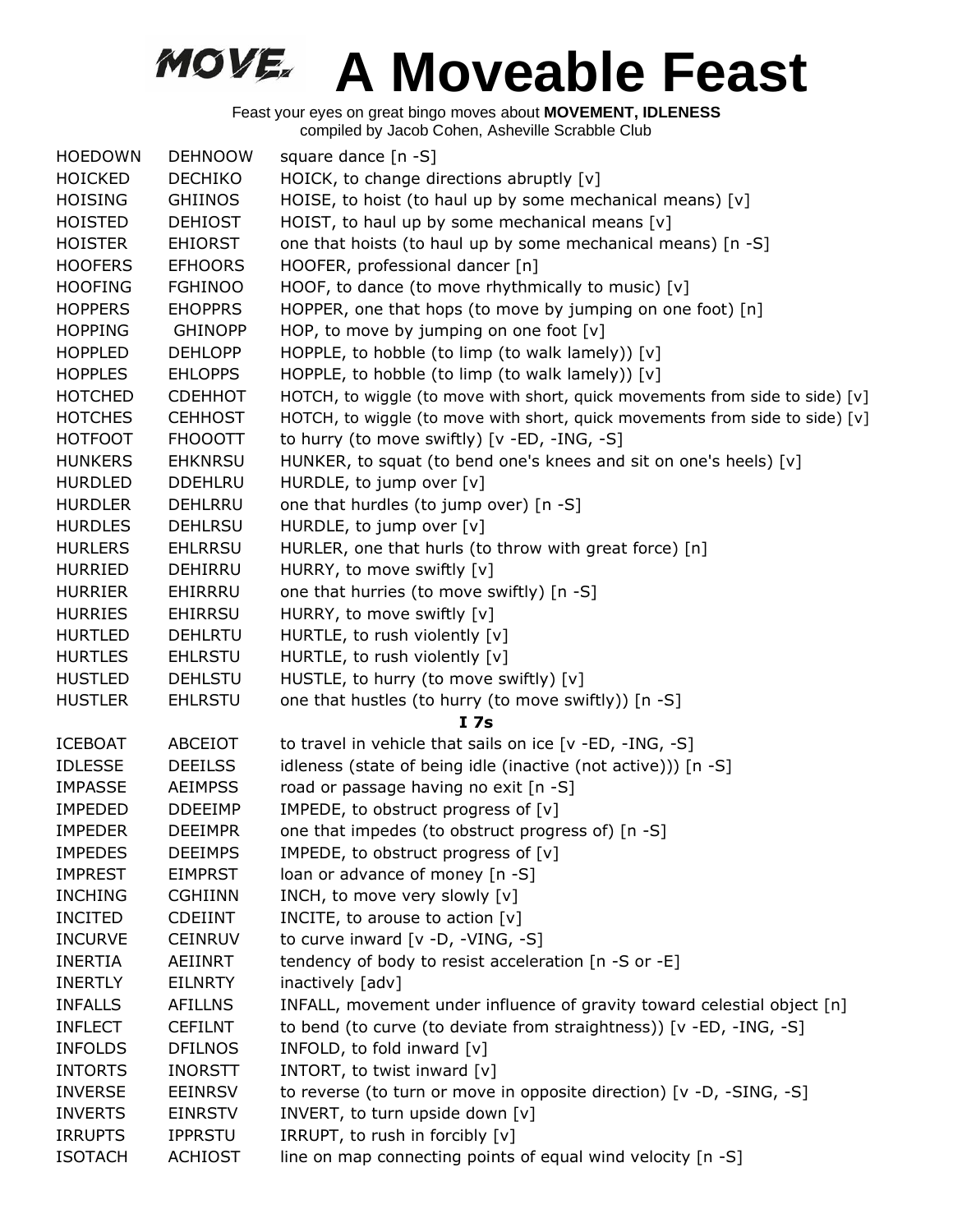| <b>IVYLIKE</b> | <b>EIIKLVY</b> | IVY, climbing vine [adj]<br>J 7s                                                           |
|----------------|----------------|--------------------------------------------------------------------------------------------|
| <b>JABBING</b> | ABBGIJN        | JAB, to poke sharply $[v]$                                                                 |
| <b>JACKERS</b> | <b>ACEJKRS</b> | JACKER, one that jacks (to raise with type of lever) [n]                                   |
| <b>JACKING</b> | <b>ACGIJKN</b> | JACK, to raise with type of lever [v]                                                      |
| <b>JARRING</b> | <b>AGIJNRR</b> | JAR, to cause to shake [v]                                                                 |
| <b>JASMINE</b> | <b>AEIJMNS</b> | climbing shrub [n -S]                                                                      |
| <b>JASMINS</b> | <b>AIJMNSS</b> | JASMIN, jasmine (climbing shrub) [n]                                                       |
| <b>JAUNCED</b> | <b>ACDEJNU</b> | JAUNCE, to prance (to spring forward on hind legs) [v]                                     |
| <b>JAUNCES</b> | <b>ACEJNSU</b> | JAUNCE, to prance (to spring forward on hind legs) [v]                                     |
| <b>JEEPING</b> | EEGIJNP        | JEEP, to travel by small type of motor vehicle [v]                                         |
| <b>JERKERS</b> | <b>EEJKRRS</b> | JERKER, one that jerks (to move with sharp, sudden motion) [n]                             |
| <b>JERKIER</b> | EEIJKRR        | JERKY, characterized by jerking movements [adj]                                            |
| <b>JERKILY</b> | EIJKLRY        | JERKY, characterized by jerking movements [adv]                                            |
| <b>JERKING</b> | EGIJKNR        | JERK, to move with sharp, sudden motion $[v]$                                              |
| <b>JETTING</b> | <b>EGIJNTT</b> | JET, to spurt forth in stream $[v]$                                                        |
| <b>JIBBING</b> | <b>BBGIIJN</b> | JIB, to refuse to proceed further [v] / JIBB, to shift from side to side while sailing [v] |
| <b>JIGGERS</b> | EGGIJRS        | JIGGER, to jerk up and down $[v]$                                                          |
| <b>JIGGING</b> | <b>GGGIIJN</b> | JIG, to bob (to move up and down) [v]                                                      |
| <b>JIGGISH</b> | <b>GGHIIJS</b> | suitable for jig (lively dance) [adj]                                                      |
| <b>JIGGLED</b> | <b>DEGGIJL</b> | JIGGLE, to shake lightly [v]                                                               |
| <b>JIGGLES</b> | <b>EGGIJLS</b> | JIGGLE, to shake lightly [v]                                                               |
| <b>JIGLIKE</b> | EGIIJKL        | resembling jig [adj]                                                                       |
| <b>JINKERS</b> | <b>EIJKNRS</b> | JINKER, one that jinks (to move quickly out of way) [n]                                    |
| <b>JINKING</b> | <b>GJIIKNN</b> | JINK, to move quickly out of way [v]                                                       |
| <b>JITTERS</b> | <b>EIJRSTT</b> | JITTER, to fidget (to move nervously or restlessly) [v]                                    |
| <b>JOCKEYS</b> | <b>CEJKOSY</b> | JOCKEY, to maneuver for advantage [v]                                                      |
| <b>JOGGERS</b> | <b>EGGJORS</b> | JOGGER, one that jogs (to run at slow, steady pace) [n]                                    |
| <b>JOGGING</b> | <b>GGGIJNO</b> | practice of running at slow, steady pace [n -S] / JOG [v]                                  |
| <b>JOGGLED</b> | <b>DEGGJLO</b> | JOGGLE, to shake slightly [v]                                                              |
| <b>JOGGLER</b> | <b>EGGJLOR</b> | one that joggles (to shake slightly) [n -S]                                                |
| <b>JOGGLES</b> | <b>EGGJLOS</b> | JOGGLE, to shake slightly [v]                                                              |
| <b>JOGTROT</b> | <b>GJOORTT</b> | slow regular way of walking or running [n -S] / [v -TTED, -TTING, -S]                      |
| <b>JOLTERS</b> | <b>EJLORST</b> | JOLTER, one that jolts (to jar or shake roughly) [n]                                       |
| <b>JOLTIER</b> | <b>EIJLORT</b> | JOLTY, marked by jolting motion [adj]                                                      |
| <b>JOLTILY</b> | <b>IJLLOTY</b> | JOLTY, marked by jolting motion [adv]                                                      |
| <b>JOLTING</b> | <b>GIJLNOT</b> | JOLT, to jar or shake roughly [v]                                                          |
| <b>JOSTLED</b> | <b>DEJLOST</b> | JOSTLE, to bump or push roughly [v]                                                        |
| <b>JOSTLER</b> | <b>EJLORST</b> | one that jostles (to bump or push roughly) [n -S]                                          |
| <b>JOSTLES</b> | <b>EJLOSST</b> | JOSTLE, to bump or push roughly [v]                                                        |
| <b>JOUKING</b> | <b>GIJKNOU</b> | JOUK, to dodge (to evade (to escape or avoid by cleverness or deceit)) [v]                 |
| <b>JOUNCED</b> | CDEJNOU        | JOUNCE, to move roughly up and down [v]                                                    |
| <b>JOUNCES</b> | <b>CEJNOSU</b> | JOUNCE, to move roughly up and down [v]                                                    |
| <b>JOURNEY</b> | <b>EJNORUY</b> | to travel (to go from one place to another) [v -ED, -ING, -S]                              |
| <b>JUDDERS</b> | <b>DDEJRSU</b> | JUDDER, to vibrate (to move back and forth rapidly) [v]                                    |
| <b>JUDDERY</b> | <b>DDEJRUY</b> | vibrating (to move back and forth rapidly) [adj -RIER, -RIEST]                             |
| <b>JUMARED</b> | ADEJMRU        | JUMAR, to climb with ropes using type of clamp [v]                                         |
|                |                |                                                                                            |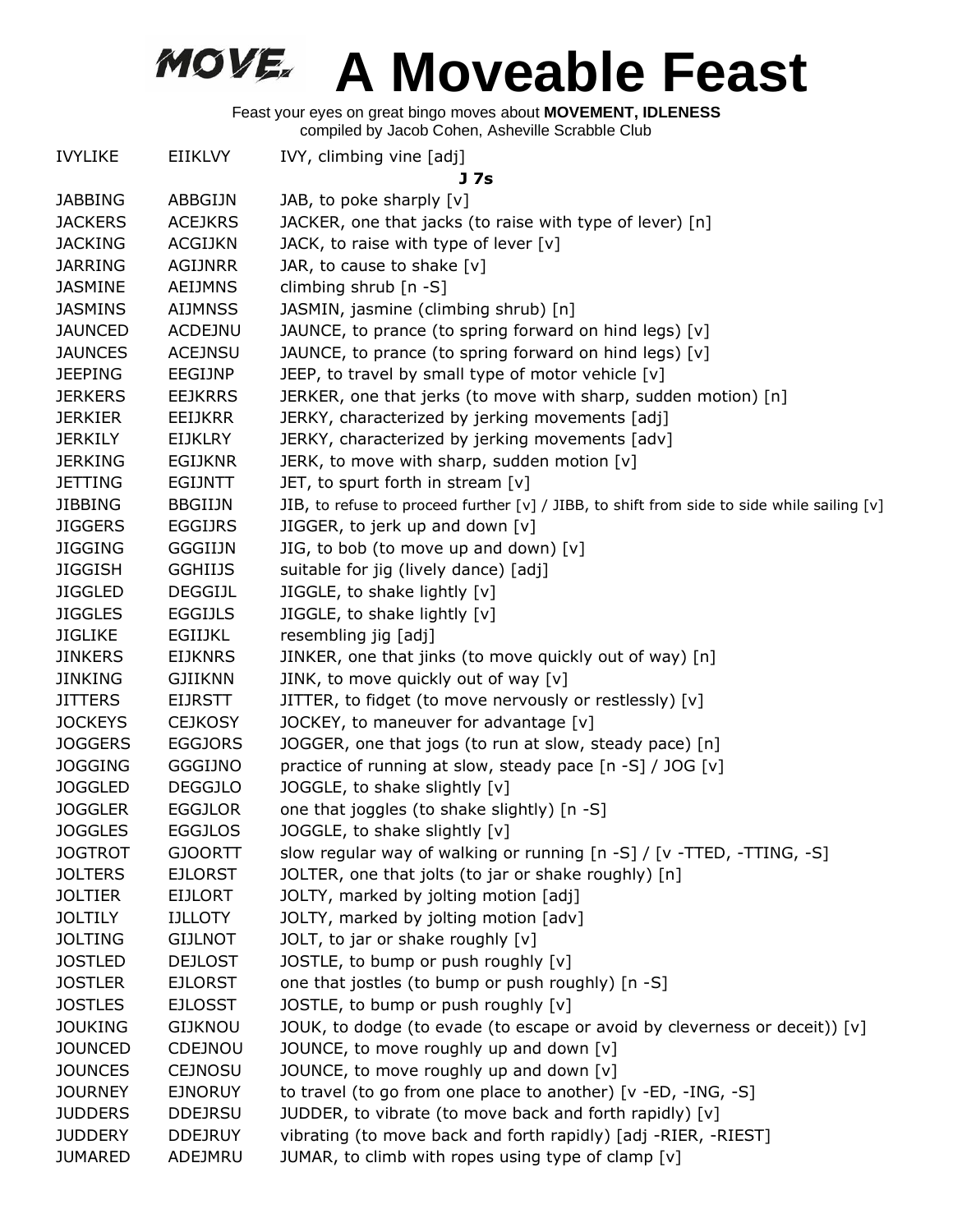| <b>JUMPERS</b> | <b>EJMPRSU</b> | JUMPER, one that jumps (to spring off ground) [n]                                         |
|----------------|----------------|-------------------------------------------------------------------------------------------|
| <b>JUMPIER</b> | EIJMPRU        | JUMPY, nervous (easily excited) [adj]                                                     |
| <b>JUMPILY</b> | <b>IJLMPUY</b> | JUMPY, nervous (easily excited) [adv]                                                     |
| <b>JUMPING</b> | <b>GIJMNPU</b> | act of one that jumps [n -S] / JUMP, to spring off ground [v]                             |
| <b>JUSTLED</b> | <b>DEJLSTU</b> | JUSTLE, to jostle (to bump or push roughly) [v]                                           |
| <b>JUSTLES</b> | <b>EJLSSTU</b> | JUSTLE, to jostle (to bump or push roughly) [v]                                           |
|                |                | <b>K7s</b>                                                                                |
| <b>KECKING</b> | <b>CEGIKKN</b> | KECK, to retch (to make effort to vomit) [v]                                              |
| <b>KEDGING</b> | <b>DEGGINK</b> | KEDGE, to move vessel with use of anchor [v]                                              |
| <b>KEELING</b> | <b>EEGIKLN</b> | KEEL, to capsize (to overturn (to turn over)) $[v]$                                       |
| <b>KICKBOX</b> | <b>BCIKKOX</b> | to box in style that allows kicking [v -ED, -ING, -ES]                                    |
| <b>KICKERS</b> | <b>CEIKKRS</b> | KICKER, one that kicks (to strike out with foot or feet) [n]                              |
| <b>KICKING</b> | <b>CGIIKKN</b> | act of striking with foot [n -S] / KICK, to strike out with foot or feet [v]              |
| <b>KINEMAS</b> | <b>AEIKMNS</b> | KINEMA, cinema (motion-picture theater) [n]                                               |
| <b>KINESIC</b> | <b>CEIIKNS</b> | pertaining to kinesics (study of body motion in relation to communication) [adj]          |
| <b>KINESIS</b> | <b>EIIKNSS</b> | type of movement (act of moving (to change from one position to another)) [n -ES or -SES] |
| KINETIC        | <b>CEIIKNT</b> | pertaining to motion [adj]                                                                |
| <b>KIRNING</b> | <b>GIIKNNR</b> | KIRN, to churn (to stir briskly in order to make butter) [v]                              |
| <b>KITINGS</b> | <b>GIIKNST</b> | KITING, act of flying kite [n]                                                            |
| <b>KNACKED</b> | <b>ACDEKKN</b> | KNACK, to strike sharply [v]                                                              |
| <b>KNAPPED</b> | <b>ADEKNPP</b> | KNAP, to strike sharply [v]                                                               |
| <b>KNAPPER</b> | <b>AEKNPPR</b> | one that knaps (to strike sharply) [n -S]                                                 |
| <b>KNEEING</b> | <b>EEGIKNN</b> | KNEE, to strike with knee (joint of leg) [v]                                              |
| <b>KNOCKED</b> | <b>CDEKKNO</b> | KNOCK, to strike sharply [v]                                                              |
| <b>KNOCKER</b> | <b>CEKKNOR</b> | one that knocks (to strike sharply) [n -S]                                                |
|                |                | L <sub>7s</sub>                                                                           |
| LAGGARD        | <b>AADGGLR</b> | one that lags (to stay or fall behind) [n -S]                                             |
| LAGGERS        | <b>AEGGLRS</b> | LAGGER, laggard (one that lags (to stay or fall behind)) [n]                              |
| LAGGING        | AGGGILN        | LAG, to stay or fall behind $[v]$                                                         |
| LAMBADA        | AAABDLM        | Brazilian dance [n -S]                                                                    |
| <b>LAMBENT</b> | <b>ABELMNT</b> | flickering lightly and gently over surface [adj]                                          |
| LAMMING        | <b>AGILMMN</b> | LAM, to flee hastily $[v]$                                                                |
| <b>LAMSTER</b> | <b>AELMRST</b> | fugitive (one who flees) [n -S]                                                           |
| <b>LANDLER</b> | <b>ADELLNR</b> | slow Austrian dance [n -S]                                                                |
| <b>LAPPING</b> | <b>AGILNPP</b> | LAP, to fold over or around something $[v]$                                               |
| <b>LARRUPS</b> | <b>ALPRRSU</b> | LARRUP, to beat or thrash $[v]$                                                           |
| <b>LASHERS</b> | <b>AEHLRSS</b> | LASHER, one that lashes (to strike with whip) [n]                                         |
| LASHING        | <b>AGHILNS</b> | flogging (whipping (material used to whip)) [n -S] / LASH, to strike with whip [v]        |
| LAUWINE        | <b>AEILNUW</b> | avalanche [n -S]                                                                          |
| <b>LAVEERS</b> | <b>AEELRSV</b> | LAVEER, to sail against wind [v]                                                          |
| LAWINES        | <b>AEILNSW</b> | LAWINE, lauwine (avalanche) [n]                                                           |
| LAZYING        | AGILNYZ        | LAZY, to move or lie lazily [v]                                                           |
| <b>LEACHED</b> | <b>ACDEEHL</b> | LEACH, to subject to filtering action of liquid $[v]$                                     |
| <b>LEACHER</b> | <b>ACEEHLR</b> | one that leaches (to subject to filtering action of liquid) [n -S]                        |
| <b>LEACHES</b> | <b>ACEEHLS</b> | LEACH, to subject to filtering action of liquid $[v]$                                     |
| <b>LEAFING</b> | <b>AEFGILN</b> | LEAF, to turn pages rapidly $[v]$                                                         |
| <b>LEAPERS</b> | <b>AEELPRS</b> | LEAPER, one that leaps (to spring off ground) [n]                                         |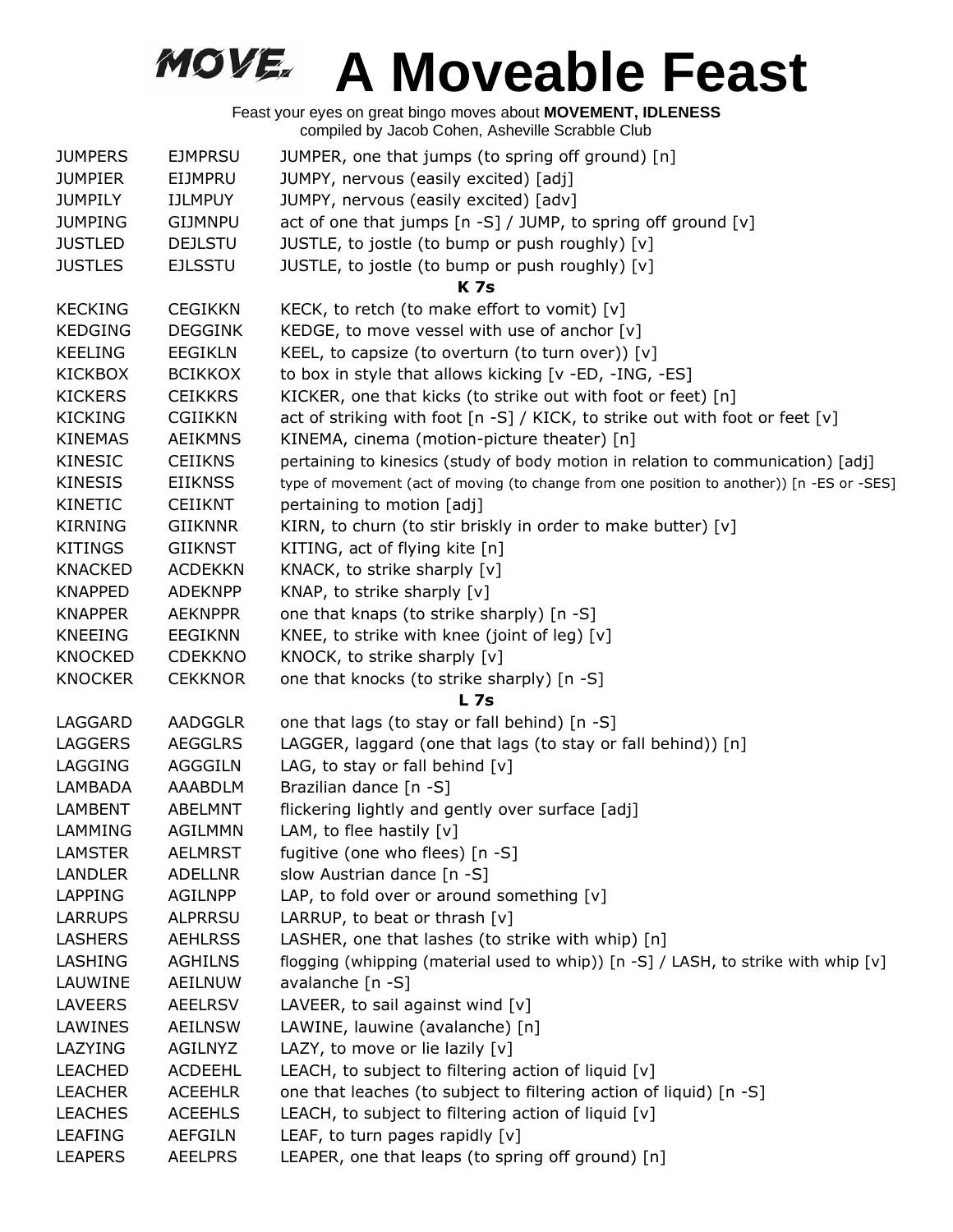| <b>LEAPING</b> | AEGILNP        | LEAP, to spring off ground [v]                                                          |  |
|----------------|----------------|-----------------------------------------------------------------------------------------|--|
| <b>LEAVERS</b> | <b>AEELRSV</b> | LEAVER, one that leaves (to go away from) [n]                                           |  |
| <b>LEAVING</b> | AEGILNV        | LEAVE, to go away from [v]                                                              |  |
| <b>LEEWARD</b> | <b>ADEELRW</b> | direction toward which wind is blowing [n -S]                                           |  |
| <b>LEGGING</b> | <b>EGGGILN</b> | LEG, to move with legs (appendages that serve as means of support and locomotion) [v]   |  |
| <b>LEGONGS</b> | <b>EGGLNOS</b> | LEGONG, Balinese dance [n]                                                              |  |
| <b>LEGROOM</b> | <b>EGLMOOR</b> | space in which to extend legs [n -S]                                                    |  |
| <b>LEGWORK</b> | <b>EGKLORW</b> | work that involves extensive walking [n -S]                                             |  |
| <b>LENSING</b> | <b>EGILNNS</b> | act or instance of filming motion picture [n -S]                                        |  |
| LETTING        | EGILNTT        | LET, to hinder (to impede (to obstruct progress of)) $[v]$                              |  |
| <b>LEVATOR</b> | <b>AELORTV</b> | muscle that raises organ or part [n -ES or -S]                                          |  |
| <b>LEVERED</b> | <b>DEEELRV</b> | LEVER, to move with lever (rigid body used to lift weight) [v]                          |  |
| <b>LEWISES</b> | EEILSSW        | LEWIS, hoisting device [n]                                                              |  |
| <b>LIBRATE</b> | ABEILRT        | to move from side to side [v -D, -TING, -S]                                             |  |
| <b>LIFTERS</b> | <b>EFILRST</b> | LIFTER, one that lifts (to move to higher position) [n]                                 |  |
| <b>LIFTING</b> | <b>FGIILNT</b> | LIFT, to move to higher position [v]                                                    |  |
| <b>LIGHTER</b> | <b>EGHILRT</b> | to convey in type of barge [v -ED, -ING, -S]                                            |  |
| <b>LIMBOED</b> | <b>BDEILMO</b> | LIMBO, to perform West Indian dance [v]                                                 |  |
| LIMITED        | <b>DEIILMT</b> | LIMIT, to restrict (to keep within certain boundaries) [v]                              |  |
| <b>LIMPERS</b> | <b>EILMPRS</b> | LIMPER, one that limps (to walk lamely) [n]                                             |  |
| <b>LIMPING</b> | <b>GIILMNP</b> | LIMP, to walk lamely [v]                                                                |  |
| LINDIED        | <b>DDEIILN</b> | LINDY, to perform fast, lively dance [v]                                                |  |
| <b>LINDIES</b> | <b>DEEILNS</b> | LINDY, to perform fast, lively dance [v]                                                |  |
| LIPREAD        | ADEILPR        | to understand spoken words by interpreting lip movements of speaker [n -READ, -ING, -S] |  |
| <b>LISSOME</b> | <b>EILMOSS</b> | lithe (bending easily) [adj]                                                            |  |
| <b>LITHELY</b> | EHILLTY        | LITHE, bending easily [adv]                                                             |  |
| <b>LITHEST</b> | <b>EHILSTT</b> | LITHE, bending easily [adj]                                                             |  |
| <b>LOAFING</b> | <b>AFGILNO</b> | place where cattle are allowed to roam freely [n -S]                                    |  |
| <b>LOBBERS</b> | <b>BBELORS</b> | LOBBER, one that lobs (to throw or hit in high arc) [n]                                 |  |
| <b>LOBBING</b> | <b>BBGILNO</b> | LOB, to throw or hit in high arc $[v]$                                                  |  |
| <b>LOCUSTS</b> | <b>CLOSSTU</b> | LOCUST, migratory grasshopper [n]                                                       |  |
| <b>LOGGIER</b> | <b>EGGILOR</b> | LOGGY, logy (sluggish (displaying little movement or activity)) [adj]                   |  |
| <b>LOGIEST</b> | <b>EGILOST</b> | LOGY, sluggish (displaying little movement or activity) [adj]                           |  |
| <b>LOITERS</b> | EILORST        | LOITER, to stand idly about $[v]$                                                       |  |
| <b>LOLLOPY</b> | <b>LLLOOPY</b> | characterized by bobbing motion [adj]                                                   |  |
| <b>LOUPING</b> | <b>GILNOPU</b> | LOUP, to leap (to spring off ground) $[v]$                                              |  |
| <b>LOUTISH</b> | <b>HILOSTU</b> | clumsy (awkward (lacking skill, dexterity, or grace)) [adj]                             |  |
| <b>LUMPENS</b> | <b>ELMNPSU</b> | LUMPEN, uprooted individual [n]                                                         |  |
| <b>LUNGERS</b> | <b>EGLNRSU</b> | LUNGER, one that lunges (to make forceful forward movement) [n]                         |  |
| <b>LUNGING</b> | <b>GGILNNU</b> | LUNGE, to make forceful forward movement [v]                                            |  |
| <b>LUNTING</b> | <b>GILNNTU</b> | LUNT, to emit smoke [v]                                                                 |  |
| <b>LURCHED</b> | <b>CDEHLRU</b> | LURCH, to sway abruptly $[v]$                                                           |  |
| <b>LURCHES</b> | <b>CEHLRSU</b> | LURCH, to sway abruptly $[v]$                                                           |  |
| <b>LYDDITE</b> | <b>DDEILTY</b> | explosive [n -S]                                                                        |  |
| <b>M</b> 7s    |                |                                                                                         |  |
| <b>MAGLEVS</b> | <b>AEGLMSV</b> | MAGLEV, train using magnets to move above tracks [n]                                    |  |
| <b>MALLING</b> | <b>AGILLMN</b> | MALL, to maul (to injure by beating) [v]                                                |  |
|                |                |                                                                                         |  |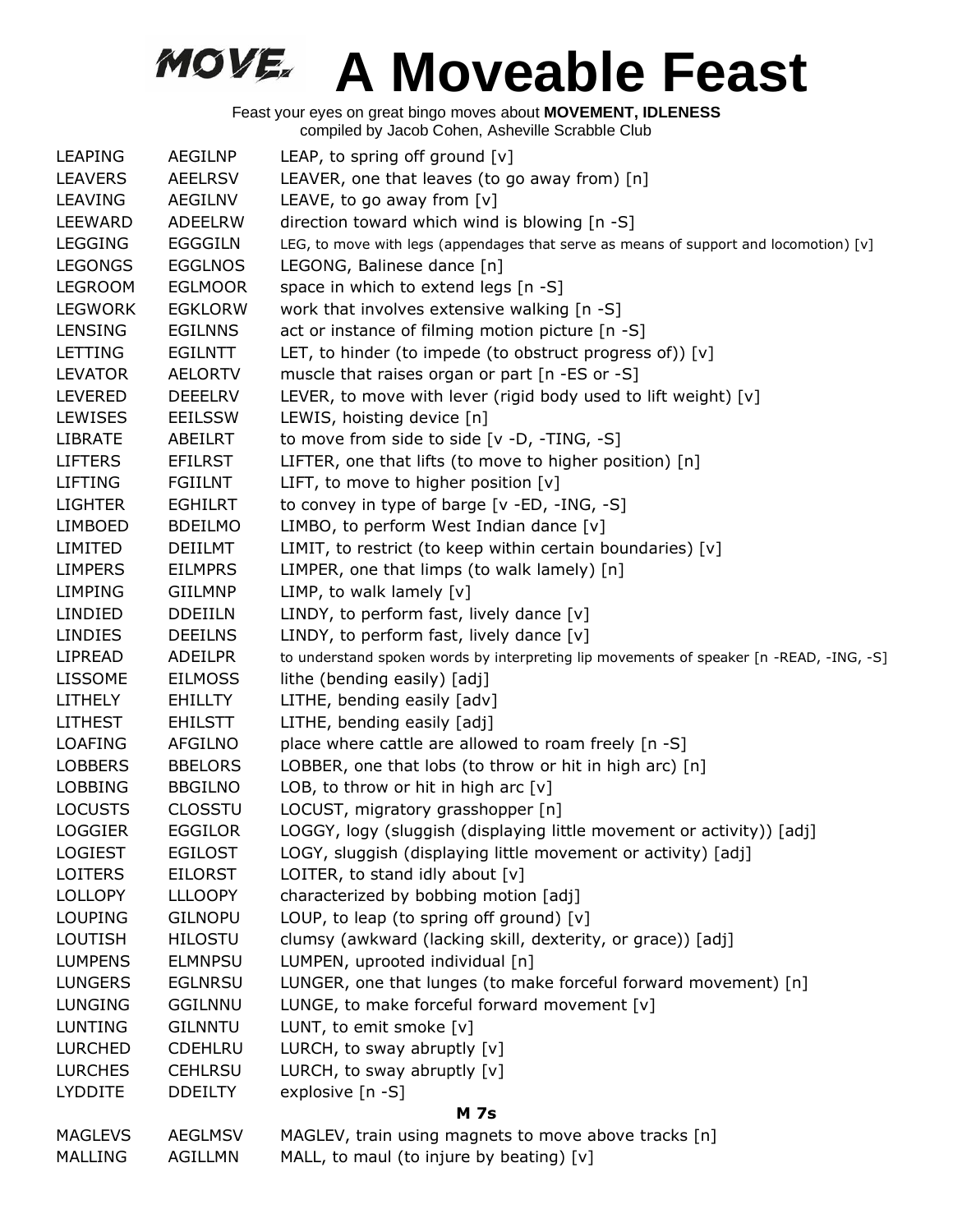| <b>MAMBOED</b> | ABDEMMO        | MAMBO, to perform ballroom dance [v]                                                    |
|----------------|----------------|-----------------------------------------------------------------------------------------|
| <b>MAMBOES</b> | ABEMMOS        | MAMBO, to perform ballroom dance [v]                                                    |
| <b>MARCHED</b> | <b>ACDEHMR</b> | MARCH, to walk in formal military manner [v]                                            |
| <b>MARCHER</b> | <b>ACEHMRR</b> | one that marches (to walk in formal military manner) [n -S]                             |
| <b>MARCHES</b> | <b>ACEHMRS</b> | MARCH, to walk in formal military manner [v]                                            |
| <b>MASSAGE</b> | <b>AAEGMSS</b> | to manipulate parts of body for remedial or hygienic purposes [v -D, -GING, -S]         |
| <b>MASSEUR</b> | <b>AEMRSSU</b> | man who massages [n -S]                                                                 |
| <b>MAXIXES</b> | <b>AEIMSXX</b> | MAXIXE, Brazilian dance [n]                                                             |
| <b>MAZURKA</b> | <b>AAKMRUZ</b> | Polish dance [n -S]                                                                     |
| <b>MEANDER</b> | <b>ADEEMNR</b> | to wander (to move about with no destination or purpose) [ $v$ -ED, -ING, -S]           |
| <b>MEGATON</b> | <b>AEGMNOT</b> | unit of explosive force [n -S]                                                          |
| <b>MERISIS</b> | <b>EIIMRSS</b> | growth (development) [n -SES]                                                           |
| <b>MICHING</b> | <b>CGHIIMN</b> | MICHE, to skulk (to move about stealthily) [v]                                          |
| <b>MIGRANT</b> | <b>AGIMNRT</b> | one that migrates (to move from one region to another) [n -S]                           |
| <b>MIGRATE</b> | <b>AEGIMRT</b> | to move from one region to another $[v -D, -TING, -S]$                                  |
| <b>MILINGS</b> | <b>GIILMNS</b> | MILING, activity of running in one-mile race [n]                                        |
| MILLRUN        | ILLMNRU        | millrace (current of water that drives mill wheel) [n -S]                               |
| <b>MINUETS</b> | <b>EIMNSTU</b> | MINUET, to dance minuet (slow, stately dance) [v]                                       |
| <b>MISFOLD</b> | <b>DFILMOS</b> | to fold wrongly [v -ED, -ING, -S]                                                       |
| <b>MISKICK</b> | <b>CIIKKMS</b> | to kick badly [v -ED, -ING, -S]                                                         |
| <b>MISMOVE</b> | <b>EIMMOSV</b> | to move wrongly [v -D, -VING, -S]                                                       |
| <b>MISSILE</b> | <b>EIILMSS</b> | object or weapon that is thrown or projected [n -S]                                     |
| <b>MISSTEP</b> | EIMPSST        | to step wrongly [v -PPED, -PPING, -S]                                                   |
| <b>MISSTOP</b> | <b>IMOPSST</b> | to stop wrongly [v -PPED, -PPING, -S]                                                   |
| MIZZLED        | <b>DEILMZZ</b> | MIZZLE, to rain in fine droplets $[v]$                                                  |
| <b>MIZZLES</b> | <b>EILMSZZ</b> | MIZZLE, to rain in fine droplets [v]                                                    |
| <b>MOGGING</b> | <b>GGGIMNO</b> | MOG, to move away [v]                                                                   |
| <b>MOONSET</b> | <b>EMNOOST</b> | setting of moon below horizon [n -S]                                                    |
| <b>MOSEYED</b> | <b>DEEMNOY</b> | MOSEY, to saunter (to walk in leisurely manner) [v]                                     |
| <b>MOSHERS</b> | <b>EHMORSS</b> | MOSHER, one that moshes (to engage in frenzied dancing with others at rock concert) [n] |
| <b>MOSHING</b> | <b>GHIMNOS</b> | MOSH (to engage in frenzied dancing with others at rock concert) [v]                    |
| <b>MOTIONS</b> | <b>IMNOOST</b> | MOTION, to signal by bodily movement [v]                                                |
| <b>MOTORED</b> | <b>DEMOORT</b> | MOTOR, to travel by automobile [v]                                                      |
| <b>MOTORIC</b> | <b>CIMOORT</b> | pertaining to muscular movement [adj]                                                   |
| <b>MOVABLE</b> | ABELMOV        | something that can be moved [n -S]                                                      |
| <b>MOVABLY</b> | ABLMOVY        | so as to be capable of being moved [adv]                                                |
| <b>MUDCAPS</b> | <b>ACDMPSU</b> | MUDCAP, to cover explosive with mud before detonating [v]                               |
| <b>MUDFLAT</b> | <b>ADFLMTU</b> | level tract alternately covered and left bare by tide [n -S]                            |
|                |                | <b>N</b> 7s                                                                             |
| <b>NANOBOT</b> | <b>ABNNOOT</b> | very small self-propelled machine [n -S]                                                |
| <b>NICTATE</b> | <b>ACEINTT</b> | to wink (to close and open one eye quickly) [v -D, -TING, -S]                           |
| <b>NIGHING</b> | <b>GGHIINN</b> | NIGH, to approach (to come near or nearer to) [v]                                       |
| <b>NIMBLER</b> | <b>BEILMNR</b> | NIMBLE, agile (able to move quickly and easily) [adj]                                   |
| <b>NIPPERS</b> | <b>EINPPRS</b> | NIPPER, one that nips (to pinch (to squeeze between two edges or surfaces)) [n]         |
| <b>NIPPING</b> | <b>GIINNPP</b> | NIP, to pinch (to squeeze between two edges or surfaces) [v]                            |
| <b>NODDERS</b> | <b>DDENORS</b> | NODDER, one that nods (to briefly lower head forward) [n]                               |
| <b>NODDING</b> | <b>DDGINNO</b> | NOD, to briefly lower head forward [v]                                                  |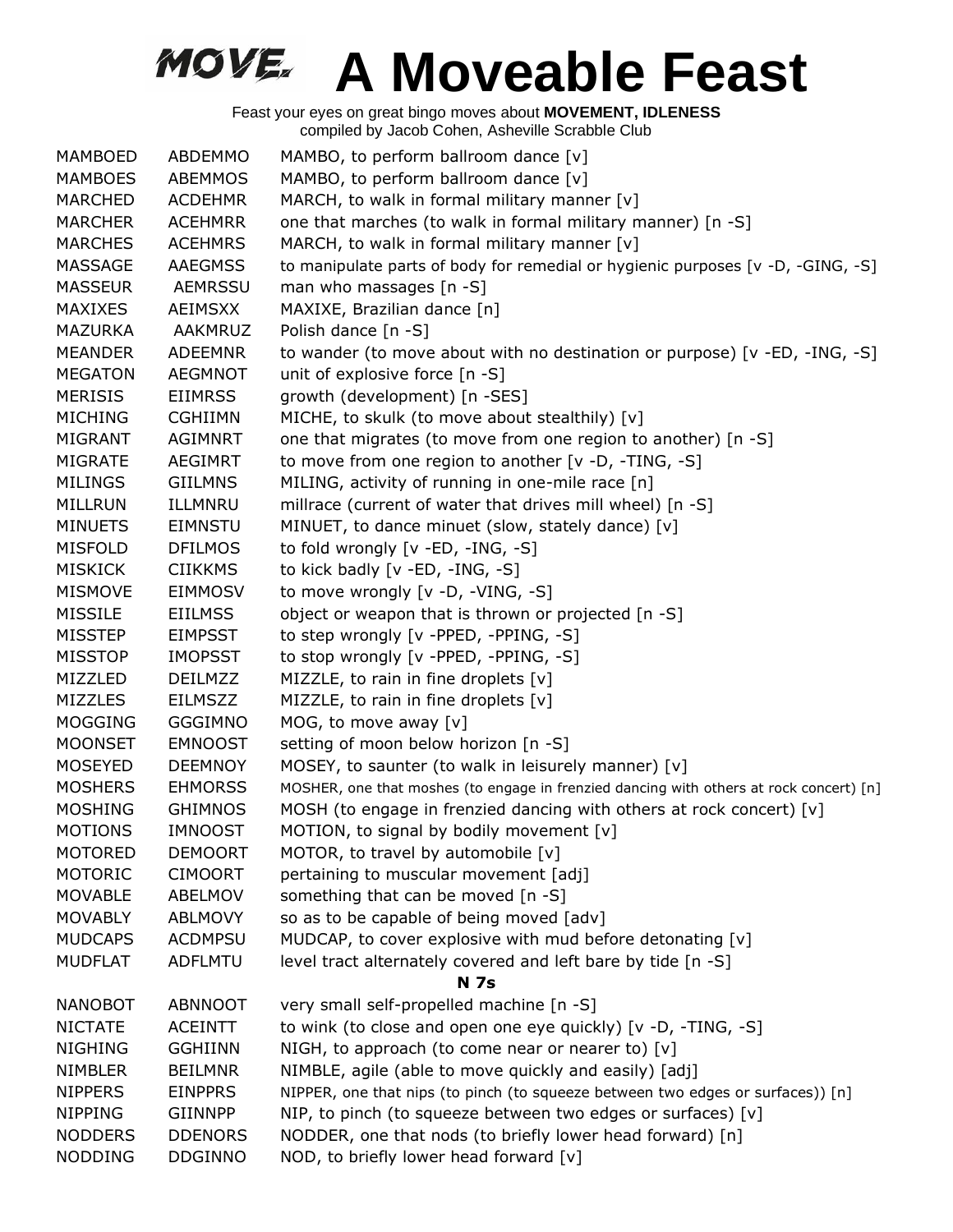| <b>NODDLED</b>  | <b>DDDELNO</b>  | NODDLE, to nod frequently [v]                                                           |
|-----------------|-----------------|-----------------------------------------------------------------------------------------|
| <b>NODDLES</b>  | <b>DDELNOS</b>  | NODDLE, to nod frequently [v]                                                           |
| <b>NOMADIC</b>  | <b>ACDIMNO</b>  | NOMAD, wanderer (one that wanders (to move about with no destination or purpose)) [adj] |
| <b>NONSKID</b>  | <b>DIKNNOS</b>  | designed to inhibit skidding [adj]                                                      |
| <b>NONSLIP</b>  | <b>ILNNOPS</b>  | designed to prevent slipping [adj]                                                      |
| <b>NONSTOP</b>  | <b>NNOOPST</b>  | flight without stop en route [n -S]                                                     |
| <b>NORTHER</b>  | <b>EHNORRT</b>  | wind or storm from north [n -S]                                                         |
| <b>NUBBERS</b>  | <b>BBEMRSU</b>  | NUBBER, weakly hit baseball that was not bunted [n]                                     |
| <b>NUDGERS</b>  | <b>DEGNRSU</b>  | NUDGER, one that nudges (to push gently) [n]                                            |
| <b>NUDGING</b>  | <b>DGGINNU</b>  | NUDGE, to push gently [v]                                                               |
| <b>NUTATED</b>  | <b>ADENTTU</b>  | NUTATE, to exhibit nutation (oscillatory movement of axis of rotating body) [v]         |
| <b>NUTATES</b>  | AENSTTU         | NUTATE, to exhibit nutation (oscillatory movement of axis of rotating body) [v]         |
| <b>NUZZLED</b>  | <b>DELNUZZ</b>  | NUZZLE, to push with nose [v]                                                           |
| <b>NUZZLER</b>  | <b>ELNRUZZ</b>  | one that nuzzles (to push with nose) [n -S]                                             |
| <b>NUZZLES</b>  | <b>ELNSUZZ</b>  | NUZZLE, to push with nose [v]                                                           |
|                 |                 | 0 7s                                                                                    |
| <b>OBVERTS</b>  | <b>BEORSTV</b>  | OBVERT, to turn so as to show different surface [v]                                     |
| <b>ODYSSEY</b>  | <b>DEOSSYY</b>  | long, wandering journey [n -S]                                                          |
| <b>OILTIGHT</b> | <b>GHIILOTT</b> | being so tight as to prevent passage of oil [adj]                                       |
| <b>OILWAYS</b>  | <b>AILOSWY</b>  | OILWAY, channel for passage of oil [n]                                                  |
| <b>ONWARDS</b>  | <b>ADNORSW</b>  | onward (toward point ahead or in front) [adv]                                           |
| ORBITED         | <b>BDEIORT</b>  | ORBIT, to move or revolve around [v]                                                    |
| <b>ORBITER</b>  | <b>BEIORRT</b>  | one that orbits (to move or revolve around) [n -S]                                      |
| <b>ORIENTS</b>  | <b>EINORST</b>  | ORIENT, to adjust in relation to something else [v]                                     |
| <b>OUTDRAG</b>  | ADGORTU         | to surpass in drag racing [v -GGED, -GGING, -S]                                         |
| <b>OUTDROP</b>  | <b>DOOPRTU</b>  | to surpass in dropping [v -PPED, -PPING, -S]                                            |
| <b>OUTFLEW</b>  | <b>EFLOTUW</b>  | OUTFLY, to surpass in speed of flight [v]                                               |
| <b>OUTFOOT</b>  | <b>FOOOTTU</b>  | to surpass in speed (to move swiftly) [v -ED, -ING, -S]                                 |
| <b>OUTGUSH</b>  | <b>GHOSTUU</b>  | to surpass in gushing [v -ED, -ING, -S]                                                 |
| <b>OUTJUMP</b>  | <b>JMOPTTU</b>  | to surpass in jumping [v -ED, -ING, -S]                                                 |
| <b>OUTKICK</b>  | <b>CIKKOTU</b>  | to surpass in kicking [v -ED, -ING, -S]                                                 |
| <b>OUTLEAP</b>  | <b>AELOPTU</b>  | to surpass in leaping [v -ED, -T, -ING, -S]                                             |
| <b>OUTMOVE</b>  | <b>EMOOTUV</b>  | to move faster or farther than [v -D, -VING, -S]                                        |
| <b>OUTPACE</b>  | <b>ACEOPTU</b>  | to surpass in speed (to move swiftly) [v -D, -CING, -S]                                 |
| <b>OUTPASS</b>  | AOPSSTU         | to excel in passing football [v -ED, -ING, -ES]                                         |
| <b>OUTPLOD</b>  | <b>DLOOPTU</b>  | to surpass in plodding [v -DDED, -DDING, -S]                                            |
| <b>OUTPULL</b>  | <b>LLOPTUU</b>  | to attract larger audience or following than [v -ED, -ING, -S]                          |
| <b>OUTPUSH</b>  | <b>HOPSTUU</b>  | to surpass in pushing [v -ED, -ING, -ES]                                                |
| <b>OUTRACE</b>  | <b>ACEORTU</b>  | to run faster or farther than [v -D, -CING, -S]                                         |
| <b>OUTROCK</b>  | <b>CKOORTU</b>  | to surpass in rocking (to move back and forth) [v -ED, -ING, -S]                        |
| <b>OUTROOT</b>  | <b>OOORTTU</b>  | to pull up by roots $[v - ED, -ING, -S]$                                                |
| <b>OUTROWS</b>  | <b>OORSTUW</b>  | OUTROW, to surpass in rowing [v]                                                        |
| <b>OUTRUNS</b>  | <b>NORSTUU</b>  | OUTRUN, to run faster than [v]                                                          |
| <b>OUTRUSH</b>  | <b>HORSTUU</b>  | to surpass in rushing [v -ED, -ING, -ES]                                                |
| OUTSAIL         | AILOSTU         | to sail faster than [v -ED, -ING, -S]                                                   |
| <b>OUTSOAR</b>  | <b>AOORSTU</b>  | to soar beyond [v -ED, -ING, -S]                                                        |
| <b>OUTSTEP</b>  | <b>EOPSTTU</b>  | to step beyond [v -PPED, -PPING, -S]                                                    |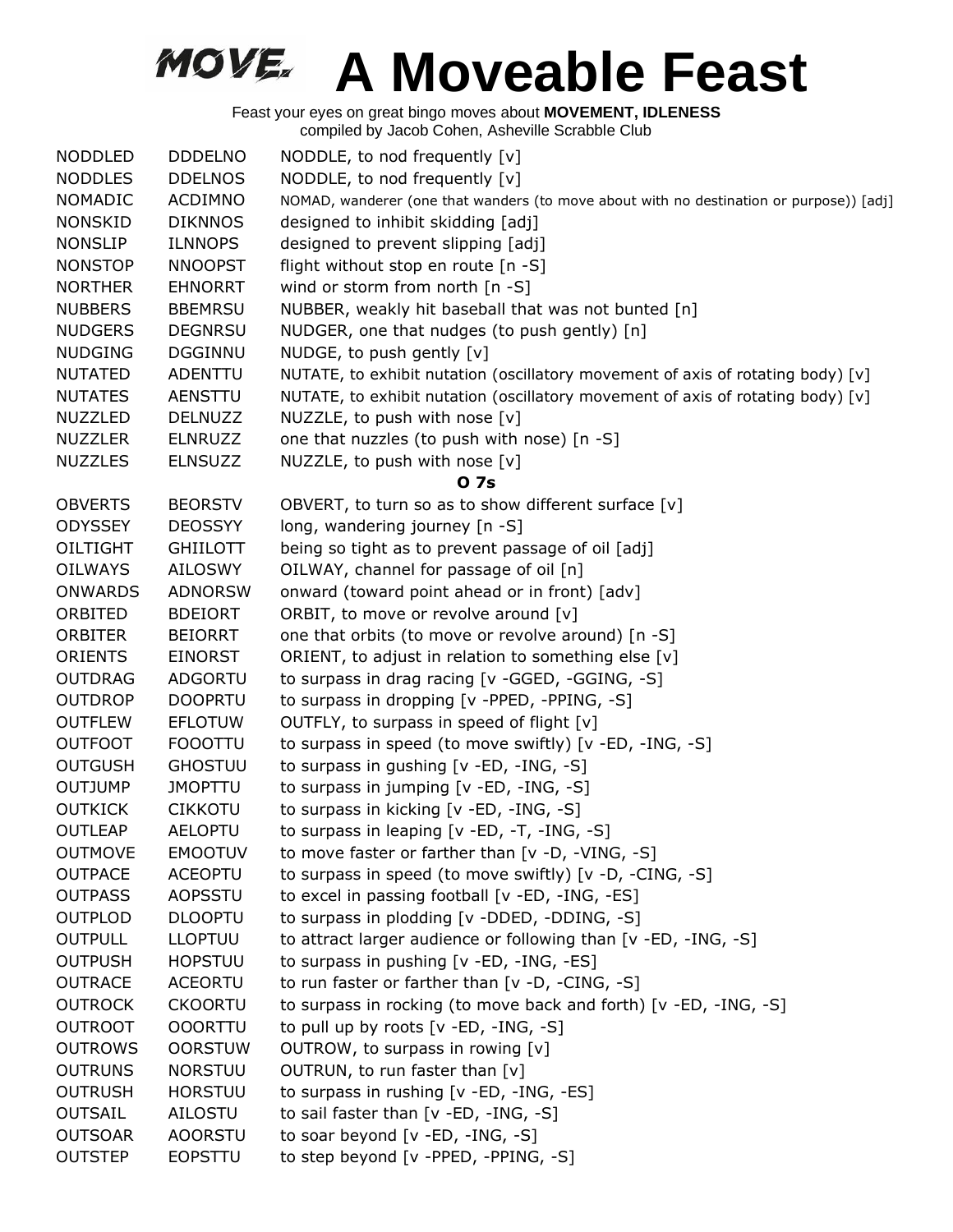| <b>OUTSWIM</b> | <b>IMOSTUW</b> | to swim faster or farther than [v -WAM, -WUM, -MMING, -S]                           |
|----------------|----------------|-------------------------------------------------------------------------------------|
| <b>OUTWALK</b> | <b>AKLOTUW</b> | to surpass in walking [v -ED, -ING, -S]                                             |
| <b>OVERFLY</b> | <b>EFLORVY</b> | to fly over [v -LEW, -LOWN, -ING, -LIES]                                            |
| <b>OVERING</b> | EGINORV        | OVER, to leap above and to other side of $[v]$                                      |
| <b>OVERSET</b> | <b>EEORSTV</b> | to turn or tip over [v -SET, -TTING, -S]                                            |
| <b>OVERTOP</b> | <b>EOOPRTV</b> | to rise above top of [v -PPED, -PPING, -S]                                          |
|                |                | <b>P</b> 7s                                                                         |
| <b>PADDLED</b> | <b>ADDDELP</b> | PADDLE, to propel with broad-bladed implement [v]                                   |
| <b>PADDLER</b> | <b>ADDELPR</b> | one that paddles (to propel with broad-bladed implement) [n -S]                     |
| <b>PADDLES</b> | <b>ADDELPS</b> | PADDLE, to propel with broad-bladed implement [v]                                   |
| <b>PADNAGS</b> | <b>AADGNPS</b> | PADNAG, horse that moves along at easy pace [n]                                     |
| <b>PAIKING</b> | <b>AGIIKNP</b> | PAIK, to beat or strike [v]                                                         |
| <b>PALSIED</b> | <b>ADEILPS</b> | PALSY, to paralyze (to render incapable of movement) [v]                            |
| <b>PALSIES</b> | <b>AEILPSS</b> | PALSY, to paralyze (to render incapable of movement) [v]                            |
| <b>PARADED</b> | <b>AADDEPR</b> | PARADE, to march in public procession [v]                                           |
| <b>PARADER</b> | <b>AADEPRR</b> | one that parades (to march in public procession) [n -S]                             |
| <b>PARADES</b> | <b>AADEPRS</b> | PARADE, to march in public procession [v]                                           |
| <b>PARESIS</b> | <b>AEIPRSS</b> | partial loss of ability to move [n -SES]                                            |
| <b>PARETIC</b> | <b>ACEIPRT</b> | one affected with paresis [n -S]                                                    |
| <b>PARKOUR</b> | <b>AKOPRRU</b> | sport of traversing environmental obstacles by running, climbing, or leaping [n -S] |
| <b>PASHING</b> | <b>AGHINPS</b> | PASH, to strike violently [v]                                                       |
| <b>PASSADE</b> | <b>AADEPSS</b> | turn of horse backward or forward on same ground [n -S]                             |
| <b>PASSAGE</b> | <b>AAEGPSS</b> | to make voyage [v -D, -GING, -S]                                                    |
| PASSANT        | <b>AANPSST</b> | walking with farther forepaw raised -- used of heraldic animal [adj]                |
| <b>PASSERS</b> | <b>AEPRSSS</b> | PASSER, one that passes (to go by) [n]                                              |
| <b>PATTING</b> | <b>AGINPTT</b> | PAT, to touch lightly [v]                                                           |
| <b>PAUSERS</b> | <b>AEPRSSU</b> | PAUSER, one that pauses (to stop temporarily) [n]                                   |
| <b>PAUSING</b> | AGINPSU        | PAUSE, to stop temporarily [v]                                                      |
| <b>PAVANES</b> | <b>AAENPSV</b> | PAVANE, pavan (slow, stately dance) [n]                                             |
| <b>PEAVEYS</b> | <b>AEEPSVY</b> | PEAVEY, lever used to move logs [n]                                                 |
| <b>PEAVIES</b> | <b>AEEIPSV</b> | PEAVY, peavey (lever used to move logs) [n]                                         |
| <b>PECKERS</b> | <b>CEEKPRS</b> | PECKER, one that pecks (to strike with beak or something pointed) [n]               |
| <b>PECKING</b> | <b>CEGIKNP</b> | PECK, to strike with beak or something pointed [v]                                  |
| <b>PEDALER</b> | <b>ADEELPR</b> | one that pedals (to operate by means of foot levers) [n -S]                         |
| PEDICAB        | ABCDEIP        | passenger vehicle that is pedaled [n -S]                                            |
| <b>PEENING</b> | <b>EEGINNP</b> | PEEN, to beat with non-flat end of hammerhead [v]                                   |
| <b>PELLETS</b> | <b>EELLPST</b> | PELLET, to strike with pellets (small rounded masses) [v]                           |
| <b>PELTERS</b> | <b>EELPRST</b> | PELTER, to pelt (to strike repeatedly with blows or missiles) [v]                   |
| <b>PELTING</b> | <b>EGILNPT</b> | PELT, to strike repeatedly with blows or missiles [v]                               |
| <b>PERCUSS</b> | <b>CEPRSSU</b> | to strike with force [v -ED, -ING, -ES]                                             |
| <b>PESADES</b> | <b>ADEEPSS</b> | PESADE, position of horse when rearing [n]                                          |
| <b>PETARDS</b> | <b>ADEPRST</b> | PETARD, explosive device [n]                                                        |
| PETTING        | <b>EGINPTT</b> | amorous caressing and kissing $[n-S]$ / PET, to caress with hand $[v]$              |
| <b>PHONONS</b> | <b>HNNOOPS</b> | PHONON, quantum of vibrational energy [n]                                           |
| <b>PIAFFER</b> | <b>AEFFIPR</b> | movement in horsemanship [n -S]                                                     |
| PILGRIM        | <b>GIILMPR</b> | to travel to holy place for religious reasons [v -ED, -ING, -S]                     |
| PINBALL        | <b>ABILLNP</b> | to move abruptly from one place to another [v -ED, -ING, -S]                        |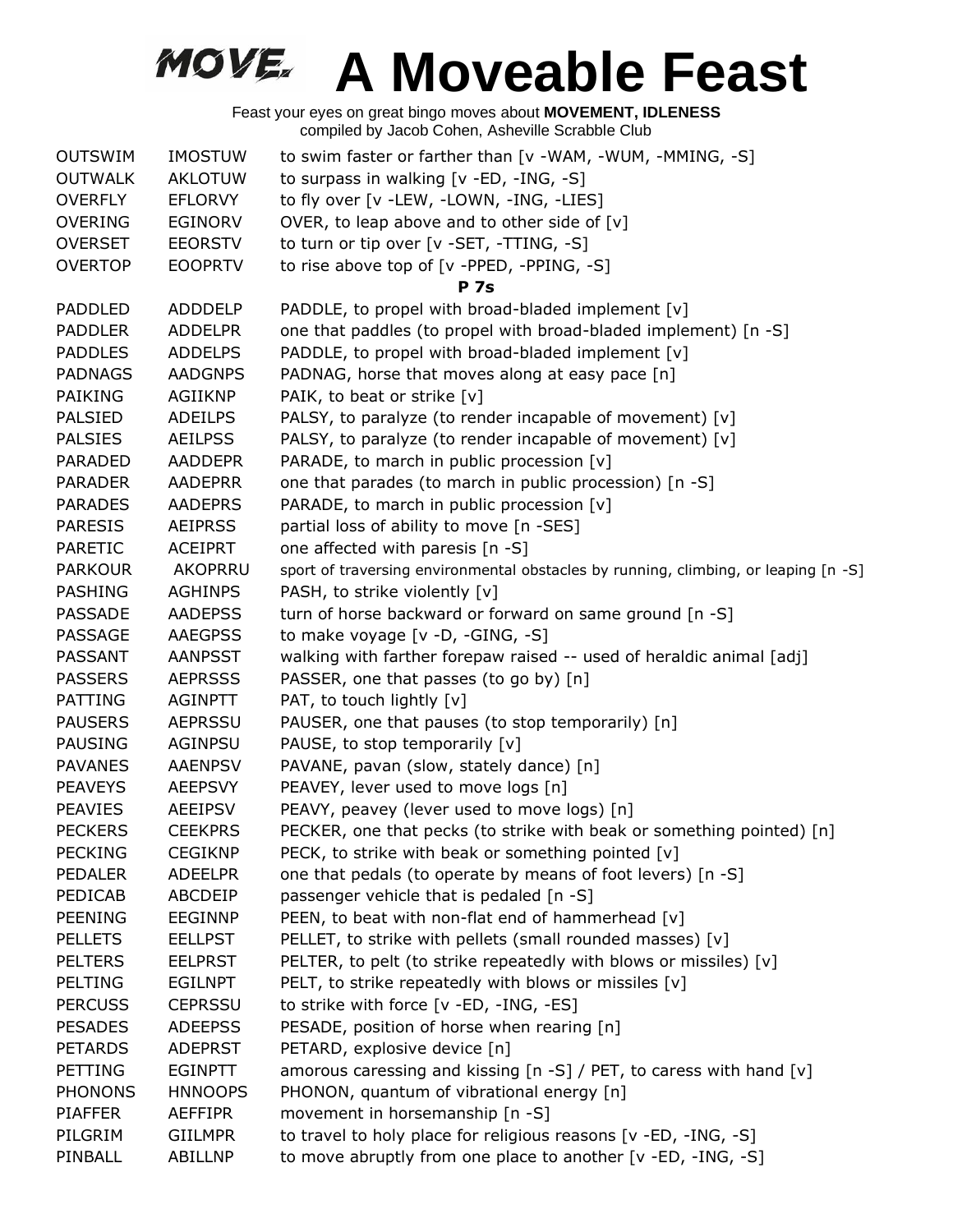| <b>PINTLES</b> | <b>EILNPST</b> | PINTLE, pin on which something turns [n]                                         |
|----------------|----------------|----------------------------------------------------------------------------------|
| PIPPING        | <b>GIINPPP</b> | PIP, to break through shell of egg [v]                                           |
| <b>PITCHED</b> | <b>CDEHIPT</b> | PITCH, to throw (to propel through air with movement of arm) [v]                 |
| <b>PITCHES</b> | <b>CEHIPST</b> | PITCH, to throw (to propel through air with movement of arm) [v]                 |
| PIVOTED        | <b>DEIOPTV</b> | PIVOT, to turn on shaft or rod [v]                                               |
| <b>PLODDED</b> | <b>DDDELOP</b> | PLOD, to walk heavily [v]                                                        |
| <b>PLODDER</b> | <b>DDELOPR</b> | one that plods (to walk heavily) [n -S]                                          |
| <b>PLONKED</b> | <b>DEKLNOP</b> | PLONK, to plunk (to fall or drop heavily) [v]                                    |
| <b>PLOPPED</b> | <b>DELOPPP</b> | PLOP, to drop or fall heavily [v]                                                |
| <b>PLOYING</b> | <b>GILNOPY</b> | PLOY, to move from line into column [v]                                          |
| <b>PLUCKED</b> | <b>CDEKLPU</b> | PLUCK, to pull out or off [v]                                                    |
| <b>PLUCKER</b> | <b>CEKLPRU</b> | one that plucks (to pull out or off) [n -S]                                      |
| <b>PLUMMET</b> | <b>ELMMPTU</b> | to drop straight down [v -ED, -ING, -S]                                          |
| <b>PLUNGED</b> | <b>DEGLNPU</b> | PLUNGE, to throw or thrust suddenly or forcibly into something [v]               |
| <b>PLUNGER</b> | <b>EGLNPRU</b> | one that plunges (to throw or thrust suddenly or forcibly into something) [n -S] |
| <b>PLUNGES</b> | <b>EGLNPSU</b> | PLUNGE, to throw or thrust suddenly or forcibly into something [v]               |
| <b>PLUNKED</b> | <b>DEKLNPU</b> | PLUNK, to fall or drop heavily [v]                                               |
| <b>PLUNKER</b> | <b>EKLNPRU</b> | one that plunks (to fall or drop heavily) [n -S]                                 |
| <b>POGOING</b> | <b>GGINOOP</b> | POGO, to jump up and down as if on pogo stick [v]                                |
| <b>POINTED</b> | <b>DEINOPT</b> | POINT, to indicate direction with finger [v]                                     |
| <b>POKABLE</b> | <b>ABEKLOP</b> | POKE, to push or prod [adj]                                                      |
| <b>POKIEST</b> | <b>EIKOPST</b> | POKY, slow (moving with little speed) [adj]                                      |
| <b>POLEAXE</b> | <b>AEELOPX</b> | to poleax (to strike with axlike weapon) [v -D, -XING, -S]                       |
| <b>POLKAED</b> | <b>ADEKLOP</b> | POLKA, to perform lively dance [v]                                               |
| <b>POMMELS</b> | <b>ELMMOPS</b> | POMMEL, to strike with fists [v]                                                 |
| <b>POPPLED</b> | <b>DELOPPP</b> | POPPLE, to move in bubbling or rippling manner [v]                               |
| <b>POPPLES</b> | <b>ELOPPPS</b> | POPPLE, to move in bubbling or rippling manner [v]                               |
| <b>PORTING</b> | <b>GINOPRT</b> | PORT, to shift to left side [v]                                                  |
| <b>POSABLE</b> | <b>ABELOPS</b> | POSE, to assume fixed position [adj]                                             |
| <b>POUNDED</b> | <b>DDENOPU</b> | POUND, to strike heavily and repeatedly [v]                                      |
| <b>POUNDER</b> | <b>DENOPRU</b> | one that pounds (to strike heavily and repeatedly) [n -S]                        |
| <b>POURERS</b> | <b>EOPRRSU</b> | POURER, one that pours (to cause to flow) [n]                                    |
| <b>POURING</b> | <b>GINOPRU</b> | POUR, to cause to flow [v]                                                       |
| <b>POWERED</b> | <b>DEEOPRW</b> | POWER, to provide with means of propulsion [v]                                   |
| <b>PRANCED</b> | <b>ACDENPR</b> | PRANCE, to spring forward on hind legs [v]                                       |
| <b>PRANCER</b> | <b>ACENPRR</b> | one that prances (to spring forward on hind legs) [n -S]                         |
| <b>PRANCES</b> | <b>ACENPRS</b> | PRANCE, to spring forward on hind legs [v]                                       |
| <b>PRANGED</b> | <b>ADEGNPR</b> | PRANG, to cause to crash [v]                                                     |
| <b>PRECESS</b> | <b>CEEPRSS</b> | to rotate with complex motion [v -ED, -ING, -ES]                                 |
| <b>PREDIVE</b> | <b>DEEIPRV</b> | preceding dive [adj]                                                             |
| <b>PREPOSE</b> | <b>EEOPPRS</b> | to place something in front of another [v -D, -SING, -S]                         |
| <b>PRESSED</b> | <b>DEEPRSS</b> | PRESS, to act upon with steady force [v]                                         |
| <b>PRESSER</b> | <b>EEPRRSS</b> | one that presses (to act upon with steady force) [n -S]                          |
| <b>PRESSES</b> | <b>EEPRSSS</b> | PRESS, to act upon with steady force [v]                                         |
| <b>PROCEED</b> | <b>CDEEOPR</b> | to go forward or onward [v -ED, -ING, -S]                                        |
| <b>PRODDED</b> | <b>DDDEOPR</b> | PROD, to jab with something pointed [v]                                          |
| <b>PRODDER</b> | <b>DDEOPRR</b> | one that prods (to jab with something pointed) [n -S]                            |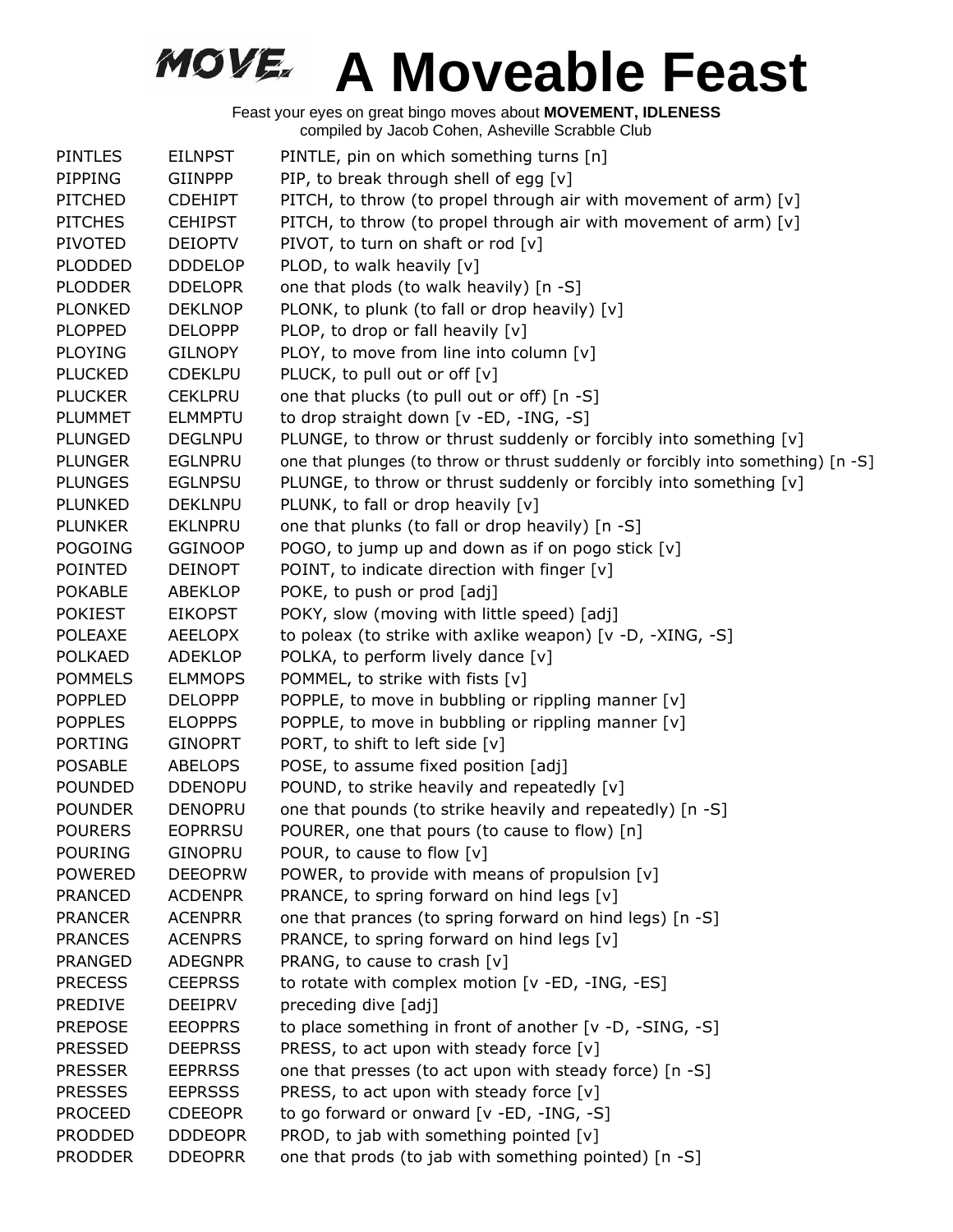| <b>PROFUSE</b> | <b>EFOPRSU</b> | pouring forth generously [adj]                                                                            |
|----------------|----------------|-----------------------------------------------------------------------------------------------------------|
| <b>PROJECT</b> | <b>CEJOPRT</b> | to extend outward [v -ED, -ING, -S]                                                                       |
| <b>PRONATE</b> | <b>AENOPRT</b> | to turn palm downward or backward [v -D, -TING, -S]                                                       |
| <b>PROPELS</b> | <b>ELOPPRS</b> | PROPEL, to cause to move forward or onward [v]                                                            |
| <b>PRORATE</b> | <b>AEOPRRT</b> | to divide proportionately [v -D, -TING, -S]                                                               |
| <b>PROTEND</b> | <b>DENOPRT</b> | to extend (to stretch out to full length) [v -ED, -ING, -S]                                               |
| <b>PROWLED</b> | <b>DELOPRW</b> | PROWL, to move about stealthily [v]                                                                       |
| <b>PROWLER</b> | <b>ELOPRRW</b> | one that prowls (to move about stealthily) [n -S]                                                         |
| <b>PULLERS</b> | <b>ELLPRSU</b> | PULLER, one that pulls (to exert force in order to cause motion toward force) [n]                         |
| <b>PULLEYS</b> | <b>ELLPSUY</b> | PULLEY, to hoist with pulley (device used for lifting weight) [v]                                         |
| <b>PULLING</b> | <b>GILLNPU</b> | PULL, to exert force in order to cause motion toward force [v]                                            |
| <b>PULLOUT</b> | <b>LLOPTUU</b> | withdrawal [n -S]                                                                                         |
| <b>PULLUPS</b> | <b>LLPPSUU</b> | PULLUP, act of raising oneself while hanging by hands [n]                                                 |
| <b>PULSERS</b> | <b>ELPRSSU</b> | PULSER, device that causes pulsations [n]                                                                 |
| <b>PUMMELS</b> | <b>ELMMPSU</b> | PUMMEL, to pommel (to strike with fists) [v]                                                              |
| <b>PUMPERS</b> | <b>EMPPRSU</b> | PUMPER, one that pumps (to cause to flow by means of pump (device for moving fluids)) [n]                 |
| <b>PUMPING</b> | <b>GIMNPPU</b> | PUMP, to cause to flow by means of pump (device for moving fluids) $[v]$                                  |
| <b>PUNCHED</b> | <b>CDEHNPU</b> | PUNCH, to perforate with type of tool [v]                                                                 |
| <b>PUNCHER</b> | <b>CEHNPRU</b> | one that punches (to perforate with type of tool) [n -S]                                                  |
| <b>PUNCHES</b> | <b>CEHNPSU</b> | PUNCH, to perforate with type of tool [v]                                                                 |
| <b>PUNTERS</b> | <b>ENPRSTU</b> | PUNTER, one that punts (to propel through water with pole) [n]                                            |
| <b>PUNTING</b> | <b>GINNPTU</b> | PUNT, to propel through water with pole [v]                                                               |
| <b>PUSHERS</b> | <b>EHPRSSU</b> | PUSHER, one that pushes (to exert force in order to cause motion away from force) [n]                     |
| <b>PUSHING</b> | <b>GHINPSU</b> | PUSH, to exert force in order to cause motion away from force [v]                                         |
|                |                | <b>Q7s</b>                                                                                                |
| QUAKERS        | AEKQRSU        | QUAKER, one that quakes (to shake or vibrate) [n]                                                         |
| QUAKING        | AGIKNQU        | QUAKE, to shake or vibrate [v]                                                                            |
| QUANTED        | ADENQTU        | QUANT, to propel through water with pole [v]                                                              |
| QUAVERS        | <b>AEQRSUV</b> | QUAVER, to quiver (to shake with slight but rapid motion) [v]                                             |
| QUAVERY        | <b>AEQRUVY</b> | quivery (marked by quivering) [adj]                                                                       |
| QUICKER        | <b>CEIKQRU</b> | QUICK, acting or capable of acting with speed [adj]                                                       |
| QUIRTED        | DEIQRTU        | QUIRT, to strike with riding whip [v]                                                                     |
| QUIVERS        | <b>EIQRSUV</b> | QUIVER, to shake with slight but rapid motion [v]                                                         |
| QUOITED        | DEIOQTU        | QUOIT, to play throwing game similar to ringtoss [v]                                                      |
|                |                | <b>R</b> 7s                                                                                               |
| <b>RAFTING</b> | <b>AFGINRT</b> | sport of traveling down river on raft [n -S] / RAFT, to transport on raft (type of buoyant structure) [v] |
| RAGTIME        | <b>AEGIMRT</b> | style of American dance music [n -S]                                                                      |
| <b>RAINING</b> | <b>AGIINNR</b> | RAIN, to fall like rain (drops of water condensed from clouds) [v]                                        |
| <b>RAISERS</b> | <b>AEIRRSS</b> | RAISER, one that raises (to move to higher position) [n]                                                  |
| <b>RALPHED</b> | <b>ADEHLPR</b> | RALPH, to vomit (to eject contents of stomach through mouth) [v]                                          |
| RAMBLED        | <b>ABDELMR</b> | RAMBLE, to wander (to move about with no destination or purpose) [v]                                      |
| <b>RAMBLER</b> | <b>ABELMRR</b> | one that rambles (to wander (to move about with no destination or purpose)) [n -S]                        |
| <b>RAMBLES</b> | <b>ABELMRS</b> | RAMBLE, to wander (to move about with no destination or purpose) [v]                                      |
| <b>RAMMERS</b> | <b>AEMMRRS</b> | RAMMER, one that rams (to strike with great force) [n]                                                    |
| <b>RAMMING</b> | <b>AGIMMNR</b> | RAM, to strike with great force $[v]$                                                                     |
| <b>RAMPAGE</b> | <b>AAEGMPR</b> | to move about wildly or violently [v -D, -GING, -S]                                                       |
| <b>RAMPING</b> | AGIMNPR        | RAMP, to rise or stand on hind legs [v]                                                                   |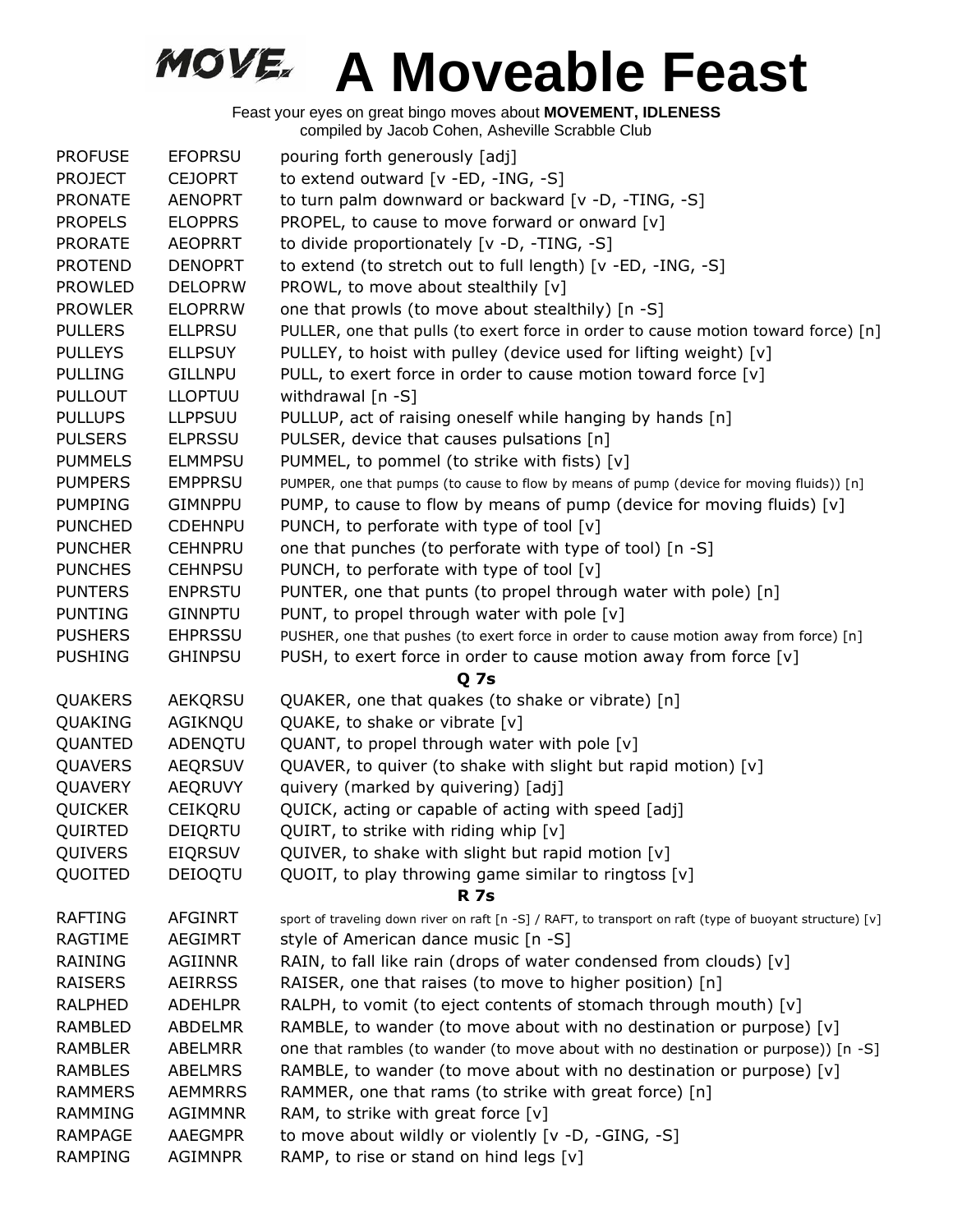| <b>RAPPELS</b> | <b>AELPPRS</b> | RAPPEL, to descend from steep height by means of rope [v]                              |
|----------------|----------------|----------------------------------------------------------------------------------------|
| <b>RAPPERS</b> | <b>AEPPRRS</b> | RAPPER, one that raps (to strike sharply) [n]                                          |
| <b>RAPPING</b> | <b>AGINPPR</b> | RAP, to strike sharply [v]                                                             |
| <b>RATCHES</b> | <b>ACEHRST</b> | RATCH, mechanism that allows motion in one direction only [n]                          |
| RAVIEST        | AEIRSTV        | RAVEY, characteristic of rave (all-night dance party with fast electronic music) [adj] |
| <b>REACTED</b> | <b>ACDEERT</b> | REACT, to respond to stimulus $[v]$                                                    |
| <b>REACTOR</b> | <b>ACEORRT</b> | one that reacts (to respond to stimulus) [n -S]                                        |
| <b>REBOUND</b> | <b>BDENORU</b> | to spring back [v -ED, -ING, -S] / REBIND, BIND, to tie or secure [v]                  |
| <b>RECARRY</b> | <b>ACERRRY</b> | CARRY, to convey from one place to another [v -RIED, -ING, -RIES]                      |
| <b>RECASTS</b> | <b>ACERSST</b> | RECAST, CAST, to throw with force [v]                                                  |
| <b>RECEDED</b> | <b>CDDEEER</b> | RECEDE, to move back or away [v]                                                       |
| <b>RECEDES</b> | <b>CDEEERS</b> | RECEDE, to move back or away [v]                                                       |
| <b>RECURVE</b> | <b>CEERRUV</b> | to curve backward or downward [v -D, -VING, -S]                                        |
| <b>REDOWAS</b> | <b>ADEORSW</b> | REDOWA, lively dance [n]                                                               |
| <b>REDRAWN</b> | <b>ADENRRW</b> | REDRAW, DRAW, to move by pulling [v]                                                   |
| <b>REDRAWS</b> | <b>ADERRSW</b> | REDRAW, DRAW, to move by pulling [v]                                                   |
| <b>REDRIVE</b> | <b>DEEIRRV</b> | DRIVE, to urge or propel forward [v -ROVE, -N, -VING, -S]                              |
| <b>REEJECT</b> | <b>CEEEJRT</b> | EJECT, to throw out forcibly [v -ED, -ING, -S]                                         |
| <b>REELERS</b> | <b>EEELRRS</b> | REELER, one that reels (to wind on type of rotary device) [n]                          |
| <b>REELING</b> | EEGILNR        | REEL, to wind on type of rotary device [v]                                             |
| <b>REENTER</b> | <b>EEENRRT</b> | to enter again [v -ED, -ING, -S]                                                       |
| <b>REENTRY</b> | <b>EENRRTY</b> | new or second entry [n -RIES]                                                          |
| <b>REESTED</b> | <b>DEEERST</b> | REEST, to balk (to stop short and refuse to proceed) [v]                               |
| <b>REFALLS</b> | <b>AEFLLRS</b> | REFALL, to fall again [v]                                                              |
| <b>REFLECT</b> | <b>CEEFLRT</b> | to turn or throw back from surface [v -ED, -ING, -S]                                   |
| <b>REFLIES</b> | <b>EEFILRS</b> | REFLY, FLY, to move through air [v]                                                    |
| <b>REFLOWN</b> | <b>EFLNORW</b> | REFLY, FLY, clever (mentally keen) [v]                                                 |
| <b>REFLOWS</b> | <b>EFLORSW</b> | REFLOW, FLOW, to move steadily and smoothly along [v]                                  |
| <b>REFUGEE</b> | <b>EEEFGRU</b> | one who flees for safety [n -S]                                                        |
| <b>REGORGE</b> | <b>EEGGORR</b> | to vomit (to eject contents of stomach through mouth) [v -ED, -GING, -S]               |
| <b>REINING</b> | <b>EGIINNR</b> | REIN, to restrain (to hold back from action) [v]                                       |
| <b>REINTER</b> | EEINRRT        | to inter again [v - RRED, - RRING, - S]                                                |
| <b>RELEVES</b> | <b>EEELRSV</b> | RELEVE, raising onto toe in ballet [n]                                                 |
| <b>REMERGE</b> | <b>EEEGMRR</b> | to merge again [v -D, -GING, -S]                                                       |
| <b>REMOTER</b> | <b>EEMORRT</b> | REMOTE, situated far away [adj]                                                        |
| <b>REMOUNT</b> | <b>EMNORTU</b> | to mount again [v -ED, -ING, -S]                                                       |
| <b>REMOVAL</b> | <b>AELMORV</b> | act of removing (to take or move away) [n -S]                                          |
| <b>REMOVED</b> | <b>DEEMORV</b> | REMOVE, to take or move away [v]                                                       |
| <b>REMOVER</b> | <b>EEMORRV</b> | one that removes (to take or move away) [n -S]                                         |
| <b>REMOVES</b> | <b>EEMORSV</b> | REMOVE, to take or move away [v]                                                       |
| <b>REPOSIT</b> | <b>EIOPRST</b> | to put away $[v - ED, -ING, -S]$                                                       |
| <b>REPTANT</b> | <b>AENPRTT</b> | creeping or crawling [adj]                                                             |
| <b>REPULSE</b> | <b>EELPRSU</b> | to drive back [v -D, -SING, -S]                                                        |
| <b>RERAISE</b> | <b>AEEIRRS</b> | RAISE, to move to higher position [v -D, -SING, -S]                                    |
| <b>RERISEN</b> | <b>EEINRRS</b> | RERISE, RISE, to move upward [v]                                                       |
| <b>RERISES</b> | <b>EEIRRSS</b> | RERISE, RISE, to move upward [v]                                                       |
| <b>REROLLS</b> | <b>ELLORRS</b> | REROLL, ROLL, to move along by repeatedly turning over [v]                             |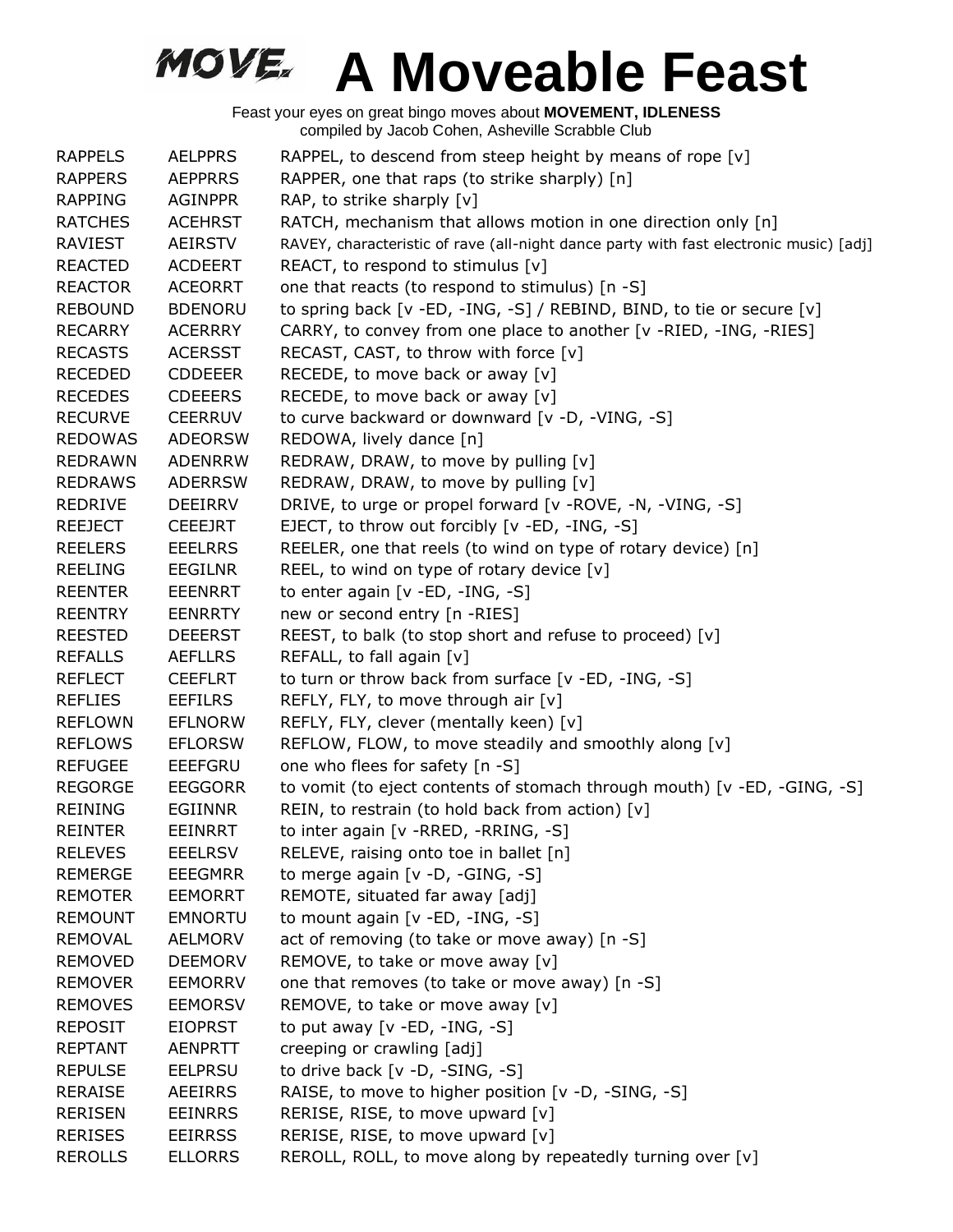| <b>RESAILS</b> | <b>AEILRSS</b> | RESAIL, SAIL, to move across surface of water by action of wind [v]                       |
|----------------|----------------|-------------------------------------------------------------------------------------------|
| RESILED        | <b>DEEILRS</b> | RESILE, to spring back [v]                                                                |
| <b>RESILES</b> | <b>EEILRSS</b> | RESILE, to spring back [v]                                                                |
| <b>RESPACE</b> | <b>ACEEPRS</b> | SPACE, to set some distance apart [v -ED, -ING, -ES]                                      |
| <b>RESTACK</b> | <b>ACEKRST</b> | to stack again [v -ED, -ING, -S]                                                          |
| <b>RESTOKE</b> | <b>EEKORST</b> | to stoke again [v -D, -KING, -S]                                                          |
| <b>RETARDS</b> | <b>ADERRST</b> | RETARD, to slow progress of [v]                                                           |
| <b>RETCHED</b> | <b>CDEEHRT</b> | RETCH, to make effort to vomit [v]                                                        |
| <b>RETCHES</b> | <b>CEEHRST</b> | RETCH, to make effort to vomit [v]                                                        |
| <b>RETIRED</b> | DEEIRRT        | RETIRE, to go away or withdraw [v]                                                        |
| <b>RETIRER</b> | EEIRRRT        | one that retires (to go away or withdraw) [n -S]                                          |
| <b>RETIRES</b> | <b>EEIRRST</b> | RETIRE, to go away or withdraw [v]                                                        |
| <b>RETRACT</b> | <b>ACERRTT</b> | to take back [v -ED, -ING, -S]                                                            |
| <b>RETURNS</b> | <b>ENRRSTU</b> | RETURN, to come or go back [v]                                                            |
| <b>RETWIST</b> | <b>EIRSTTW</b> | to twist again $[v - ED, -ING, -S]$                                                       |
| <b>REVERSE</b> | <b>EEERRSV</b> | to turn or move in opposite direction [v -D, -SING, -S]                                   |
| <b>REVOLVE</b> | <b>EELORVV</b> | to turn about axis $[v -D, -VING, -S]$                                                    |
| <b>REWINDS</b> | <b>DEINRSW</b> | REWIND, WIND, to pass around object or fixed center [v]                                   |
| <b>REWOUND</b> | <b>DENORUW</b> | REWIND, WIND, to pass around object or fixed center [v]                                   |
| <b>RHUMBAS</b> | <b>ABHMRSU</b> | RHUMBA, to rumba (to perform ballroom dance) [v]                                          |
| <b>RHYTHMS</b> | <b>HHMRSTY</b> | RHYTHM, movement or procedure with uniform recurrence of strong and weak elements [n]     |
| <b>RIFFLED</b> | <b>DEFFILR</b> | RIFFLE, to flip through hastily [v]                                                       |
| <b>RIFFLES</b> | <b>EFFILRS</b> | RIFFLE, to flip through hastily [v]                                                       |
| <b>RIMSHOT</b> | <b>HIMORST</b> | sound made by drumstick striking rim and head of drum [n -S]                              |
| <b>RINNING</b> | <b>GIINNNR</b> | RIN, to run or melt [v]                                                                   |
| <b>RIPOSTE</b> | <b>EIOPRST</b> | to make return thrust in fencing [v -D, -TING, -S]                                        |
| <b>RISINGS</b> | <b>GIINRSS</b> | RISING, act of one that rises (to move upward) [n]                                        |
| <b>ROAMERS</b> | <b>AEMORRS</b> | ROAMER, one that roams (to move about without purpose or plan) [n]                        |
| <b>ROAMING</b> | AGIMNOR        | ROAM, to move about without purpose or plan [v]                                           |
| <b>ROCKETS</b> | <b>CEKORST</b> | ROCKET, to convey by means of rocket (device propelled by reaction of escaping gases) [v] |
| <b>ROCKING</b> | <b>CGIKNOR</b> | ROCK, to move back and forth [v]                                                          |
| <b>ROLLICK</b> | <b>CIKLLOR</b> | to frolic (to play and run about merrily) [v -ED, -ING, -S]                               |
| <b>ROLLING</b> | <b>GILLNOR</b> | act of one that rolls [n -S] / ROLL, to move along by repeatedly turning over [v]         |
| <b>ROTATED</b> | <b>ADEORTT</b> | ROTATE, to turn about axis [v]                                                            |
| <b>ROTATES</b> | <b>AEORSTT</b> | ROTATE, to turn about axis [v]                                                            |
| <b>ROTATOR</b> | <b>AOORRTT</b> | one that rotates (to turn about axis) [n -ES or -S]                                       |
| <b>ROUSTED</b> | <b>DEORSTU</b> | ROUST, to arouse and drive out [v]                                                        |
| <b>ROWABLE</b> | ABELORW        | ROW, to propel by means of oars [adj]                                                     |
| <b>RUBBERS</b> | <b>BBERRSU</b> | RUBBER, to stretch one's neck in looking at something [v]                                 |
|                |                |                                                                                           |
| <b>RUMBAED</b> | ABDEMRU        | RUMBA, to perform ballroom dance [v]                                                      |
| <b>RUNAWAY</b> | <b>AANRUWY</b> | one that runs away [n -S]                                                                 |
| <b>RUNNERS</b> | <b>ENNRRSU</b> | RUNNER, one that runs (to move by rapid steps) [n]                                        |
| <b>RUNNIER</b> | EINNRRU        | RUNNY, tending to drip [adj]                                                              |
| <b>RUNNING</b> | GINNNRU        | race [n -S] / RUN, to move by rapid steps [v]                                             |
| <b>RUSHERS</b> | <b>EHRRSSU</b> | RUSHER, one that rushes (to move swiftly) [n]                                             |
| <b>RUSHING</b> | <b>GHINRSU</b> | yardage gained in football by running plays [n -S] / RUSH, to move swiftly [v]            |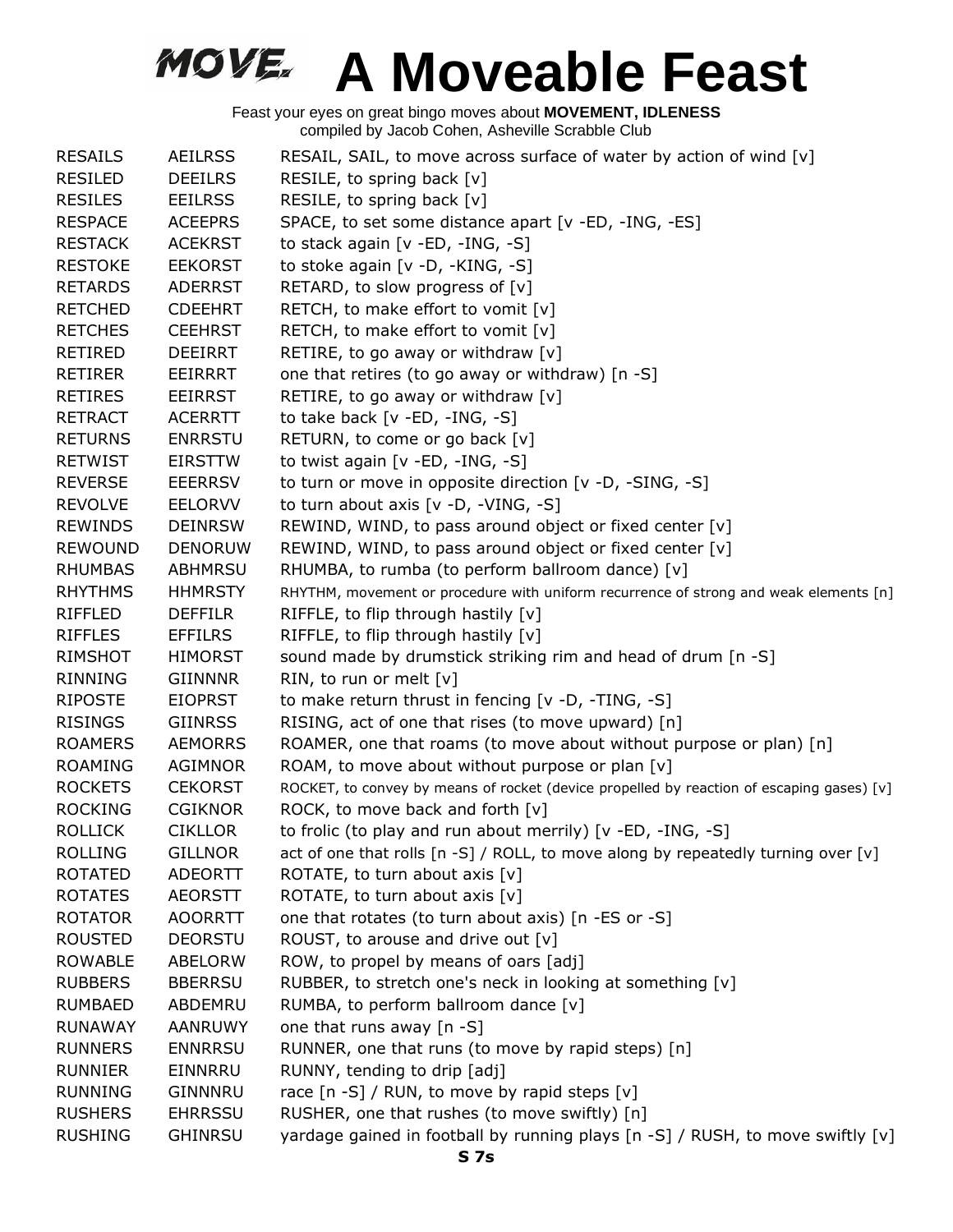| <b>SABERED</b> | <b>ABDEERS</b> | SABER, to strike with saber (type of sword) [v]                                          |
|----------------|----------------|------------------------------------------------------------------------------------------|
| SABRING        | <b>ABGINRS</b> | SABRE, to saber (to strike with saber (type of sword)) [v]                               |
| <b>SACCADE</b> | <b>AACCDES</b> | rapid, jerky movement of eye [n -S]                                                      |
| <b>SAGGIER</b> | <b>AEGGIRS</b> | SAGGY, characterized by sagging (to bend or sink downward from weight or pressure) [adj] |
| <b>SAGGING</b> | <b>AGGGINS</b> | SAG, to bend or sink downward from weight or pressure [v]                                |
| <b>SAILING</b> | <b>AGIILNS</b> | act of one that sails (to move across surface of water by action of wind) [n -S]         |
| <b>SALAAMS</b> | <b>AAALMSS</b> | SALAAM, to greet with low bow [v]                                                        |
| <b>SALCHOW</b> | <b>ACHLOSW</b> | figure-skating jump [n -S]                                                               |
| <b>SALLIED</b> | <b>ADEILLS</b> | SALLY, to rush out suddenly [v]                                                          |
| <b>SALLIER</b> | <b>AEILLRS</b> | one that sallies (to rush out suddenly) [n -S]                                           |
| <b>SALLIES</b> | <b>AEILLSS</b> | SALLY, to rush out suddenly [v]                                                          |
| <b>SALTANT</b> | <b>AALNSTT</b> | jumping or dancing [adj]                                                                 |
| <b>SALUTED</b> | ADELSTU        | SALUTE, to greet with sign of welcome or respect [v]                                     |
| <b>SALUTER</b> | <b>AELRSTU</b> | one that salutes (to greet with sign of welcome or respect) [n -S]                       |
| <b>SALUTES</b> | <b>AELSSTU</b> | SALUTE, to greet with sign of welcome or respect [v]                                     |
| <b>SAMBAED</b> | <b>AABDEMS</b> | SAMBA, to perform Brazilian dance [v]                                                    |
| <b>SANSEIS</b> | <b>AEINSSS</b> | SANSEI, grandchild of Japanese immigrants to United States [n]                           |
| <b>SARDANA</b> | <b>AAADNRS</b> | Spanish folk dance [n -S]                                                                |
| <b>SASHAYS</b> | <b>AAHSSSY</b> | SASHAY, to flounce (to move with exaggerated motions) [v]                                |
| <b>SAUNTER</b> | AENRSTU        | to walk in leisurely manner [v -ED, -ING, -S]                                            |
| <b>SCALERS</b> | <b>ACELRSS</b> | SCALER, one that scales (to climb up or over) [n]                                        |
| <b>SCALING</b> | <b>ACGILNS</b> | formation of scales on skin [n -S] / SCALE, to climb up or over [v]                      |
| <b>SCAMPER</b> | <b>ACEMPRS</b> | to run playfully about [v -ED, -ING, -S]                                                 |
| <b>SCAPING</b> | <b>ACGINPS</b> | SCAPE, to escape (to get away) [v]                                                       |
| <b>SCARPER</b> | <b>ACEPRRS</b> | to flee (to run away) $[v - ED, -ING, -S]$                                               |
| <b>SCATTED</b> | <b>ACDESTT</b> | SCAT, to leave hastily [v]                                                               |
| <b>SCATTER</b> | <b>ACERSTT</b> | to go or send in various directions [v -ED, -ING, -S]                                    |
| <b>SCENDED</b> | <b>CDDEENS</b> | SCEND, to rise upward, as ship on wave [v]                                               |
| <b>SCHLEPP</b> | <b>CEHLPPS</b> | to schlep (to lug or drag) [v -ED, -ING, -S] / [adj -ER]                                 |
| <b>SCHLEPS</b> | <b>CEHLPSS</b> | SCHLEP, to lug or drag [v]                                                               |
| <b>SCLAFFS</b> | <b>ACFFLSS</b> | SCLAFF, to strike ground with club before hitting ball in golf [v]                       |
| <b>SCOOTCH</b> | <b>CCHOOST</b> | to scooch (to slide with short movements) [v -ED, -ING, -ES]                             |
| <b>SCOOTED</b> | <b>CDEOOST</b> | SCOOT, to go quickly [v]                                                                 |
| <b>SCRAVEL</b> | <b>ACELRSV</b> | to move quickly, scramble [v -ED or -LLED, -ING or -LLING, -S]                           |
| <b>SCRIEVE</b> | <b>CEEIRSV</b> | to move along swiftly and smoothly [v -D, -VING, -S]                                     |
| <b>SCRIPTS</b> | <b>CIPRSST</b> | SCRIPT, to prepare written text for, as play or motion picture [v]                       |
| <b>SCROLLS</b> | <b>CLLORSS</b> | SCROLL, to move text across display screen [v]                                           |
| <b>SCROOCH</b> | <b>CCHOORS</b> | to crouch (to stoop (to bend body forward and down)) [v -ED, -ING, -ES]                  |
| <b>SCUBAED</b> | <b>ABCDESU</b> | SCUBA, to swim underwater using breathing device with compressed air [v]                 |
| <b>SCUDDED</b> | <b>CDDDESU</b> | SCUD, to run or move swiftly [v]                                                         |
| <b>SCUFFED</b> | <b>CDEFFSU</b> | SCUFF, to walk without lifting feet [v]                                                  |
| <b>SCUFFER</b> | <b>CEFFRSU</b> | one that scuffs (to walk without lifting feet) [n -S]                                    |
| <b>SCULKED</b> | <b>CDEKLSU</b> | SCULK, to skulk (to move about stealthily) [v]                                           |
| <b>SCULKER</b> | <b>CEKLRSU</b> | skulker (one that skulks (to move about stealthily)) [n -S]                              |
| <b>SCULLED</b> | <b>CDELLSU</b> | SCULL, to propel with type of oar [v]                                                    |
| <b>SCULLER</b> | <b>CELLRSU</b> | one that sculls (to propel with type of oar) [n -S]                                      |
| <b>SCUTTER</b> | <b>CERSTTU</b> | to scurry (to move hurriedly) [v -ED, -ING, -S]                                          |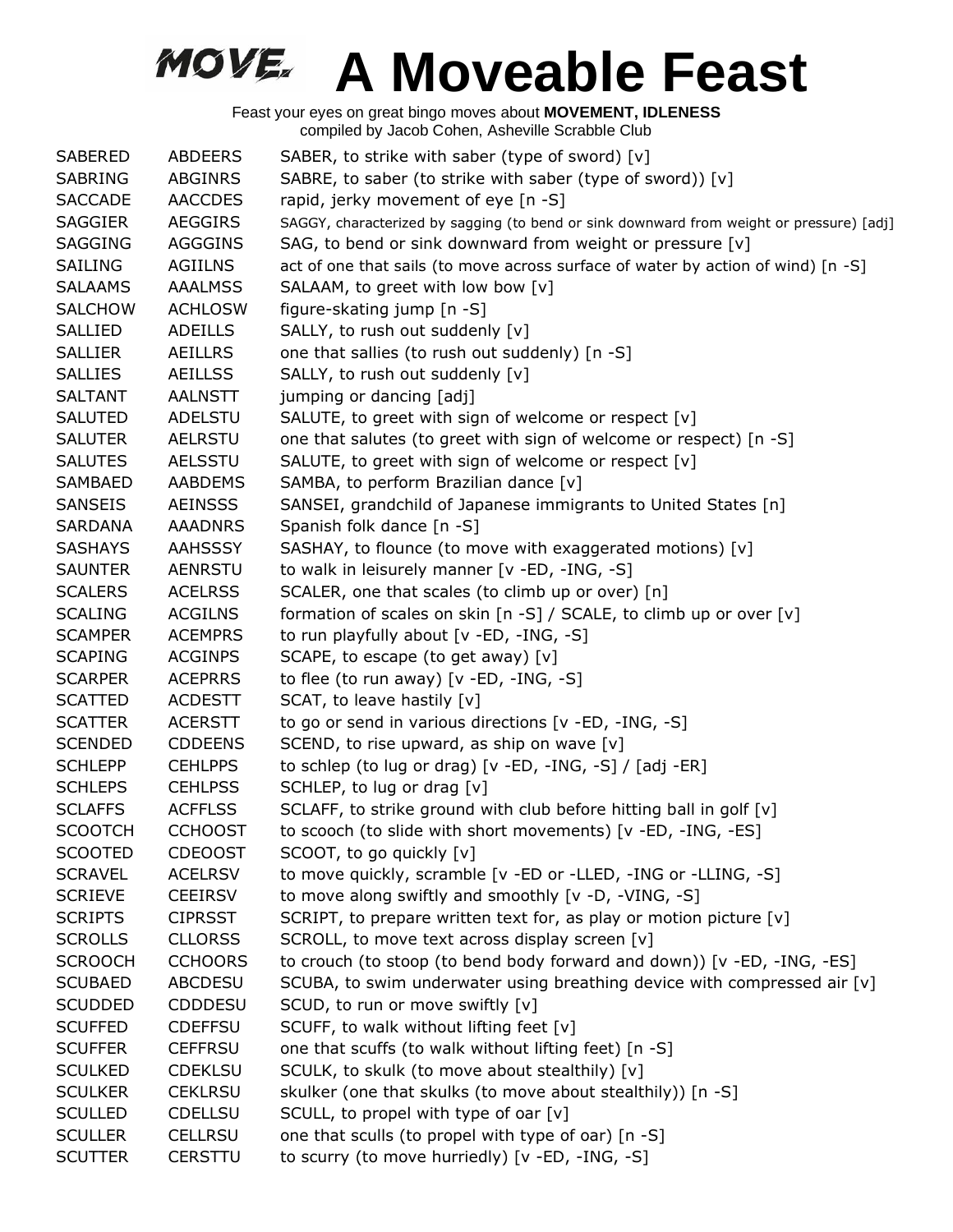| <b>SCUTTLE</b> | <b>CELSTTU</b> | to scurry (to move hurriedly) [v -D, -LING, -S]                                                                            |
|----------------|----------------|----------------------------------------------------------------------------------------------------------------------------|
| <b>SEASICK</b> | <b>ACEIKSS</b> | affected with nausea caused by motion of vessel at sea [adj]                                                               |
| <b>SEAWAYS</b> | AAESSWY        | SEAWAY, headway made by ship [n]                                                                                           |
| <b>SEDATER</b> | <b>ADEERST</b> | SEDATE, calm (free from agitation) [adj]                                                                                   |
| <b>SEEPIER</b> | <b>EEEIPRS</b> | SEEPY, soaked or oozing with water [adj]                                                                                   |
| <b>SEEPING</b> | <b>EEGINPS</b> | SEEP, to pass slowly through small openings [v]                                                                            |
| <b>SEESAWS</b> | <b>AEESSWW</b> | SEESAW, to move up and down or back and forth [v]                                                                          |
| <b>SENNETS</b> | <b>EENNSST</b> | SENNET, call sounded on trumpet signaling entrance or exit of actors [n]                                                   |
| <b>SHADOOF</b> | <b>ADFHOOS</b> | device used in Egypt for raising water for irrigation [n -S]                                                               |
| <b>SHADUFS</b> | <b>ADFHSSU</b> | SHADUF, shadoof (device used in Egypt for raising water for irrigation) [n]                                                |
| <b>SHAFTED</b> | <b>ADEFHST</b> | SHAFT, to push or propel with pole [v]                                                                                     |
| <b>SHAKERS</b> | <b>AEHKRSS</b> | SHAKER, one that shakes (to move to and fro with short, rapid movements) [n]                                               |
| <b>SHAKING</b> | <b>AGHIKNS</b> | SHAKE, to move to and fro with short, rapid movements [v]                                                                  |
| <b>SHAMBLE</b> | ABEHLMS        | to walk awkwardly [v -D, -LING, -S]                                                                                        |
| <b>SHEERED</b> | <b>DEEEHRS</b> | SHEER, to swerve (to turn aside suddenly from straight course) [v]                                                         |
| <b>SHIFTED</b> | <b>DEFHIST</b> | SHIFT, to move from one position to another [v]                                                                            |
| <b>SHIFTER</b> | <b>EFHIRST</b> | one that shifts (to move from one position to another) [n -S]                                                              |
| <b>SHINDIG</b> | <b>DGHIINS</b> | elaborate dance or party [n -S]                                                                                            |
| <b>SHINDYS</b> | <b>DHINSSY</b> | SHINDY, shindig (elaborate dance or party) [n]                                                                             |
| <b>SHINNED</b> | <b>DEHINNS</b> | SHIN, to climb by gripping and pulling alternately with hands and legs [v]                                                 |
| <b>SHLEPPS</b> | <b>EHLPPSS</b> | SHLEPP, to schlep (to lug or drag) [v]                                                                                     |
| <b>SHOGGED</b> | <b>DEGGHOS</b> | SHOG, to move along [v]                                                                                                    |
| <b>SHOOING</b> | <b>GHINOOS</b> | SHOO, to drive away [v]                                                                                                    |
| <b>SHOVERS</b> | <b>EHORSSV</b> | SHOVER, one that shoves (to push roughly) [n]                                                                              |
| <b>SHOVING</b> | <b>GHINOSV</b> | SHOVE, to push roughly [v]                                                                                                 |
| <b>SHRIVEL</b> | EHILRSV        | to contract into wrinkles [v -ED, -LLED, -ING, -LLING, -S]                                                                 |
| <b>SHUDDER</b> | <b>DDEHRSU</b> | to tremble (to shake involuntarily) [v -ED, -ING, -S]                                                                      |
| <b>SHUFFLE</b> | <b>EFFHLSU</b> | to walk without lifting feet [v -D, -LING, -S]                                                                             |
| <b>SHUNNED</b> | <b>DEHNNSU</b> | SHUN, to avoid (to keep away from) [v]                                                                                     |
| <b>SHUNNER</b> | <b>EHNNRSU</b> | one that shuns (to avoid (to keep away from)) [n -S]                                                                       |
| <b>SHUNTED</b> | <b>DEHNSTU</b> | SHUNT, to turn aside [v]                                                                                                   |
| <b>SHUNTER</b> | <b>EHNRSTU</b> | one that shunts (to turn aside) [n -S]                                                                                     |
| <b>SHUTING</b> | <b>GHINSTU</b> | SHUTE, to chute (to convey by chute (vertical passage)) [v]                                                                |
| <b>SHUTTLE</b> | <b>EHLSTTU</b> | to move or travel back and forth [v -D, -LING, -S]                                                                         |
| <b>SIDLERS</b> | <b>DEILRSS</b> | SIDLER, one that sidles (to move sideways) [n]                                                                             |
| <b>SIDLING</b> | <b>DGIILNS</b> | SIDLE, to move sideways [v]                                                                                                |
| <b>SINKAGE</b> | <b>AEGIKNS</b> | act, process, or degree of sinking [n -S]                                                                                  |
| <b>SINKERS</b> | <b>EIKNRSS</b> | SINKER, one that sinks (to move to lower level) [n]                                                                        |
| SINKING        | <b>GIIKNNS</b> | SINK, to move to lower level [v]                                                                                           |
| <b>SIPHONS</b> | <b>HINOPSS</b> | SIPHON, to draw off through siphon (type of tube) [v]                                                                      |
| <b>SJAMBOK</b> | ABJKMOS        | to strike with whip used in South Africa [v -ED, -ING, -S]                                                                 |
| <b>SKANKED</b> | <b>ADEKKNS</b> | SKANK, to dance in loose-limbed manner [v]                                                                                 |
| <b>SKANKER</b> | <b>AEKKNRS</b> | one that skanks (to dance in loose-limbed manner) [n -S]                                                                   |
| <b>SKATERS</b> | <b>AEKRSST</b> | SKATER, one that skates (to glide over ice or ground on skates (shoes fitted with runners or wheels)) [n]                  |
| <b>SKATING</b> | <b>AGIKNST</b> | sport of gliding on skates [n -S] / SKATE, to glide over ice or ground on skates (shoes fitted with runners or wheels) [v] |
| <b>SKEEING</b> | <b>EEGIKNS</b> | SKEE, to ski (to travel on skis (long, narrow strips of wood or metal)) [v]                                                |
| <b>SKELPED</b> | <b>DEEKLPS</b> | SKELP, to slap (to strike with open hand) [v]                                                                              |
|                |                |                                                                                                                            |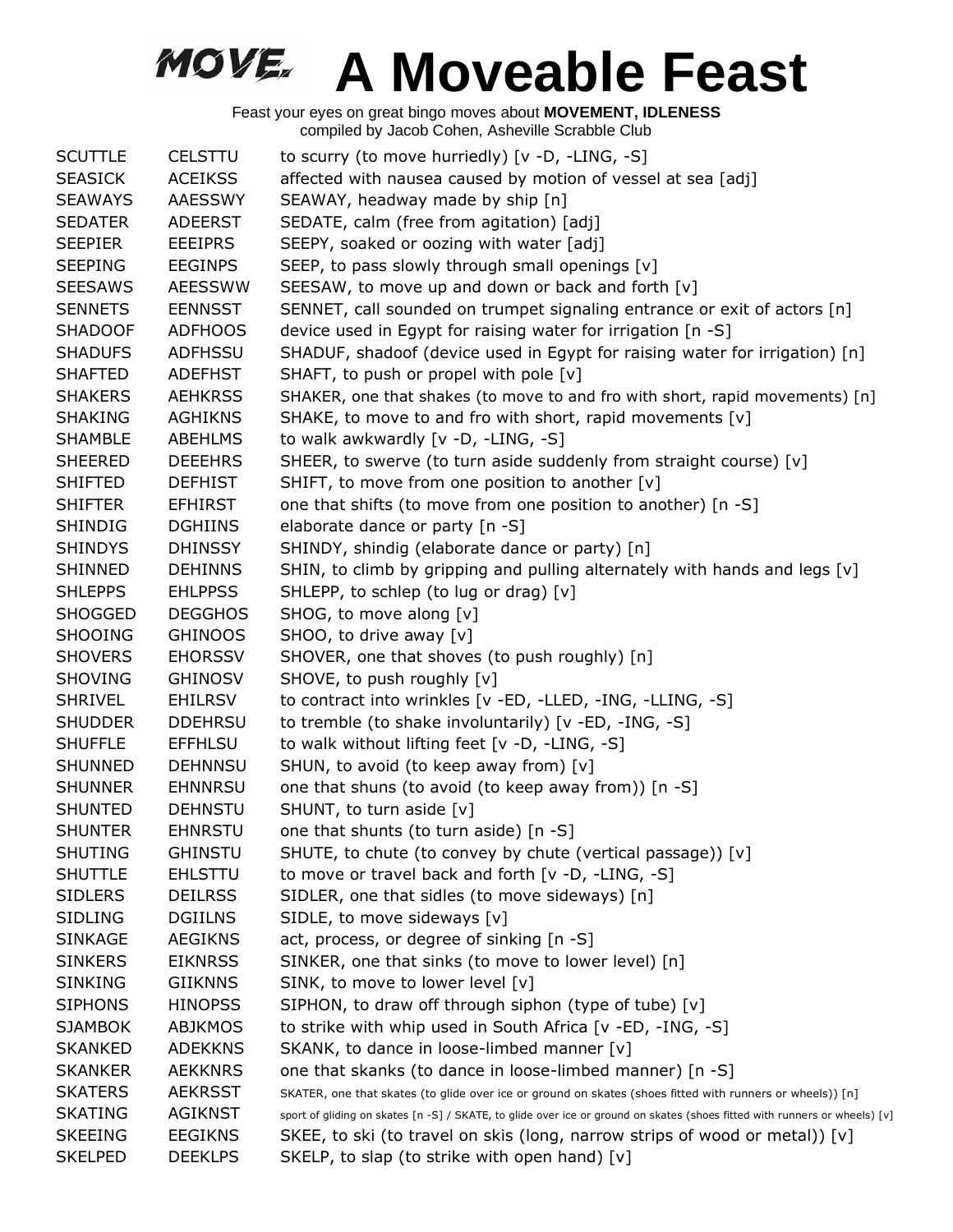| <b>SKELPIT</b> | <b>EIKLPST</b> | SKELP, to slap (to strike with open hand) [v]                                                     |
|----------------|----------------|---------------------------------------------------------------------------------------------------|
| <b>SKELTER</b> | <b>EEKLRST</b> | to scurry (to move hurriedly) [v -ED, -ING, -S]                                                   |
| <b>SKEWING</b> | <b>EGIKNSW</b> | SKEW, to turn aside [v]                                                                           |
| <b>SKIDDED</b> | <b>DDDEIKS</b> | SKID, to slide sideways as result of loss of traction [v]                                         |
| <b>SKIDDER</b> | <b>DDEIKRS</b> | one that skids (to slide sideways as result of loss of traction) [n -S]                           |
| <b>SKIDDOO</b> | <b>DDIKOOS</b> | to go away [ $v$ -ED, -ING, -S]                                                                   |
| <b>SKIDOOS</b> | <b>DIKOOSS</b> | SKIDOO, to skiddoo (to go away) [v]                                                               |
| <b>SKIDPAD</b> | <b>ADDIKPS</b> | road surface on which drivers can practice controlling skidding [n -S]                            |
| <b>SKIINGS</b> | <b>GIIKNSS</b> | SKIING, sport of traveling on skis [n]                                                            |
| <b>SKIPPED</b> | <b>DEIKPPS</b> | SKIP, to move with light springing steps [v]                                                      |
| <b>SKIRRED</b> | <b>DEIKRRS</b> | SKIRR, to move rapidly [v]                                                                        |
| <b>SKIRTED</b> | <b>DEIKRST</b> | SKIRT, to go or pass around [v]                                                                   |
| <b>SKIRTER</b> | <b>EIKRRST</b> | one that skirts (to go or pass around) [n -S]                                                     |
| <b>SKITING</b> | GIIKNST        | SKITE, to move away quickly [v]                                                                   |
| <b>SKITTER</b> | <b>EIKRSTT</b> | to move lightly or rapidly along surface [v -ED, -ING, -S]                                        |
| <b>SKULKED</b> | <b>DEKKLSU</b> | SKULK, to move about stealthily [v]                                                               |
| <b>SKULKER</b> | <b>EKKLRSU</b> | one that skulks (to move about stealthily) [n -S]                                                 |
| <b>SKULLED</b> | <b>DEKLLSU</b> | SKULL, to hit on head [v]                                                                         |
| <b>SKYLARK</b> | <b>AKKLRSY</b> | to frolic (to play and run about merrily) [v -ED, -ING, -S]                                       |
| <b>SKYWALK</b> | <b>AKKLSWY</b> | elevated walkway between two buildings [n -S]                                                     |
| <b>SLABBER</b> | ABBELRS        | to slobber (to drool (to drivel (to let saliva flow from mouth))) [v -ED, -ING, -S]               |
| <b>SLALOMS</b> | <b>ALLMOSS</b> | SLALOM, to ski in zigzag course [v]                                                               |
| <b>SLAMMED</b> | <b>ADELMMS</b> | SLAM, to shut forcibly and noisily [v]                                                            |
| <b>SLAMMER</b> | <b>AELMMRS</b> | jail $[n - S]$                                                                                    |
| <b>SLAPPED</b> | <b>ADELPPS</b> | SLAP, to strike with open hand [v]                                                                |
| <b>SLAPPER</b> | <b>AELPPRS</b> | one that slaps (to strike with open hand) [n -S]                                                  |
| <b>SLEDDED</b> | <b>DDDEELS</b> | SLED, to convey on sled (vehicle for carrying people or loads over snow or ice) [v]               |
| <b>SLEDDER</b> | <b>DDEELRS</b> | one that sleds (to convey on sled (vehicle for carrying people or loads over snow or ice)) [n -S] |
| <b>SLEDGED</b> | <b>DDEEGLS</b> | SLEDGE, to convey on type of sled [v]                                                             |
| <b>SLEDGES</b> | <b>DEEGLSS</b> | SLEDGE, to convey on type of sled [v]                                                             |
| <b>SLEWING</b> | <b>EGILNSW</b> | SLEW, to slue (to cause to move sideways) [v]                                                     |
| SLIDDEN        | <b>DDEILNS</b> | SLIDE, to move smoothly along surface [v]                                                         |
| <b>SLIDERS</b> | <b>DEILRSS</b> | SLIDER, one that slides (to move smoothly along surface) [n]                                      |
| <b>SLIDING</b> | DGIILNS        | SLIDE, to move smoothly along surface [v]                                                         |
| <b>SLINGER</b> | <b>EGILNRS</b> | one that slings (to throw with sudden motion) [n -S]                                              |
| <b>SLINKED</b> | <b>DEIKLNS</b> | SLINK, to move stealthily [v]                                                                     |
| <b>SLIPPED</b> | <b>DEILPPS</b> | SLIP, to slide suddenly and accidentally [v]                                                      |
| <b>SLITHER</b> | <b>EHILRST</b> | SLITHER, to slide from side to side [v -ED, -ING, -S]                                             |
| <b>SLOGGED</b> | <b>DEGGLOS</b> | SLOG, to plod (to walk heavily) [v]                                                               |
| <b>SLOGGER</b> | <b>EGGLORS</b> | one that slogs (to plod (to walk heavily)) [n -S]                                                 |
| <b>SLOSHED</b> | <b>DEHLOSS</b> | SLOSH, to move with splashing motion [v]                                                          |
| <b>SLOSHES</b> | <b>EHLOSSS</b> | SLOSH, to move with splashing motion [v]                                                          |
| <b>SLOUCHY</b> | <b>CHLOSUY</b> | slouching [adj -HIER, -HIEST]                                                                     |
| <b>SLOWEST</b> | <b>ELOSSTW</b> | SLOW, moving with little speed [adj]                                                              |
| <b>SLOWING</b> | <b>GILNOSW</b> | SLOW, to lessen speed of [v]                                                                      |
| <b>SLUGGED</b> | <b>DEGGLSU</b> | SLUG, to strike heavily [v]                                                                       |
| <b>SLUGGER</b> | <b>EGGLRSU</b> | one that slugs (to strike heavily) [n -S]                                                         |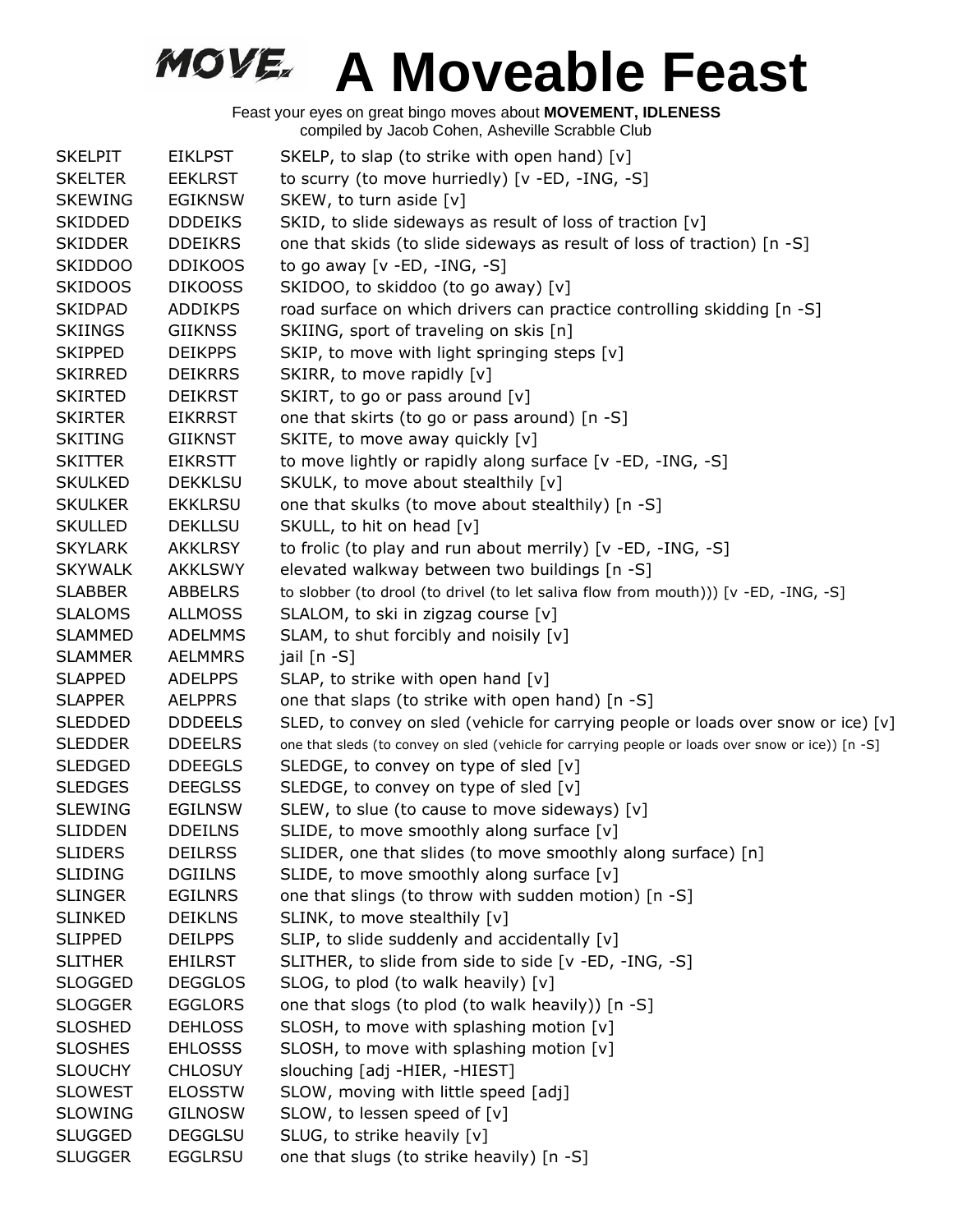| <b>SLUMPED</b> | <b>DELMPSU</b> | SLUMP, to fall or sink suddenly [v]                                                   |
|----------------|----------------|---------------------------------------------------------------------------------------|
| <b>SMACKED</b> | <b>ACDEKMS</b> | SMACK, to strike sharply [v]                                                          |
| <b>SMACKER</b> | <b>ACEKMRS</b> | one that smacks (to strike sharply) [n -S]                                            |
| <b>SMILERS</b> | <b>EILMRSS</b> | SMILER, one that smiles (to upturn corners of mouth in pleasure) [n]                  |
| SMILING        | <b>GIILMNS</b> | SMILE, to upturn corners of mouth in pleasure [v]                                     |
| <b>SMITERS</b> | <b>EIMRSST</b> | SMITER, one that smites (to strike heavily) [n]                                       |
| SMITING        | <b>GIIMNST</b> | SMITE, to strike heavily [v]                                                          |
| SMITTEN        | <b>EIMNSTT</b> | SMITE, to strike heavily [v]                                                          |
| SNAILED        | <b>ADEILNS</b> | SNAIL, to move slowly [v]                                                             |
| <b>SNAKING</b> | <b>AGIKNNS</b> | SNAKE, to move like snake (limbless reptile) [v]                                      |
| <b>SNARLED</b> | <b>ADELNRS</b> | SNARL, to growl viciously [v]                                                         |
| <b>SNARLER</b> | <b>AELNRRS</b> | one that snarls (to growl viciously) [n -S]                                           |
| <b>SNEAKED</b> | <b>ADEEKNS</b> | SNEAK, to move stealthily [v]                                                         |
| <b>SNEAKER</b> | AEEKNRS        | one that sneaks (to move stealthily) [n -S]                                           |
| <b>SNORKEL</b> | <b>EKLNORS</b> | to swim underwater with type of breathing device [v -ED or -LLED, -ING or -LLING, -S] |
| <b>SOARERS</b> | <b>AEORRSS</b> | SOARER, one that soars (to fly at great height) [n]                                   |
| SOARING        | <b>AGINORS</b> | sport of flying in heavier-than-air craft without power [n -S] / SOAR [v]             |
| <b>SOCKING</b> | <b>CGIKNOS</b> | SOCK, to strike forcefully [v]                                                        |
| <b>SOUKOUS</b> | KOOSSUU        | dance music in Democratic Republic of Congo [n -ES]                                   |
| SOUTHED        | <b>DEHOSTU</b> | SOUTH, to move toward south (cardinal point of compass) [v]                           |
| <b>SOUTHER</b> | <b>EHORSTU</b> | wind or storm from south [n -S]                                                       |
| <b>SPACERS</b> | <b>ACEPRSS</b> | SPACER, one that spaces (to set some distance apart) [n]                              |
| <b>SPANKED</b> | <b>ADEKNPS</b> | SPANK, to slap on buttocks [v]                                                        |
| <b>SPANKER</b> | <b>AEKNPRS</b> | one that spanks (to slap on buttocks) [n -S]                                          |
| <b>SPARGER</b> | <b>AEGPRRS</b> | one that sparges (to sprinkle (to scatter drops or particles on)) [n -S]              |
| <b>SPARGES</b> | <b>AEGPRSS</b> | SPARGE, to sprinkle (to scatter drops or particles on) [v]                            |
| <b>SPASMED</b> | <b>ADEMPSS</b> | SPASM, to undergo involuntary muscular contraction [v]                                |
| <b>SPATTED</b> | <b>ADEPSTT</b> | SPAT, to strike lightly [v]                                                           |
| <b>SPATTER</b> | <b>AEPRSTT</b> | to scatter in drops [v -ED, -ING, -S]                                                 |
| <b>SPEEDED</b> | <b>DDEEEPS</b> | SPEED, to move swiftly [v]                                                            |
| <b>SPEEDER</b> | <b>DEEEPRS</b> | one that speeds (to move swiftly) [n -S]                                              |
| <b>SPEELED</b> | <b>DEEELPS</b> | SPEEL, to climb (to ascend (to go or move upward)) [v]                                |
| <b>SPEILED</b> | <b>DEEILPS</b> | SPEIL, to speel (to climb (to ascend (to go or move upward))) [v]                     |
| <b>SPEWERS</b> | <b>EEPRSSW</b> | SPEWER, one that spews (to vomit (to eject contents of stomach through mouth)) [n]    |
| <b>SPEWING</b> | <b>EGINPSW</b> | SPEW, to vomit (to eject contents of stomach through mouth) [v]                       |
| <b>SPIGOTS</b> | <b>GIOPSST</b> | SPIGOT, faucet (device for controlling flow of liquid from pipe) [n]                  |
| <b>SPIRALS</b> | <b>AILPRSS</b> | SPIRAL, to move like spiral (type of plane curve) [v]                                 |
| <b>SPIRTED</b> | <b>DEIPRST</b> | SPIRT, to gush forth [v]                                                              |
| <b>SPOOLED</b> | <b>DELOOPS</b> | SPOOL, to wind on small cylinder [v]                                                  |
| <b>SPOOLER</b> | <b>ELOOPRS</b> | one that spools (to wind on small cylinder) [n -S]                                    |
| <b>SPOUTED</b> | <b>DEOPSTU</b> | SPOUT, to eject in rapid stream [v]                                                   |
| <b>SPOUTER</b> | <b>EOPRSTU</b> | one that spouts (to eject in rapid stream) [n -S]                                     |
| <b>SPRAINS</b> | <b>AINPRSS</b> | SPRAIN, to weaken by sudden and violent twisting or wrenching [v]                     |
| <b>SPRIEST</b> | <b>EIPRSST</b> | SPRY, nimble (agile (able to move quickly and easily)) [adj]                          |
| <b>SPRINGS</b> | <b>GINPRSS</b> | SPRING, to move upward suddenly and swiftly [v]                                       |
| <b>SPRINTS</b> | <b>INPRSST</b> | SPRINT, to run at top speed [v]                                                       |
| <b>SPRITZY</b> | <b>IPRSTYZ</b> | emitting spray [adj -ZIER, -ZIEST]                                                    |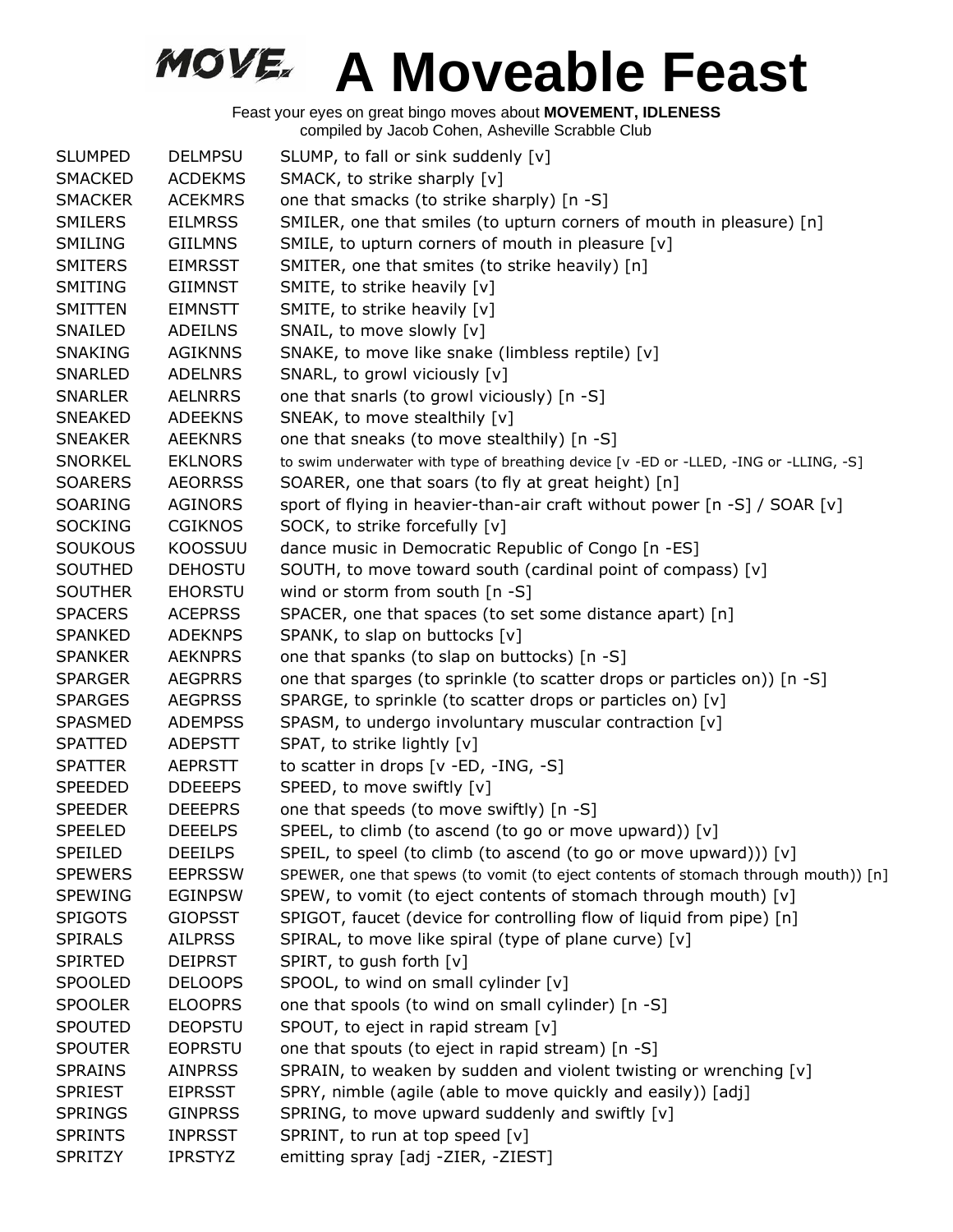| <b>SPRYEST</b>  | <b>EPRSSTY</b>  | SPRY, nimble (agile (able to move quickly and easily)) [adj]                                     |
|-----------------|-----------------|--------------------------------------------------------------------------------------------------|
| <b>SPURTED</b>  | <b>DEPRSTU</b>  | SPURT, to gush forth [v]                                                                         |
| <b>SPUTTER</b>  | <b>EPRSTTU</b>  | to eject particles in short bursts [v -ED, -ING, -S]                                             |
| <b>SQUIRMS</b>  | <b>IMQRSSU</b>  | SQUIRM, to wriggle (to turn or twist in sinuous manner) [v]                                      |
| SQUIRMY         | <b>IMQRSUY</b>  | wriggly (wriggling) [adj -MIER, -MIEST]                                                          |
| <b>SQUIRTS</b>  | <b>IQRSSTU</b>  | SQUIRT, to eject in thin, swift stream [v]                                                       |
| <b>STABLER</b>  | <b>ABELRST</b>  | STABLE, resistant to sudden change or position or condition [adj]                                |
| <b>STAGGER</b>  | <b>AEGGRST</b>  | to walk or stand unsteadily [v -ED, -ING, -S]                                                    |
| <b>STALLED</b>  | <b>ADELLST</b>  | STALL, to stop progress of [v]                                                                   |
| <b>STALLING</b> | <b>AGILLNST</b> | STALL, to stop progress of [v]                                                                   |
| <b>STAMMER</b>  | <b>AEMMRST</b>  | to speak with involuntary breaks and pauses [v -ED, -ING, -S]                                    |
| <b>STAMPED</b>  | <b>ADEMPST</b>  | STAMP, to bring foot down heavily [v]                                                            |
| <b>STAMPER</b>  | <b>AEMPRST</b>  | one that stamps (to bring foot down heavily) [n -S]                                              |
| <b>STATORS</b>  | <b>AORSSTT</b>  | STATOR, part of machine about which rotor revolves [n]                                           |
| <b>STAUNCH</b>  | <b>ACHNSTU</b>  | to stanch (to stop flow of blood from) [v -ED, -ING, -ES]                                        |
| <b>STAVING</b>  | <b>AGINSTV</b>  | STAVE, to drive or thrust away [v]                                                               |
| <b>STEAMER</b>  | <b>AEEMRST</b>  | to travel by steamship [v -ED, -ING, -S]                                                         |
| <b>STEPPED</b>  | <b>DEEPPST</b>  | STEP, to move by lifting foot and setting it down in another place [v]                           |
| <b>STEPPER</b>  | <b>EEPPRST</b>  | one that steps (to move by lifting foot and setting it down in another place) [n -S]             |
| <b>STILLER</b>  | <b>EILLRST</b>  | STILL, free from sound or motion [adj]                                                           |
| <b>STIRRED</b>  | <b>DEIRRST</b>  | STIR, to pass implement through in circular motions [v]                                          |
| <b>STIRRER</b>  | <b>EIRRRST</b>  | one that stirs (to pass implement through in circular motions) [n -S]                            |
| <b>STOMPED</b>  | <b>DEMOPST</b>  | STOMP, to tread heavily [v]                                                                      |
| <b>STOMPER</b>  | <b>EMOPRST</b>  | one that stomps (to tread heavily) [n -S]                                                        |
| <b>STOOPED</b>  | <b>DEOOPST</b>  | STOOP, to bend body forward and down [v]                                                         |
| <b>STOOPER</b>  | <b>EOOPRST</b>  | one that stoops (to bend body forward and down) [n -S]                                           |
| <b>STOPPED</b>  | <b>DEOPPST</b>  | STOP, to discontinue progress or motion of [v]                                                   |
| <b>STORERS</b>  | <b>EORRSST</b>  | STORER, one that stores (to put away for future use) [n]                                         |
| <b>STORING</b>  | <b>GINORST</b>  | STORE, to put away for future use [v]                                                            |
| <b>STOTTED</b>  | <b>DEOSTTT</b>  | STOT, to bound with stiff-legged gait [v] / STOTT, to stot (to bound with stiff-legged gait) [v] |
| <b>STOVING</b>  | <b>GINOSTV</b>  | STOVE, STAVE, to drive or thrust away [v]                                                        |
| <b>STRAYED</b>  | <b>ADERSTY</b>  | STRAY, to wander from proper area or course [v]                                                  |
| <b>STRAYER</b>  | <b>AERRSTY</b>  | one that strays (to wander from proper area or course) [n -S]                                    |
| <b>STREEKS</b>  | <b>EEKRSST</b>  | STREEK, to stretch (to draw out or open to full length) [v]                                      |
| <b>STREELS</b>  | <b>EELRSST</b>  | STREEL, to saunter (to walk in leisurely manner) [v]                                             |
| <b>STRIDER</b>  | <b>DEIRRST</b>  | one that strides (to walk with long steps) [n -S]                                                |
| <b>STRIDES</b>  | <b>DEIRSST</b>  | STRIDE, to walk with long steps [v]                                                              |
| <b>STRIKER</b>  | <b>EIKRRST</b>  | one that strikes (to hit forcibly) [n -S]                                                        |
| <b>STRIKES</b>  | <b>EIKRSST</b>  | STRIKE, to hit forcibly [v]                                                                      |
| <b>STROBIC</b>  | <b>BCIORST</b>  | spinning [adj]                                                                                   |
| <b>STROKED</b>  | <b>DEKORST</b>  | STROKE, to rub gently [v]                                                                        |
| <b>STROKER</b>  | <b>EKORRST</b>  | one that strokes (to rub gently) [n -S]                                                          |
| <b>STROKES</b>  | <b>EKORSST</b>  | STROKE, to rub gently [v]                                                                        |
| <b>STROLLS</b>  | <b>LLORSST</b>  | STROLL, to walk in leisurely manner [v]                                                          |
| <b>STRUNTS</b>  | <b>NRSSTTU</b>  | STRUNT, to strut (to walk with pompous air) [v]                                                  |
| <b>STUBBED</b>  | <b>BBDESTU</b>  | STUB, to strike accidentally against projecting object [v]                                       |
| <b>STUMBLE</b>  | <b>BELMSTU</b>  | to miss one's step in walking or running [v -D, -LING, -S]                                       |
|                 |                 |                                                                                                  |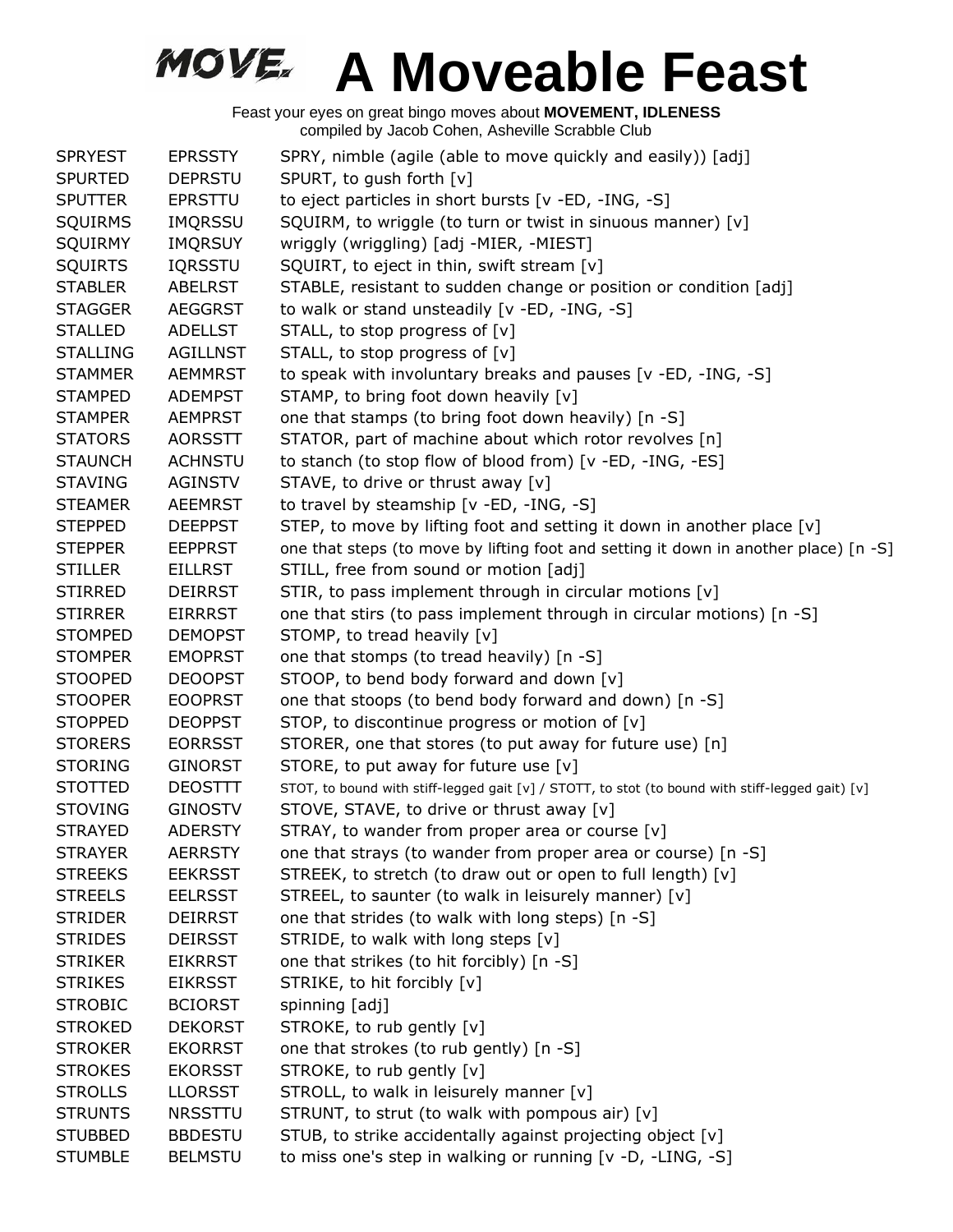|                |                | $\sim$                                                                                        |
|----------------|----------------|-----------------------------------------------------------------------------------------------|
| <b>SUBDUCE</b> | <b>BCDESUU</b> | to take away $[v -D, -CING, -S]$                                                              |
| <b>SUBDUCT</b> | <b>BCDSTUU</b> | to subduce (to take away) $[v - ED, -ING, -S]$                                                |
| <b>SUCCUSS</b> | CCSSSUU        | to shake violently [v -ED, -ING, -ES]                                                         |
| <b>SUCKING</b> | <b>CGIKNSU</b> | SUCK, to draw in by establishing partial vacuum [v]                                           |
| <b>SUNDIAL</b> | ADILNSU        | type of time-telling device [n -S]                                                            |
| <b>SUNRISE</b> | <b>EINRSSU</b> | ascent of sun above horizon in morning [n -S]                                                 |
| <b>SUNSETS</b> | <b>ENSSSTU</b> | SUNSET, descent of sun below horizon in evening [n]                                           |
| <b>SURGERS</b> | <b>EGRRSSU</b> | SURGER, one that surges (to move in swelling manner) [n]                                      |
| <b>SURGING</b> | <b>GGINRSU</b> | SURGE, to move in swelling manner [v]                                                         |
| <b>SURPASS</b> | APRSSSU        | to go beyond [v -ED, -ING, -ES]                                                               |
| <b>SUSPEND</b> | <b>DENPSSU</b> | to cause to stop for period [v -ED, -ING, -S]                                                 |
| SWAGGED        | <b>ADEGGSW</b> | SWAG, to sway (to move slowly back and forth) [v]                                             |
| <b>SWAGGER</b> | <b>AEGGRSW</b> | to walk with pompous air [v -ED, -ING, -S]                                                    |
| <b>SWANKED</b> | <b>ADEKNSW</b> | SWANK, to swagger (to walk with pompous air) [v]                                              |
| <b>SWARMED</b> | ADEMRSW        | SWARM, to move in large group [v]                                                             |
| <b>SWARMER</b> | <b>AEMRRSW</b> | one that swarms (to move in large group) [n -S]                                               |
| <b>SWASHED</b> | <b>ADEHSSW</b> | SWASH, to swagger (to walk with pompous air) [v]                                              |
| <b>SWASHER</b> | <b>AEHRSSW</b> | one that swashes (to swagger (to walk with pompous air)) [n -S]                               |
| <b>SWASHES</b> | <b>AEHSSSW</b> | SWASH, to swagger (to walk with pompous air) [v]                                              |
| <b>SWATTED</b> | <b>ADESTTW</b> | SWAT, to hit sharply [v]                                                                      |
| <b>SWATTER</b> | <b>AERSTTW</b> | one that swats (to hit sharply) [n -S]                                                        |
| <b>SWAYERS</b> | <b>AERSSWY</b> | SWAYER, one that sways (to move slowly back and forth) [n]                                    |
| SWAYING        | <b>AGINSWY</b> | SWAY, to move slowly back and forth [v]                                                       |
| <b>SWEEPER</b> | <b>EEEPRSW</b> | one that sweeps (to clear or clean with brush or broom) [n -S]                                |
| <b>SWERVED</b> | <b>DEERSVW</b> | SWERVE, to turn aside suddenly from straight course [v]                                       |
| <b>SWERVER</b> | <b>EERRSVW</b> | one that swerves (to turn aside suddenly from straight course) [n -S]                         |
| <b>SWERVES</b> | <b>EERSSVW</b> | SWERVE, to turn aside suddenly from straight course [v]                                       |
| <b>SWIFTER</b> | <b>EFIRSTW</b> | SWIFT, moving with great rate of motion [adj] / rope on ship [n -S]                           |
| <b>SWIFTLY</b> | FILSTWY        | in swift (moving with great rate of motion) manner [adv]                                      |
| <b>SWIMMER</b> | <b>EIMMRSW</b> | one that swims (to propel oneself in water by natural means) [n -S]                           |
| <b>SWINGBY</b> | <b>BGINSWY</b> | mission in which spacecraft uses planet's gravitational pull for making course changes [n -S] |
| SWINGED        | <b>DEGINSW</b> | SWINGE, to flog (to beat with whip or rod) [v]                                                |
| <b>SWINGER</b> | <b>EGINRSW</b> | one that swings (to move freely back and forth) [n -S]                                        |
| SWINGES        | <b>EGINSSW</b> | SWINGE, to flog (to beat with whip or rod) [v]                                                |
| SWINGLE        | <b>EGILNSW</b> | SWINGLE, to scutch (to separate woody fiber from by beating) [v -D, -LING, -S]                |
| <b>SWIPERS</b> | <b>EIPRSSW</b> | SWIPER, one that swipes (to strike with sweeping blow) [n]                                    |
| <b>SWIPING</b> | <b>GIINPSW</b> | SWIPE, to strike with sweeping blow [v]                                                       |
| SWIRLED        | <b>DEILRSW</b> | SWIRL, to move with whirling motion [v]                                                       |
| SWISHED        | <b>DEHISSW</b> | SWISH, to move with prolonged hissing sound [v]                                               |
| <b>SWISHER</b> | <b>EHIRSSW</b> | one that swishes (to move with prolonged hissing sound) [n -S]                                |
| <b>SWISHES</b> | <b>EHISSSW</b> | SWISH, to move with prolonged hissing sound [v]                                               |
| <b>SWIVELS</b> | <b>EILSSVW</b> | SWIVEL, to turn on pivoted support [v]                                                        |
| SWOTTED        | <b>DEOSTTW</b> | SWOT, to swat (to hit sharply) [v]                                                            |
| <b>SWOTTER</b> | <b>EORSTTW</b> | one that swots (to swat (to hit sharply)) [n -S]                                              |
| <b>SYPHONS</b> | <b>HNOPSSY</b> | SYPHON, siphon (to draw off through siphon (type of tube)) [v]                                |
| <b>SYSTOLE</b> | <b>ELOSSTY</b> | normal rhythmic contraction of heart [n -S]                                                   |
|                |                |                                                                                               |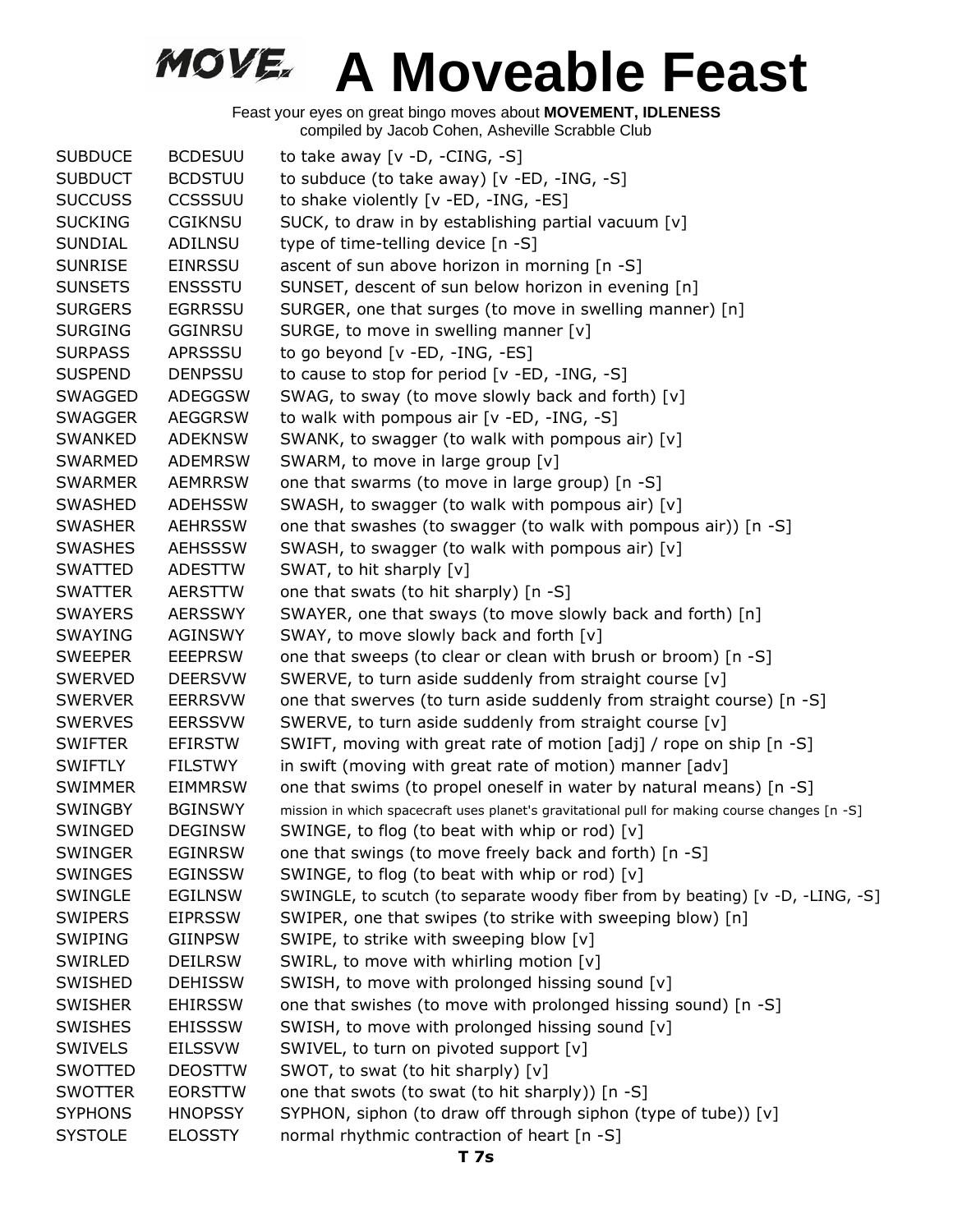| <b>TACKLED</b> | <b>ADECKLT</b> | TACKLE, to seize and throw to ground [v]                                                              |
|----------------|----------------|-------------------------------------------------------------------------------------------------------|
| <b>TACKLER</b> | <b>ACEKLRT</b> | one that tackles (to seize and throw to ground) [n -S]                                                |
| <b>TACKLES</b> | <b>ACEKLST</b> | TACKLE, to seize and throw to ground [v]                                                              |
| <b>TACTION</b> | <b>ACINOTT</b> | act of touching (to be in or come into contact with) [n -S]                                           |
| <b>TAILERS</b> | <b>AEILRST</b> | TAILER, one that secretly follows another [n]                                                         |
| <b>TAKEOUT</b> | AEKOTTU        | act of removing (to take or move away) [n -S]                                                         |
| <b>TAKEUPS</b> | <b>AEKPSTU</b> | TAKEUP, act of taking something up [n]                                                                |
| <b>TAMPING</b> | <b>AGIMNPT</b> | act of packing down by tapping [n -S] / TAMP, to pack down by tapping [v]                             |
| <b>TANGOED</b> | <b>ADEGNOT</b> | TANGO, to perform Latin American dance [v]                                                            |
| <b>TANGOES</b> | <b>AEGNOST</b> | TANGO, to perform Latin American dance [v]                                                            |
| <b>TAPLESS</b> | <b>AELPSST</b> | lacking tap (device to stop flow of liquid or gas) [adj]                                              |
| <b>TAPPERS</b> | <b>AEPPRST</b> | TAPPER, one that taps (to strike gently) [n]                                                          |
| <b>TAPPETS</b> | <b>AEPPSTT</b> | TAPPET, sliding rod that causes another part of mechanism to move [n]                                 |
| <b>TAPPING</b> | <b>AGINPPT</b> | TAP, to strike gently [v]                                                                             |
| <b>TARDYON</b> | <b>ADNORTY</b> | subatomic particle that travels slower than speed of light [n -S]                                     |
| <b>TEETERS</b> | <b>EEERSTT</b> | TEETER, to move unsteadily [v]                                                                        |
| <b>TEMBLOR</b> | <b>BELMORT</b> | earthquake [n -ES, -S]                                                                                |
| <b>TEMPEST</b> | <b>EEMPSTT</b> | to agitate violently [v -ED, -ING, -S]                                                                |
| <b>TENDRIL</b> | <b>DEILNRT</b> | leafless organ of climbing plants [n -S]                                                              |
| <b>THERMAL</b> | <b>AEHLMRT</b> | rising mass of warm air [n -S]                                                                        |
| <b>THEROID</b> | <b>DEHIORT</b> | resembling beast (animal (living organism typically capable of voluntary motion and sensation)) [adj] |
| <b>THROWER</b> | <b>EHORRTW</b> | one that throws (to propel through air with movement of arm) [n -S]                                   |
| <b>THRUSTS</b> | <b>HRSSTTU</b> | THRUST, to push forcibly [v]                                                                          |
| <b>THUMBED</b> | <b>BDEHMTU</b> | THUMB, to leaf through with thumb (short, thick digit of human hand) [v]                              |
| <b>THUMPED</b> | <b>DEHMPTU</b> | THUMP, to strike so as to make dull, heavy sound [v]                                                  |
| <b>THUMPER</b> | <b>EHMPRTU</b> | one that thumps (to strike so as to make dull, heavy sound) [n -S]                                    |
| <b>THWACKS</b> | <b>ACHKSTW</b> | THWACK, to strike with something flat [v]                                                             |
| <b>TICCING</b> | <b>CCGIINT</b> | TIC, to have involuntary muscular contraction [v]                                                     |
| <b>TIPTOED</b> | <b>DEIOPTT</b> | TIPTOE, to walk on tips of one's toes [v]                                                             |
| <b>TIPTOES</b> | <b>EIOPSTT</b> | TIPTOE, to walk on tips of one's toes [v]                                                             |
| <b>TITTUPS</b> | <b>IPSTTTU</b> | TITTUP, to move in lively manner [v]                                                                  |
| <b>TODDLED</b> | <b>DDDELOT</b> | TODDLE, to walk unsteadily [v]                                                                        |
| <b>TODDLER</b> | <b>DDELORT</b> | one that toddles (to walk unsteadily) [n -S]                                                          |
| <b>TODDLES</b> | <b>DDELOST</b> | TODDLE, to walk unsteadily [v]                                                                        |
| <b>TOEHOLD</b> | <b>DEHLOOT</b> | space that supports toes in climbing [n -S]                                                           |
| <b>TOITING</b> | <b>GIINOTT</b> | TOIT, to saunter (to walk in leisurely manner) [v]                                                    |
| <b>TONGERS</b> | <b>EGNORST</b> | TONGER, one that tongs (to lift with type of grasping device) [n]                                     |
| <b>TONGING</b> | <b>GGINNOT</b> | TONG, to lift with type of grasping device [v]                                                        |
| <b>TOPPLED</b> | <b>DELOPPT</b> | TOPPLE, to fall forward [v]                                                                           |
| <b>TOPPLES</b> | <b>ELOPPST</b> | TOPPLE, to fall forward [v]                                                                           |
| <b>TOPSPIN</b> | <b>INOPPST</b> | forward spin imparted to ball [n -S]                                                                  |
| <b>TORPEFY</b> | <b>EFOPRTY</b> | to make sluggish (displaying little movement or activity) [v -FIED, -ING, -FIES]                      |
| <b>TORPORS</b> | <b>OOPRRST</b> | TORPOR, mental or physical inactivity [n]                                                             |
| <b>TORSION</b> | <b>INOORST</b> | act of twisting (to combine by winding together) [n -S]                                               |
| <b>TOSSERS</b> | <b>EORSSST</b> | TOSSER, one that tosses (to throw lightly) [n]                                                        |
| <b>TOSSING</b> | <b>GINOSST</b> | TOSS, to throw lightly [v]                                                                            |
| <b>TOTTERS</b> | <b>EORSTTT</b> | TOTTER, to walk unsteadily [v]                                                                        |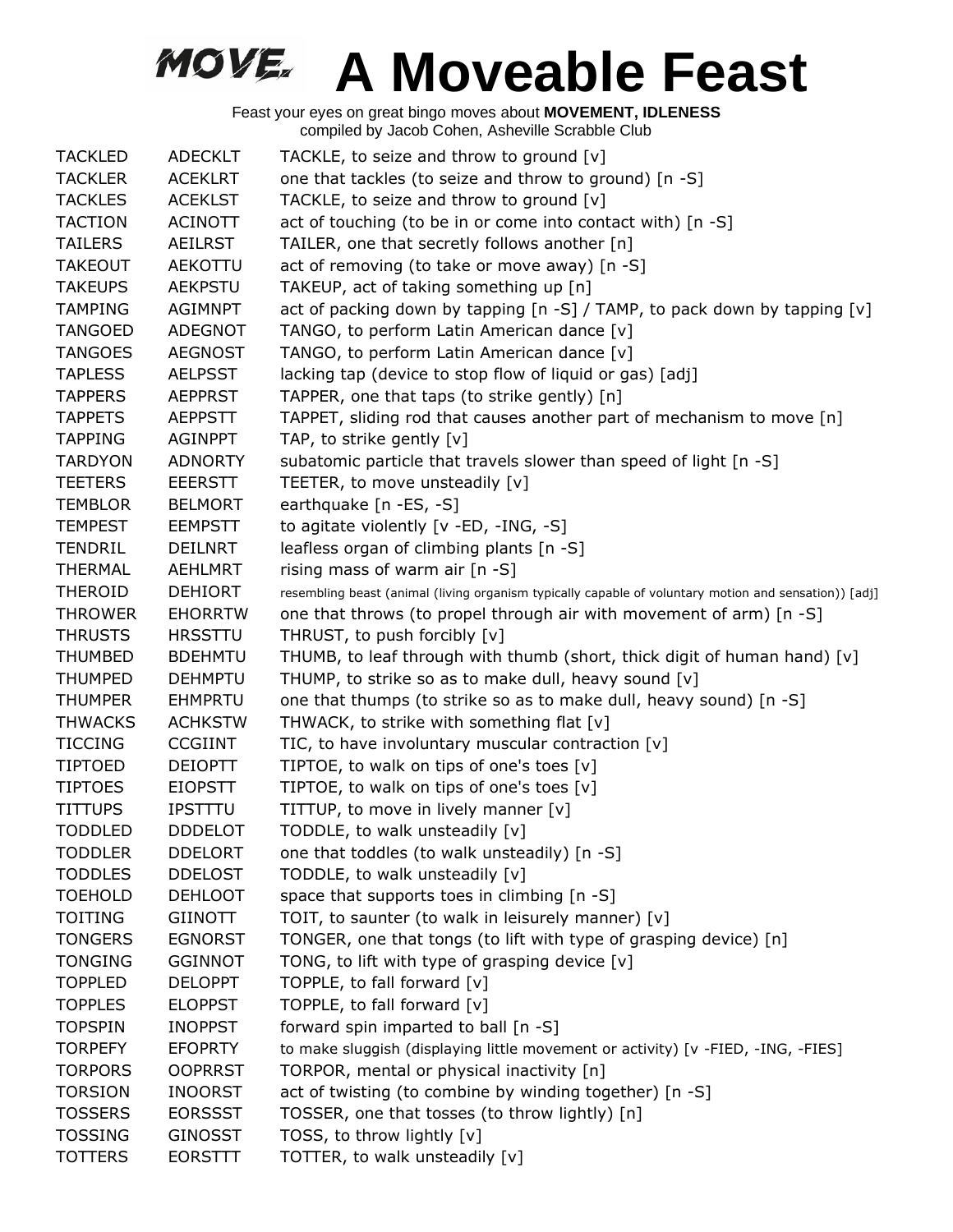| <b>TOURING</b> | <b>GINORTU</b> | cross-country skiing for pleasure [n -S] / TOUR, to travel from place to place [v]     |
|----------------|----------------|----------------------------------------------------------------------------------------|
| <b>TOWAWAY</b> | <b>AAOTWWY</b> | act of towing away vehicle [n -S]                                                      |
| <b>TRAIKED</b> | ADEIKRT        | TRAIK, to trudge (to walk tiredly) [v]                                                 |
| TRAILED        | ADEILRT        | TRAIL, to drag along surface [v]                                                       |
| <b>TRAIPSE</b> | <b>AEIPRST</b> | to walk about in idle or aimless manner [v -D, -SING, -S]                              |
| <b>TRAJECT</b> | <b>ACEJRTT</b> | to transmit (to send from one place or person to another) [v -ED, -ING, -S]            |
| <b>TRAMELL</b> | <b>AELLMRT</b> | to trammel (to hinder (to impede (to obstruct progress of))) [v -ED, -ING, -S]         |
| <b>TRAMELS</b> | <b>AELMRST</b> | TRAMEL, to trammel (to hinder (to impede (to obstruct progress of))) $[v]$             |
| <b>TRAMMED</b> | <b>ADEMMRT</b> | TRAM, to convey in tramcar [v]                                                         |
| <b>TRAMMEL</b> | <b>AELMMRT</b> | to hinder (to impede (to obstruct progress of)) [v -ED or -LLED, -ING or -LLING -S]    |
| <b>TRAMPED</b> | <b>ADEMPRT</b> | TRAMP, to walk with firm, heavy step [v]                                               |
| <b>TRAMPER</b> | <b>AEMPRRT</b> | one that tramps (to walk with firm, heavy step) [n -S]                                 |
| <b>TRANSIT</b> | AINRSTT        | to pass across or through [v -ED, -ING, -S]                                            |
| <b>TRAVELS</b> | <b>AELRSTV</b> | TRAVEL, to go from one place to another $[v]$                                          |
| <b>TREADED</b> | ADDEERT        | TREAD, to walk on, over, or along [v]                                                  |
| <b>TREADER</b> | <b>ADEERRT</b> | one that treads (to walk on, over, or along) [n -S]                                    |
| <b>TREKKED</b> | <b>DEEKKRT</b> | TREK, to make slow or arduous journey [v]                                              |
| <b>TREKKER</b> | <b>EEKKRRT</b> | one that treks (to make slow or arduous journey) [n -S]                                |
| <b>TRELLIS</b> | <b>EILLRST</b> | to provide with trellis (frame used as support for climbing plants) [v -ED, -ING, -ES] |
| <b>TREMBLE</b> | <b>BEELMRT</b> | to shake involuntarily [v -D, -LING, -S]                                               |
| <b>TREMBLY</b> | <b>BELMRTY</b> | marked by trembling [adj -LIER, -LIEST]                                                |
| <b>TREMORS</b> | <b>EMORRST</b> | TREMOR, shaking movement [n]                                                           |
| <b>TRICING</b> | <b>CGIINRT</b> | TRICE, to haul up with rope $[v]$                                                      |
| <b>TRICKLE</b> | <b>CEIKLRT</b> | to flow or fall in drops [v -D, -LING, -S]                                             |
| <b>TRICKLY</b> | <b>CIKLRTY</b> | marked by trickling [adj -LIER, -LIEST]                                                |
| <b>TRIGGER</b> | <b>EGGIRRT</b> | to actuate (to set into action or motion) [v -ED, -ING, -S]                            |
| <b>TRINDLE</b> | <b>DEILNRT</b> | to trundle (to propel by causing to rotate) [v -D, -LING, -S]                          |
| <b>TRIPPED</b> | <b>DEIPPRT</b> | TRIP, to stumble (to miss one's step in walking or running) [v]                        |
| <b>TRIPPER</b> | EIPPRRT        | one that trips (to stumble (to miss one's step in walking or running)) [n -S]          |
| <b>TRODDEN</b> | <b>DDENORT</b> | TREAD, to walk on, over, or along [v]                                                  |
| <b>TROLLEY</b> | <b>ELLORTY</b> | to convey by streetcar [v -ED, -ING, -S]                                               |
| <b>TROMPED</b> | <b>DEMOPRT</b> | TROMP, to tramp (to walk with firm, heavy step) $[v]$                                  |
| <b>TROOPED</b> | <b>DEOOPRT</b> | TROOP, to move or gather in crowds [v]                                                 |
| <b>TROTTED</b> | <b>DEORTTT</b> | TROT, to go at gait between walk and run [v]                                           |
| <b>TROTYLS</b> | <b>LORSTTY</b> | TROTYL, explosive [n]                                                                  |
| <b>TRUDGED</b> | <b>DEGRTTU</b> | TRUDGE, to walk tiredly [v]                                                            |
| <b>TRUDGEN</b> | <b>DEGNRTU</b> | swimming stroke [n -S]                                                                 |
| <b>TRUDGER</b> | <b>DEGRRTU</b> | one that trudges (to walk tiredly) [n -S]                                              |
| <b>TRUDGES</b> | <b>DEGRSTU</b> | TRUDGE, to walk tiredly [v]                                                            |
| <b>TRUNDLE</b> | <b>DELNRTU</b> | to propel by causing to rotate [v -D, -LING, -S]                                       |
| <b>TUGGERS</b> | <b>EGGRSTU</b> | TUGGER, one that tugs (to pull with force) [n]                                         |
| <b>TUGGING</b> | <b>GGGINTU</b> | TUG, to pull with force [v]                                                            |
| <b>TUMBLED</b> | <b>BDELMTU</b> | TUMBLE, to fall or roll end over end [v]                                               |
| <b>TUMBLER</b> | <b>EBLMRTU</b> | one that tumbles (to fall or roll end over end) [n -S]                                 |
| <b>TUMBLES</b> | <b>BELMSTU</b> | TUMBLE, to fall or roll end over end [v]                                               |
| <b>TURNERS</b> | <b>ENRRSTU</b> | TURNER, one that turns (to move around central point) [n]                              |
| <b>TURNING</b> | <b>GINNRTU</b> | rotation about axis [n -S] / TURN, to move around central point [v]                    |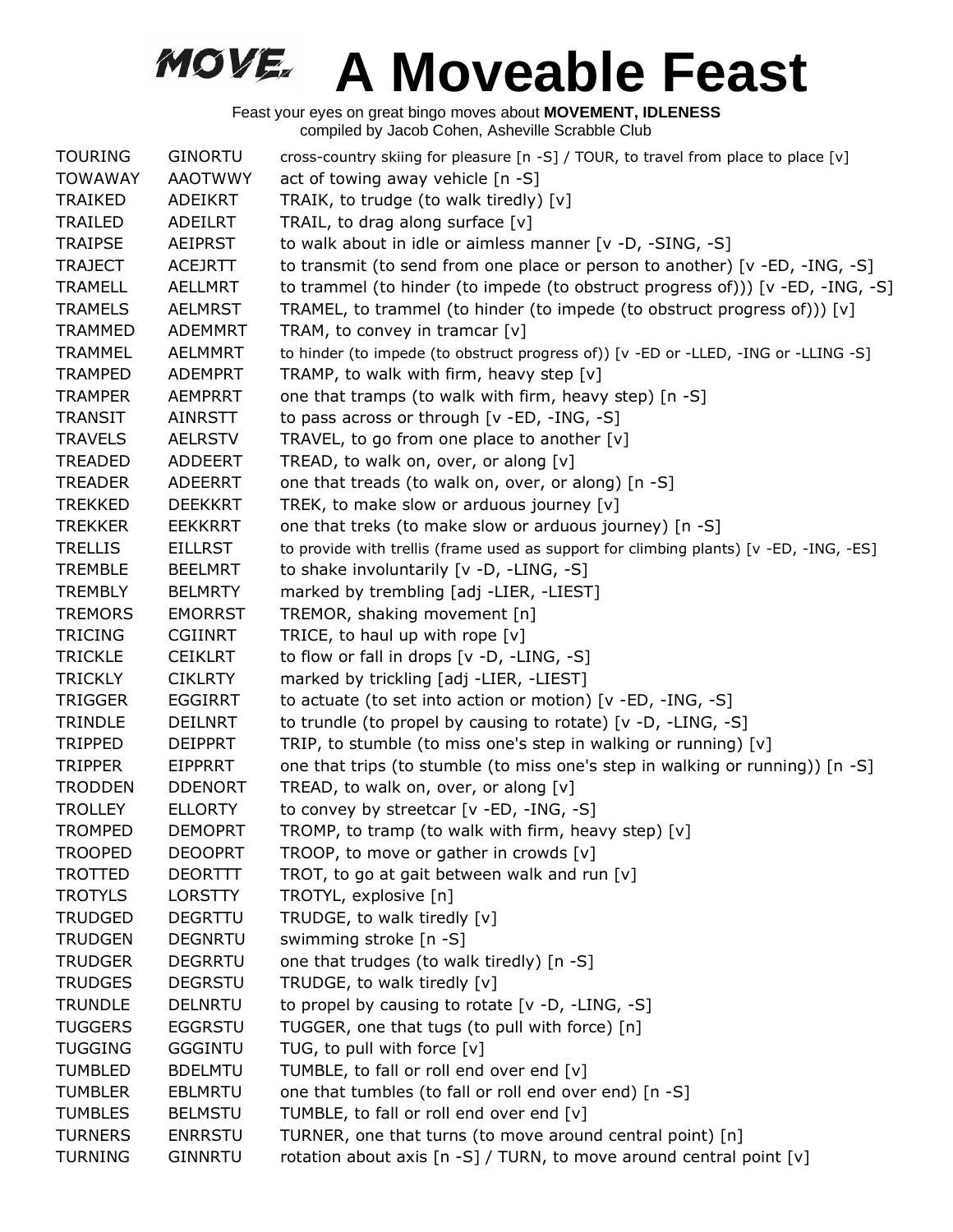| <b>TWEEZED</b> | <b>DEEETWZ</b> | TWEEZE, to pluck with tweezer [v]                                                 |
|----------------|----------------|-----------------------------------------------------------------------------------|
| <b>TWEEZES</b> | <b>EEESTWZ</b> | TWEEZE, to pluck with tweezer [v]                                                 |
| TWERKED        | <b>DEEKRTW</b> | TWERK, to dance in particular style originating in New Orleans [v]                |
| TWIRLED        | <b>DEILRTW</b> | TWIRL, to rotate rapidly [v]                                                      |
| <b>TWIRLER</b> | <b>EILRRTW</b> | one that twirls (to rotate rapidly) [n -S]                                        |
|                |                | <b>U</b> 7s                                                                       |
| <b>UNAGILE</b> | AEGILNU        | AGILE, able to move quickly and easily [adj]                                      |
| <b>UNDOCKS</b> | <b>CDKONSU</b> | UNDOCK, to move away from dock [v]                                                |
| <b>UNHASTY</b> | <b>AHNSTUY</b> | not hasty (speedy (swift (moving with great rate of motion))) [adj]               |
| <b>UNMOVED</b> | <b>DEMNOUV</b> | MOVE, to change from one position to another [adj]                                |
| <b>UNRISEN</b> | <b>EINNRSU</b> | RISE, to move upward [adj]                                                        |
| <b>UNROLLS</b> | <b>LLNORSU</b> | UNROLL, to open something that is rolled up $[v]$                                 |
| <b>UNSPOOL</b> | <b>LNOOPSU</b> | to unwind from small cylinder [v -ED, -ING, -S]                                   |
| <b>UNTREAD</b> | <b>ADENRTU</b> | to tread back [v -ED -RID, -RODDEN, -ING, -S]                                     |
| <b>UNWINDS</b> | <b>DINNSUW</b> | UNWIND, to reverse winding of $[v]$                                               |
| <b>UNWOUND</b> | <b>DNNOUUW</b> | UNWIND, to reverse winding of $[v]$                                               |
| <b>UPCHUCK</b> | <b>CCHKPUU</b> | to vomit (to eject contents of stomach through mouth) [v -ED, -ING, -S]           |
| <b>UPCLIMB</b> | <b>BCILMPU</b> | to climb up [v -ED, -ING, -S]                                                     |
| <b>UPDARTS</b> | <b>ADPRSTU</b> | UPDART, to dart up [v]                                                            |
| <b>UPDIVED</b> | <b>DDEIPUV</b> | UPDIVE, to spring upward [v]                                                      |
| <b>UPDIVES</b> | <b>DEIPSUV</b> | UPDIVE, to spring upward [v]                                                      |
| <b>UPDRAFT</b> | <b>ADFPRTU</b> | upward movement of air [n -S]                                                     |
| <b>UPHEAVE</b> | <b>AEEHPUV</b> | to heave up [v -D or -HOVE, -VING, -S]                                            |
| <b>UPRIGHT</b> | <b>GHIPRTU</b> | to make vertical [v -ED, -ING, -S]                                                |
| <b>UPSHIFT</b> | <b>FHIPSTU</b> | to shift into higher gear [v -ED, -ING, -S]                                       |
| <b>UPSOARS</b> | APORSSU        | UPSOAR, to soar upward [v]                                                        |
| <b>UPSTART</b> | APRSTTU        | to spring up suddenly [v -ED, -ING, -S]                                           |
| <b>UPSTEPS</b> | <b>EPPSSTU</b> | UPSTEP, to step up [v]                                                            |
| <b>UPSTIRS</b> | <b>IPRSSTU</b> | UPSTIR, to stir up [v]                                                            |
| <b>UPSWING</b> | <b>GINPSUW</b> | to swing upward [v -WUNG, -ING, -S]                                               |
| <b>UPTEMPO</b> | <b>EMOPPTU</b> | fast or lively tempo [n -S]                                                       |
| <b>UPTHROW</b> | <b>HOPRTUW</b> | to throw upward $[v - REW, -N, -ING, -S]$                                         |
| <b>UPTILTS</b> | <b>ILPSTTU</b> | UPTILT, to tilt upward [v]                                                        |
| <b>UPTURNS</b> | <b>NPRSTUU</b> | UPTURN, to turn up or over [v]                                                    |
| <b>URETERS</b> | <b>EERRSTU</b> | URETER, duct that conveys urine from kidney to bladder [n]                        |
| <b>USHERED</b> | <b>DEEHRSU</b> | USHER, to conduct to place $[v]$                                                  |
|                |                | <b>V</b> 7s                                                                       |
| <b>VACUUMS</b> | <b>ACMSUUV</b> | VACUUM, to use device that cleans by suction [v]                                  |
| VAGRANT        | <b>AAGNRTV</b> | wanderer with no apparent means of support [n -S]                                 |
| VALVING        | <b>AGILNVV</b> | VALVE, to provide with valve (device for controlling flow of liquid or gas) $[v]$ |
| VAMOOSE        | <b>AEMOOSV</b> | to leave quickly [v-D, SING, -S]                                                  |
| VAMOSED        | <b>ADEMOSV</b> | VAMOSE, to vamoose (to leave quickly) [v]                                         |
| <b>VAMOSES</b> | <b>AEMOSSV</b> | VAMOSE, to vamoose (to leave quickly) [v]                                         |
| <b>VAROOMS</b> | <b>AMOORSV</b> | VAROOM, to vroom (to run engine at high speed) [v]                                |
| <b>VAULTER</b> | <b>AELRTUV</b> | one that leaps (to spring off ground) [n -S]                                      |
| <b>VEERING</b> | <b>EEGINRV</b> | VEER, to change direction [v]                                                     |
| <b>VEHICLE</b> | <b>CEEHILV</b> | device used as means of conveyance [n -S]                                         |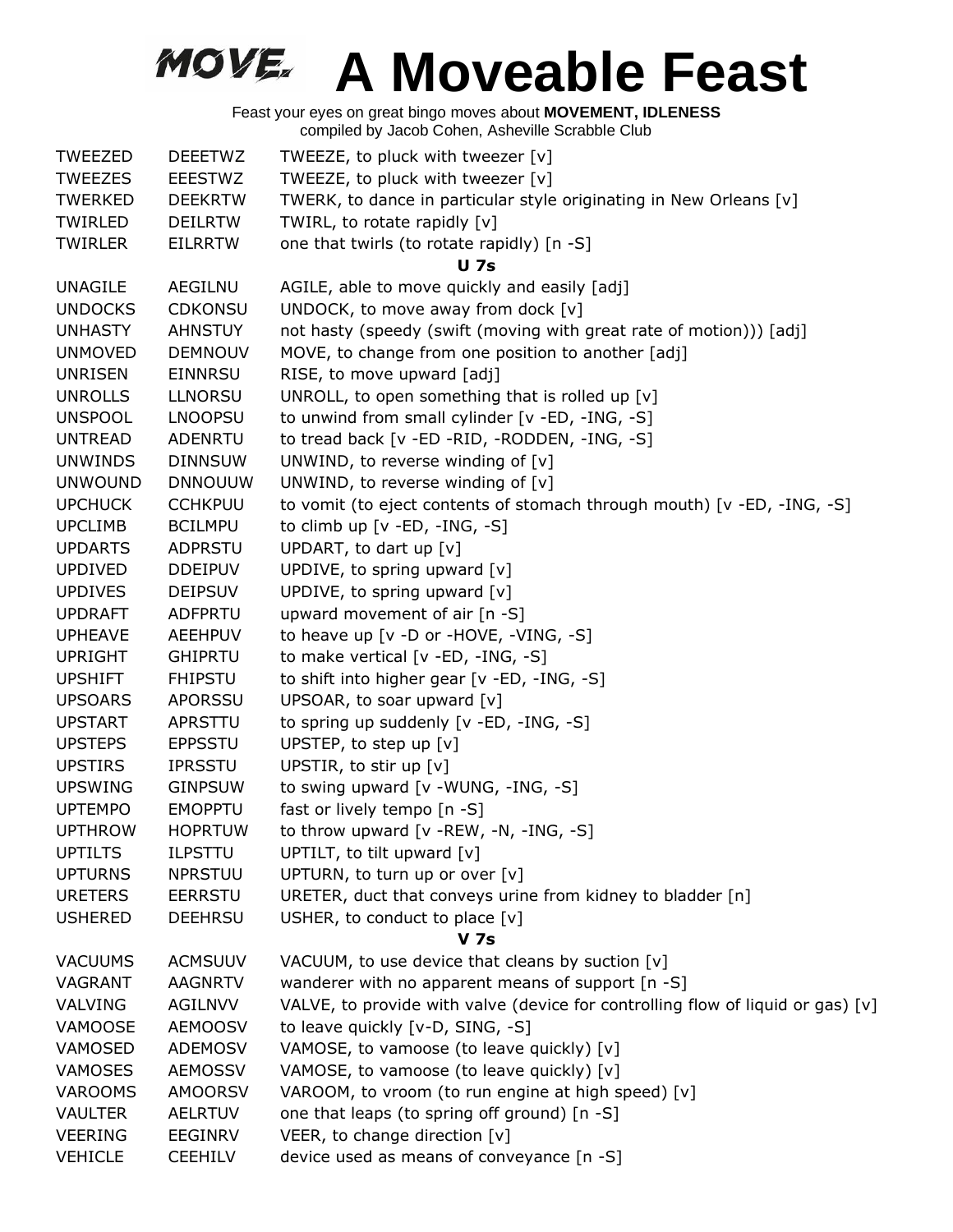| <b>VERGING</b> | EGGINRV        | VERGE, to come near [v]                                                       |
|----------------|----------------|-------------------------------------------------------------------------------|
| <b>VESSELS</b> | <b>EELSSSV</b> | VESSEL, craft for traveling on water [n]                                      |
| <b>VETCHES</b> | <b>CEEHSTV</b> | VETCH, climbing plant [n]                                                     |
| <b>VIATORS</b> | <b>AIORSTV</b> | VIATOR, traveler (one that travels (to go from one place to another)) [n]     |
| <b>VIBRATE</b> | ABEIRTV        | to move back and forth rapidly [v -D, -TING, -S]                              |
| <b>VIFFING</b> | <b>FFGIINV</b> | VIFF, to change direction abruptly of vertical take-off aircraft [v]          |
| <b>VOGUING</b> | <b>GGINOUV</b> | dance consisting of series of styled poses [n -S]]                            |
| <b>VOLLEYS</b> | <b>ELLOSVY</b> | VOLLEY, to return tennis ball before it touches ground [v]                    |
| <b>VOLTING</b> | <b>GILNOTV</b> | VOLT, to make quick movement in fencing to avoid thrust [v]                   |
| <b>VOMITED</b> | <b>DEIMOTV</b> | VOMIT, to eject contents of stomach through mouth [v]                         |
| <b>VOMITER</b> | <b>EIMORTV</b> | one that vomits (to eject contents of stomach through mouth) [n -S]           |
| <b>VOYAGED</b> | <b>ADEGOVY</b> | VOYAGE, to travel (to go from one place to another) [v]                       |
| <b>VOYAGER</b> | <b>AEGORVY</b> | one that voyages (to travel (to go from one place to another)) [n -S]         |
| <b>VOYAGES</b> | <b>AEGOSVY</b> | VOYAGE, to travel (to go from one place to another) [v]                       |
| <b>VROOMED</b> | <b>DEMOORV</b> | VROOM, to run engine at high speed [v]                                        |
|                |                | <b>W 7s</b>                                                                   |
| WABBLED        | <b>ABBDELW</b> | WABBLE, to wobble (to move unsteadily) [v]                                    |
| <b>WABBLER</b> | ABBELRW        | one that wabbles (to wobble (to move unsteadily)) [n -S]                      |
| <b>WABBLES</b> | <b>ABBELSW</b> | WABBLE, to wobble (to move unsteadily) [v]                                    |
| <b>WADABLE</b> | AABDELW        | wadeable (capable of being passed through by wading) [adj]                    |
| WADDIED        | ADDDEIW        | WADDY, to strike with thick club [v]                                          |
| <b>WADDIES</b> | <b>ADDEISW</b> | WADDY, to strike with thick club [v] / WADDIE, cowboy [n]                     |
| <b>WADDLED</b> | <b>ADDDELW</b> | WADDLE, to walk with short, swaying steps [v]                                 |
| <b>WADDLER</b> | <b>ADDELRW</b> | one that waddles (to walk with short, swaying steps) [n -S]                   |
| <b>WADDLES</b> | <b>ADDELSW</b> | WADDLE, to walk with short, swaying steps [v]                                 |
| <b>WAFFING</b> | AFFGINW        | WAFF, to wave (to move freely back and forth or up and down) [v]              |
| <b>WAGGERS</b> | <b>AEGGRSW</b> | WAGGER, one that wags (to move briskly up and down or to and fro) [n]         |
| WAGGING        | AGGGINW        | WAG, to move briskly up and down or to and fro [v]                            |
| WAGGLED        | ADEGGLW        | WAGGLE, to wag (to move briskly up and down or to and fro) [v]                |
| <b>WAGGLES</b> | <b>AEGGLSW</b> | WAGGLE, to wag (to move briskly up and down or to and fro) [v]                |
| WAGGONS        | <b>AGGNOSW</b> | WAGGON, to wagon (to convey by wagon (four-wheeled, horse-drawn vehicle)) [v] |
| WAGONED        | <b>ADEGNOW</b> | WAGON, to convey by wagon (four-wheeled, horse-drawn vehicle) [v]             |
| <b>WAGONER</b> | <b>AEGNORW</b> | one who drives wagon [n -S]                                                   |
| WAIFING        | <b>AFGIINW</b> | WAIF, to throw away $[v]$                                                     |
| <b>WALKERS</b> | <b>AEKLRSW</b> | WALKER, one that walks (to advance on foot) [n]                               |
| WALKING        | <b>AGIKLNW</b> | act of one that walks $[n -S]$ / WALK, to advance on foot $[v]$               |
| <b>WALLEYS</b> | <b>AELLSWY</b> | WALLEY, type of jump in figure skating [n]                                    |
| <b>WALTZER</b> | <b>AELRTWZ</b> | one that waltzes (to perform ballroom dance) [n -S]                           |
| <b>WALTZES</b> | <b>AELSTWZ</b> | WALTZ, to perform ballroom dance [v]                                          |
| <b>WAMBLED</b> | <b>ABDELMW</b> | WAMBLE, to move unsteadily [v]                                                |
| <b>WAMBLES</b> | <b>ABELMSW</b> | WAMBLE, to move unsteadily [v]                                                |
| WAMPISH        | <b>AHIMPSW</b> | to throw about [v -ED, -ING, -ES]                                             |
| <b>WANDERS</b> | <b>ADENRSW</b> | WANDER, to move about with no destination or purpose $[v]$                    |
| WARDING        | ADGINRW        | WARD, to turn aside $[v]$                                                     |
| <b>WARHEAD</b> | <b>AADEHRW</b> | front part of missile containing explosive [n -S]                             |
| WARPAGE        | <b>AAEGPRW</b> | act of warping (to turn or twist out of shape) [n -S]                         |
| <b>WARPERS</b> | <b>AEPRRSW</b> | WARPER, one that warps (to turn or twist out of shape) [n]                    |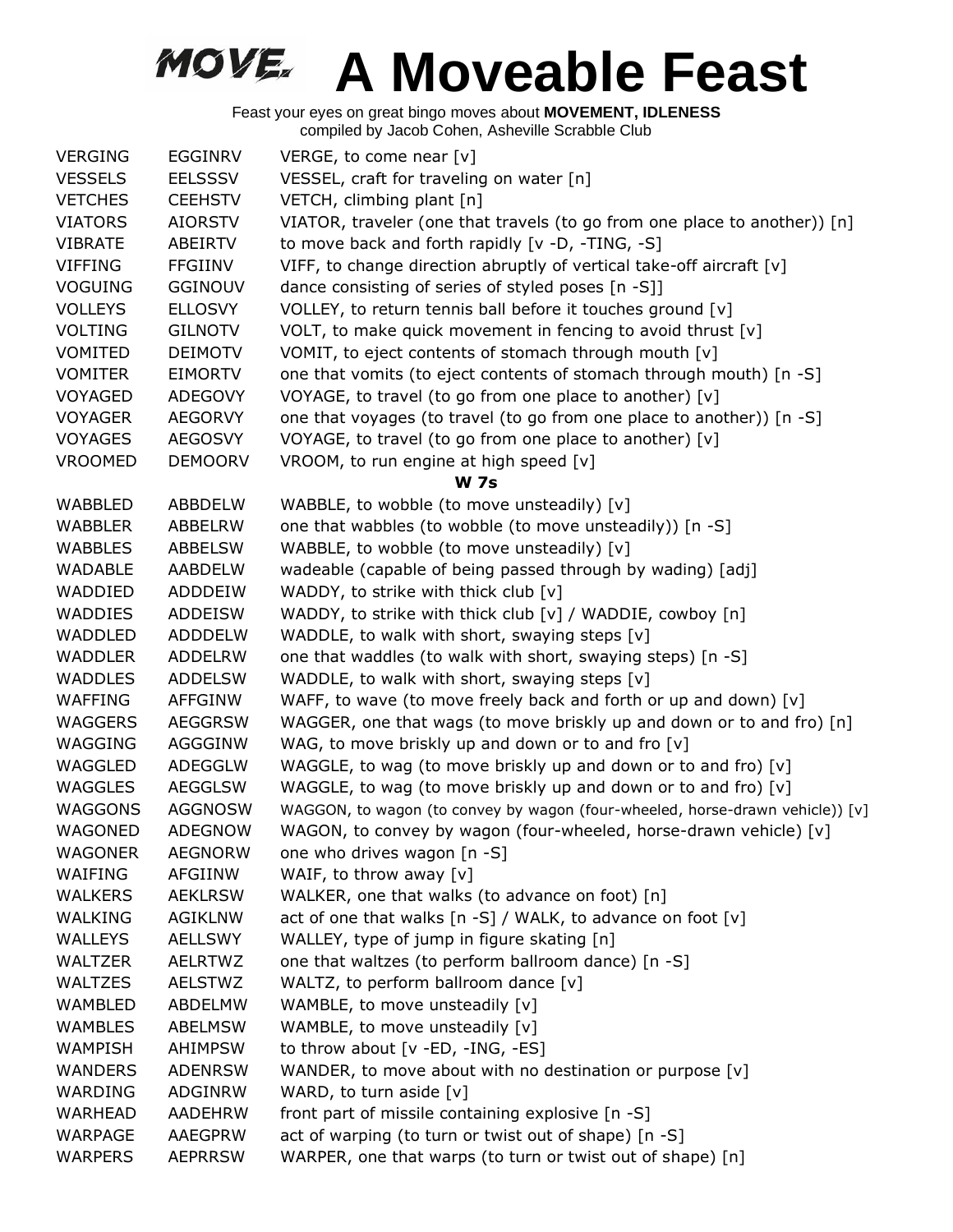| <b>WARPING</b> | <b>AGINPRW</b> | WARP, to turn or twist out of shape $[v]$                                                      |
|----------------|----------------|------------------------------------------------------------------------------------------------|
| <b>WASHOUT</b> | <b>AHOSTUW</b> | erosion of earth by action of water [n -S]                                                     |
| <b>WAVERED</b> | <b>ADEERVW</b> | WAVER, to move back and forth [v]                                                              |
| <b>WAVERER</b> | <b>AEERRVW</b> | one that wavers (to move back and forth) [n -S]                                                |
| <b>WELLING</b> | <b>EGILLNW</b> | WELL, to rise to surface and flow forth [v]                                                    |
| <b>WELTERS</b> | <b>EELRSTW</b> | WELTER, to roll about [v]                                                                      |
| WENDING        | <b>DEGINNW</b> | WEND, to proceed along [v]                                                                     |
| <b>WESTERS</b> | <b>EERSSTW</b> | WESTER, to move toward west [v]                                                                |
| WESTING        | <b>EGINSTW</b> | shifting west [n -S]                                                                           |
| <b>WHACKED</b> | <b>ACDEHKW</b> | WHACK, to strike sharply [v]                                                                   |
| <b>WHACKER</b> | <b>ACEHKRW</b> | one that whacks (to strike sharply) [n -S]                                                     |
| <b>WHAPPED</b> | <b>ADEHPPW</b> | WHAP, to whop (to strike forcibly) [v]                                                         |
| <b>WHEELED</b> | <b>DEEEHLW</b> | WHEEL, to convey on wheels (circular frames designed to turn on axis) $[v]$                    |
| WHEELER        | <b>EEEHLRW</b> | one that wheels (to convey on wheels (circular frames designed to turn on axis)) [n -S]        |
| <b>WHEELIE</b> | EEEHILW        | maneuver made on wheeled vehicle [n -S]                                                        |
| <b>WHIDDED</b> | <b>DDDEHIW</b> | WHID, to move rapidly and quietly [v]                                                          |
| WHIFFED        | <b>DEEFHIW</b> | WHIFF, to blow or convey with slight gusts of air [v]                                          |
| WHIFFER        | EFFHIRW        | one that whiffs (to blow or convey with slight gusts of air) [n -S]                            |
| <b>WHIFFLE</b> | <b>EFFHILW</b> | to move or think erratically [v -D, -LING, -S]                                                 |
| WHIPPED        | <b>DEHIPPW</b> | WHIP, to strike with whip (instrument for administering corporal punishment) [v]               |
| <b>WHIPPER</b> | <b>EHIPPRW</b> | one that whips (to strike with whip (instrument for administering corporal punishment)) [n -S] |
| WHIRLED        | <b>DEHILRW</b> | WHIRL, to revolve rapidly [v]                                                                  |
| WHIRLER        | EHILRRW        | one that whirls (to revolve rapidly) [n -S]                                                    |
| WHIRRED        | <b>DEHIRRW</b> | WHIR, to move with buzzing sound [v]                                                           |
| WHISHED        | <b>DEHHISW</b> | WHISH, to move with hissing sound [v]                                                          |
| <b>WHISHES</b> | <b>EHHISSW</b> | WHISH, to move with hissing sound [v]                                                          |
| WHISKED        | <b>DEHIKSW</b> | WHISK, to move briskly [v]                                                                     |
| WHIZZED        | <b>DEHIWZZ</b> | WHIZ, to move with buzzing or hissing sound [v]                                                |
| WHIZZER        | EHIRWZZ        | one that whizzes (to move with buzzing or hissing sound) [n -S]                                |
| WHIZZES        | <b>EHISWZZ</b> | WHIZ, to move with buzzing or hissing sound [v]                                                |
| <b>WHOPPED</b> | <b>DEHOPPW</b> | WHOP, to strike forcibly [v]                                                                   |
| <b>WHORLED</b> | <b>DEHLORW</b> | WHORL, to move in twisted or convoluted fashion [v]                                            |
| <b>WHUMPED</b> | <b>DEHMPUW</b> | WHUMP, to thump (to strike so as to make dull, heavy sound) [v]                                |
| WIDDLED        | <b>DDDEILW</b> | WIDDLE, to wriggle (to turn or twist in sinuous manner) [v]                                    |
| <b>WIDDLES</b> | <b>DDEILSW</b> | WIDDLE, to wriggle (to turn or twist in sinuous manner) [v]                                    |
| WIELDER        | <b>DEEILRW</b> | one that wields (to handle or use effectively) [n -S]                                          |
| WIGGLED        | <b>DEGGILW</b> | WIGGLE, to move with short, quick movements from side to side [v]                              |
| <b>WIGGLER</b> | <b>EGGILRW</b> | one that wiggles (to move with short, quick movements from side to side) [n -S]                |
| WIGGLES        | <b>EGGILSW</b> | WIGGLE, to move with short, quick movements from side to side [v]                              |
| WIGWAGS        | AGGISWW        | WIGWAG, to move back and forth [v]                                                             |
| <b>WINCERS</b> | <b>CEINRSW</b> | WINCER, one that winces (to flinch (to shrink back involuntarily)) [n]                         |
| WINCING        | <b>CGIINNW</b> | WINCE, to flinch (to shrink back involuntarily) [v]                                            |
| WINDAGE        | <b>ADEGINW</b> | effect of wind (air in natural motion) on projectile [n -S]                                    |
| WINDERS        | <b>DEINRSW</b> | WINDER, one that winds (to pass around object or fixed center) [n]                             |
| WINDING        | <b>DGIINNW</b> | WIND, to pass around object or fixed center [v]                                                |
| WINDLED        | <b>DDEILNW</b> | WINDLE, to wind (to pass around object or fixed center) [v]                                    |
| WINDLES        | <b>DEILNSW</b> | WINDLE, to wind (to pass around object or fixed center) [v]                                    |